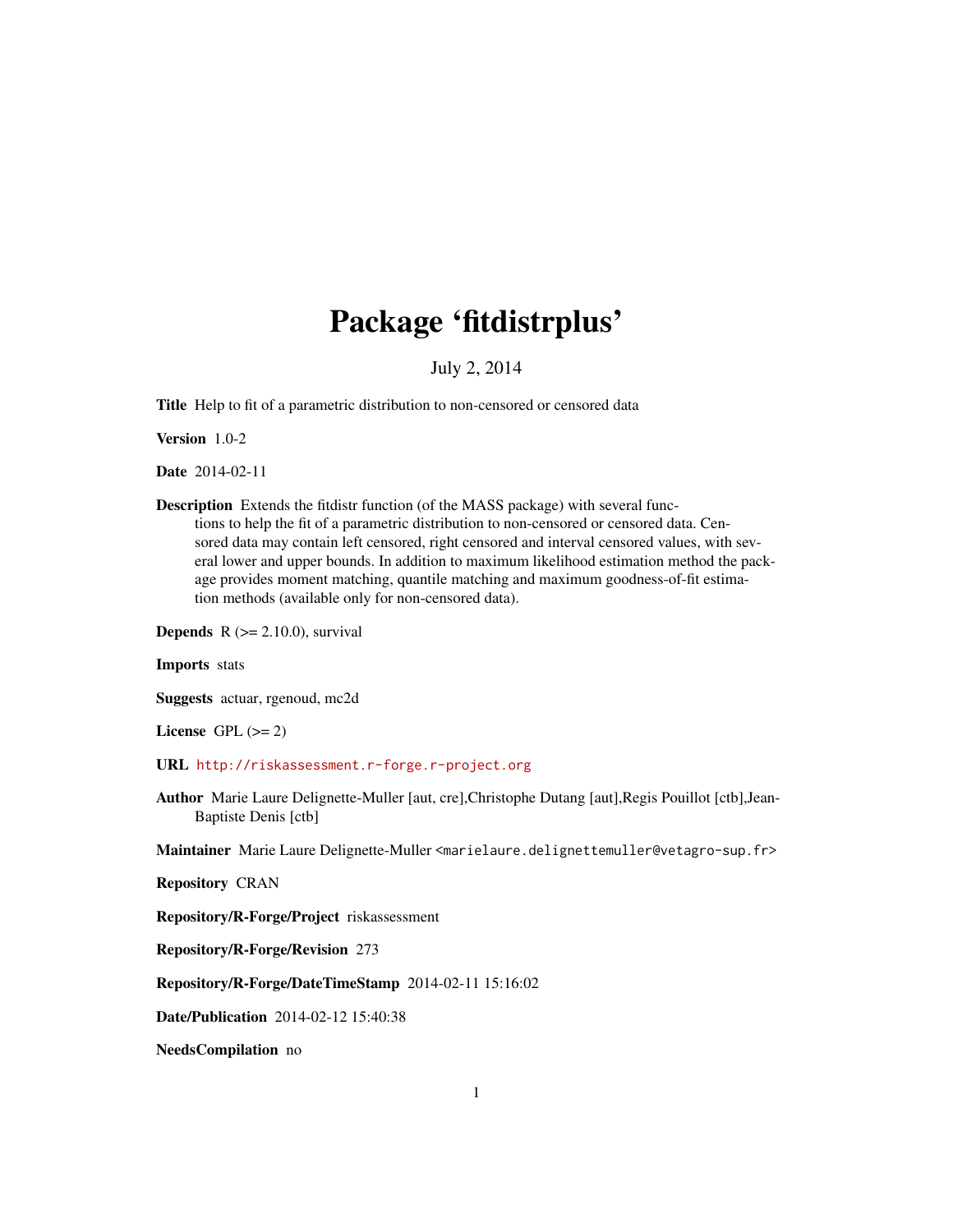## <span id="page-1-0"></span>R topics documented:

|  |  |  |  |  |  |  |  |  |  |  |  |  |  | $\overline{2}$ |
|--|--|--|--|--|--|--|--|--|--|--|--|--|--|----------------|
|  |  |  |  |  |  |  |  |  |  |  |  |  |  | -5             |
|  |  |  |  |  |  |  |  |  |  |  |  |  |  |                |
|  |  |  |  |  |  |  |  |  |  |  |  |  |  | - 9            |
|  |  |  |  |  |  |  |  |  |  |  |  |  |  |                |
|  |  |  |  |  |  |  |  |  |  |  |  |  |  |                |
|  |  |  |  |  |  |  |  |  |  |  |  |  |  |                |
|  |  |  |  |  |  |  |  |  |  |  |  |  |  |                |
|  |  |  |  |  |  |  |  |  |  |  |  |  |  |                |
|  |  |  |  |  |  |  |  |  |  |  |  |  |  | 29             |
|  |  |  |  |  |  |  |  |  |  |  |  |  |  |                |
|  |  |  |  |  |  |  |  |  |  |  |  |  |  |                |
|  |  |  |  |  |  |  |  |  |  |  |  |  |  |                |
|  |  |  |  |  |  |  |  |  |  |  |  |  |  |                |
|  |  |  |  |  |  |  |  |  |  |  |  |  |  |                |
|  |  |  |  |  |  |  |  |  |  |  |  |  |  |                |
|  |  |  |  |  |  |  |  |  |  |  |  |  |  |                |
|  |  |  |  |  |  |  |  |  |  |  |  |  |  |                |
|  |  |  |  |  |  |  |  |  |  |  |  |  |  |                |
|  |  |  |  |  |  |  |  |  |  |  |  |  |  |                |
|  |  |  |  |  |  |  |  |  |  |  |  |  |  |                |
|  |  |  |  |  |  |  |  |  |  |  |  |  |  |                |
|  |  |  |  |  |  |  |  |  |  |  |  |  |  | 60             |
|  |  |  |  |  |  |  |  |  |  |  |  |  |  |                |

<span id="page-1-1"></span>bootdist *Bootstrap simulation of uncertainty for non-censored data*

#### Description

Uses parametric or nonparametric bootstrap resampling in order to simulate uncertainty in the parameters of the distribution fitted to non-censored data.

#### Usage

```
bootdist(f, bootmethod="param", niter=1001)
## S3 method for class 'bootdist'
print(x, \ldots)## S3 method for class 'bootdist'
plot(x, \ldots)## S3 method for class 'bootdist'
summary(object, ...)
```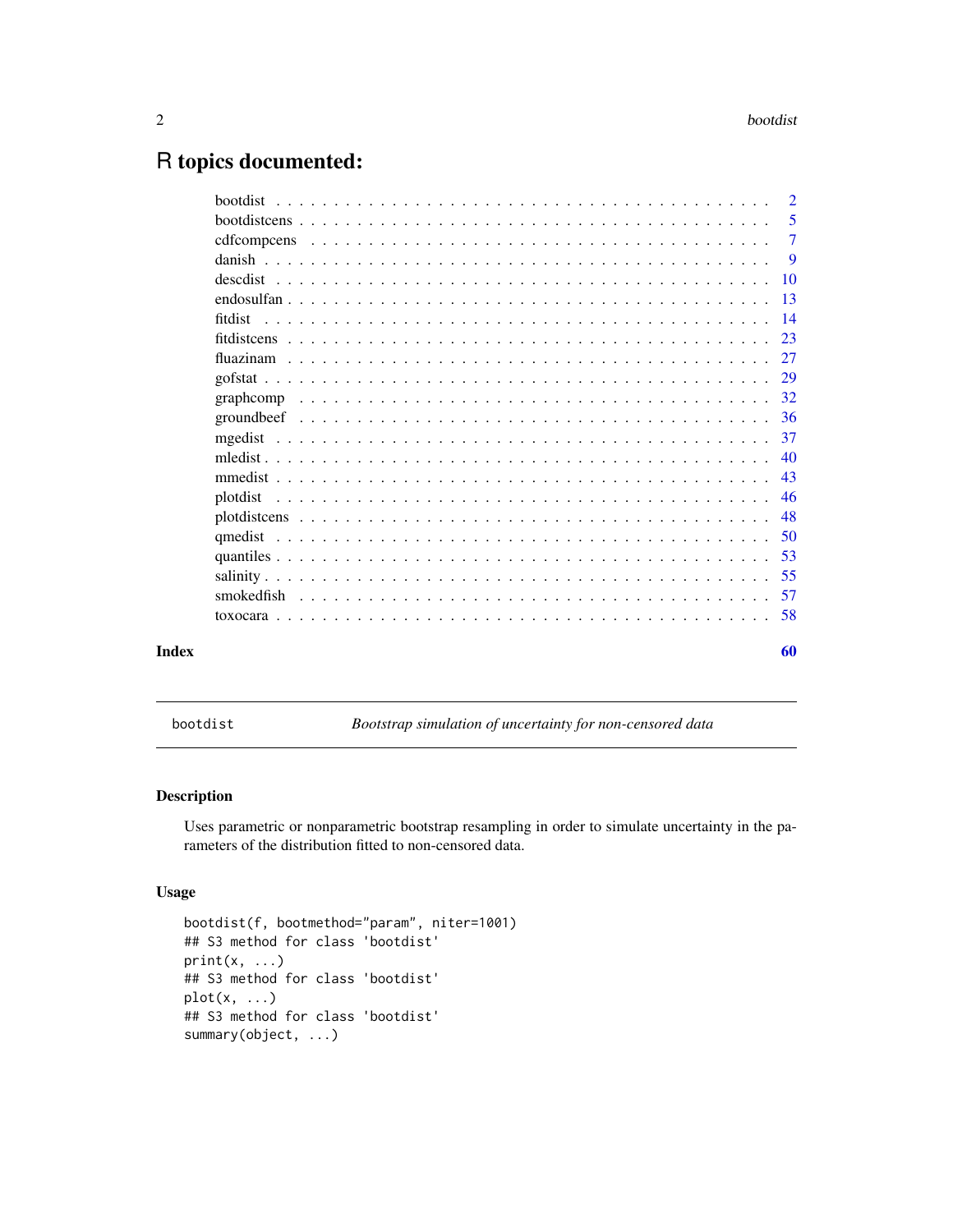#### <span id="page-2-0"></span>bootdist 3

#### **Arguments**

|            | An object of class "fitdist", output of the fitdist function.                                                                                        |
|------------|------------------------------------------------------------------------------------------------------------------------------------------------------|
| bootmethod | A character string coding for the type of resampling : "param" for a parametric<br>resampling and "nonparam" for a nonparametric resampling of data. |
| niter      | The number of samples drawn by bootstrap.                                                                                                            |
| X          | An object of class "bootdist".                                                                                                                       |
| object     | An object of class "bootdist".                                                                                                                       |
| .          | Further arguments to be passed to generic methods                                                                                                    |

#### Details

Samples are drawn by parametric bootstrap (resampling from the distribution fitted by [fitdist](#page-13-1)) or nonparametric bootstrap (resampling with replacement from the data set). On each bootstrap sample the function [mledist](#page-39-1) (or [mmedist](#page-42-1), [qmedist](#page-49-1), [mgedist](#page-36-1) according to the component f\$method of the object of class "fitdist") is used to estimate bootstrapped values of parameters. When that function fails to converge, NA values are returned. Medians and 2.5 and 97.5 percentiles are computed by removing NA values. The medians and the 95 percent confidence intervals of parameters (2.5 and 97.5 percentiles) are printed in the summary. If inferior to the whole number of iterations, the number of iterations for which the function converges is also printed in the summary.

The plot of an object of class "bootdist" consists in a scatterplot or a matrix of scatterplots of the bootstrapped values of parameters. It uses the function [stripchart](#page-0-0) when the fitted distribution is characterized by only one parameter, and the function [plot](#page-0-0) in other cases. In these last cases, it provides a representation of the joint uncertainty distribution of the fitted parameters.

#### Value

bootdist returns an object of class "bootdist", a list with 6 components,

| estim   | a data frame containing the bootstrapped values of parameters.                                                                                                                       |
|---------|--------------------------------------------------------------------------------------------------------------------------------------------------------------------------------------|
| converg | a vector containing the codes for convergence obtained if an iterative method<br>is used to estimate parameters on each bootstraped data set (and 0 if a closed<br>formula is used). |
| method  | A character string coding for the type of resampling : "param" for a parametric<br>resampling and "nonparam" for a nonparametric resampling.                                         |
| nbboot  | The number of samples drawn by bootstrap.                                                                                                                                            |
| CI      | bootstrap medians and 95 percent confidence percentile intervals of parameters.                                                                                                      |
| fitpart | The object of class "fit dist" on which the bootstrap procedure was applied.                                                                                                         |

Generic functions:

- print The print of a "bootdist" object shows the bootstrap parameter estimates. If inferior to the whole number of bootstrap iterations, the number of iterations for which the estimation converges is also printed.
- summary The summary provides the median and 2.5 and 97.5 percentiles of each parameter. If inferior to the whole number of bootstrap iterations, the number of iterations for which the estimation converges is also printed in the summary.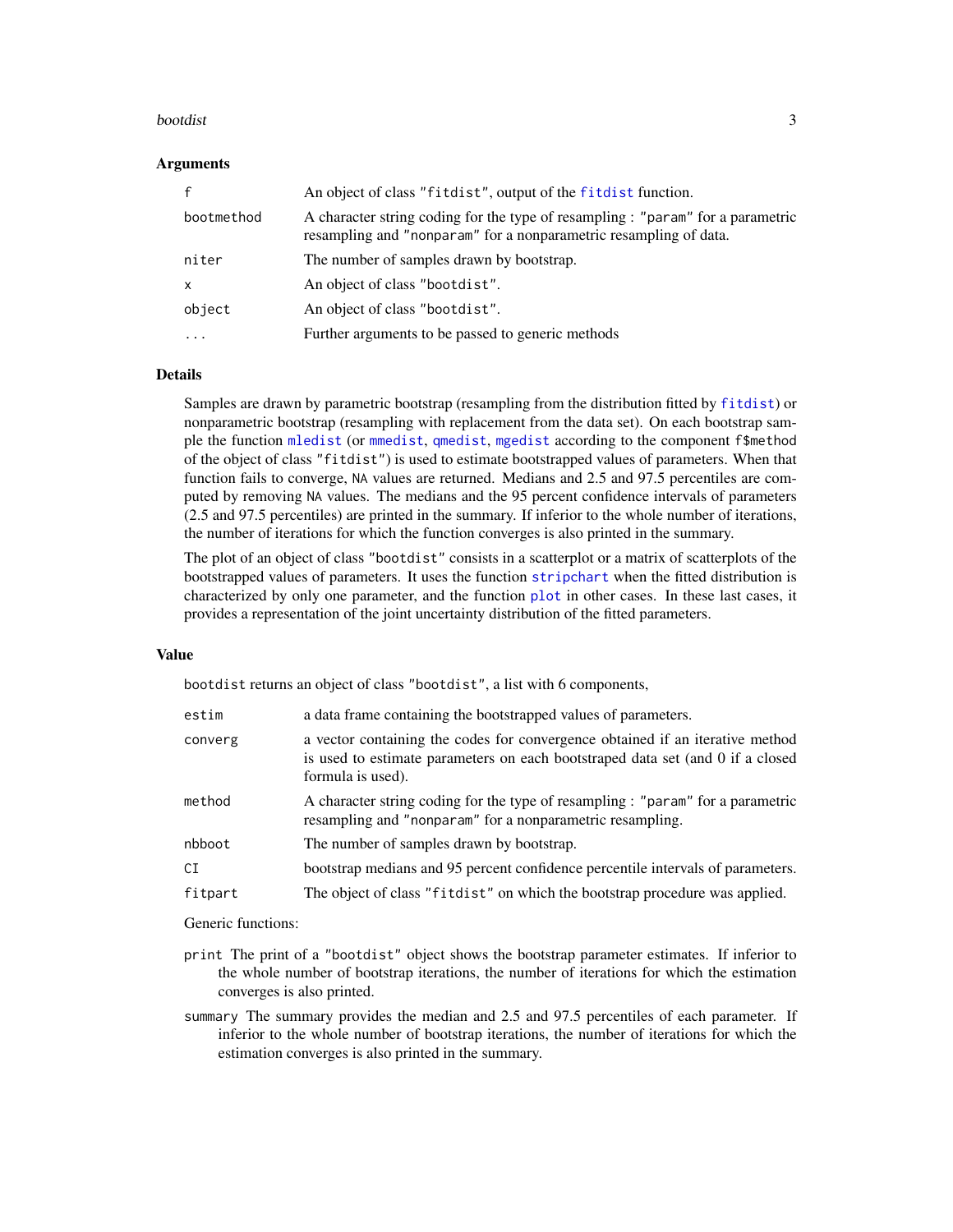<span id="page-3-0"></span>plot The plot shows the bootstrap estimates with [stripchart](#page-0-0) function for univariate parameters and **[plot](#page-0-0)** function for multivariate parameters.

#### Author(s)

Marie-Laure Delignette-Muller <marielaure.delignettemuller@vetagro-sup.fr>.

#### **References**

Cullen AC and Frey HC (1999) Probabilistic techniques in exposure assessment. Plenum Press, USA, pp. 181-241.

#### See Also

[fitdist](#page-13-1), [mledist](#page-39-1), [qmedist](#page-49-1), [mmedist](#page-42-1), [mgedist](#page-36-1) and [quantile.bootdist](#page-52-1) for another generic function to calculate quantiles from the fitted distribution and its bootstrap results.

#### Examples

# We choose a low number of bootstrap replicates in order to satisfy CRAN running times constraint. # For practical applications, we recommend to use at least niter=501 or niter=1001.

```
# (1) Fit of a gamma distribution to serving size data
# using default method (maximum likelihood estimation)
# followed by parametric bootstrap
#
data(groundbeef)
x1 <- groundbeef$serving
f1 <- fitdist(x1, "gamma")
b1 <- bootdist(f1, niter=51)
print(b1)
plot(b1)
summary(b1)
quantile(b1)
# (2) non parametric bootstrap on the same fit
# with less iterations
#
b1b <- bootdist(f1, bootmethod="nonparam", niter=51)
summary(b1b)
quantile(b1b)
# (3) Fit of a normal distribution on acute toxicity values of endosulfan in log10 for
# nonarthropod invertebrates, using maximum likelihood estimation
# to estimate what is called a species sensitivity distribution
# (SSD) in ecotoxicology, followed by estimation of the 5 percent quantile value of
# the fitted distribution, what is called the 5 percent hazardous concentration (HC5)
# in ecotoxicology, with its two-sided 95 percent confidence interval calculated by
# parametric bootstrap
```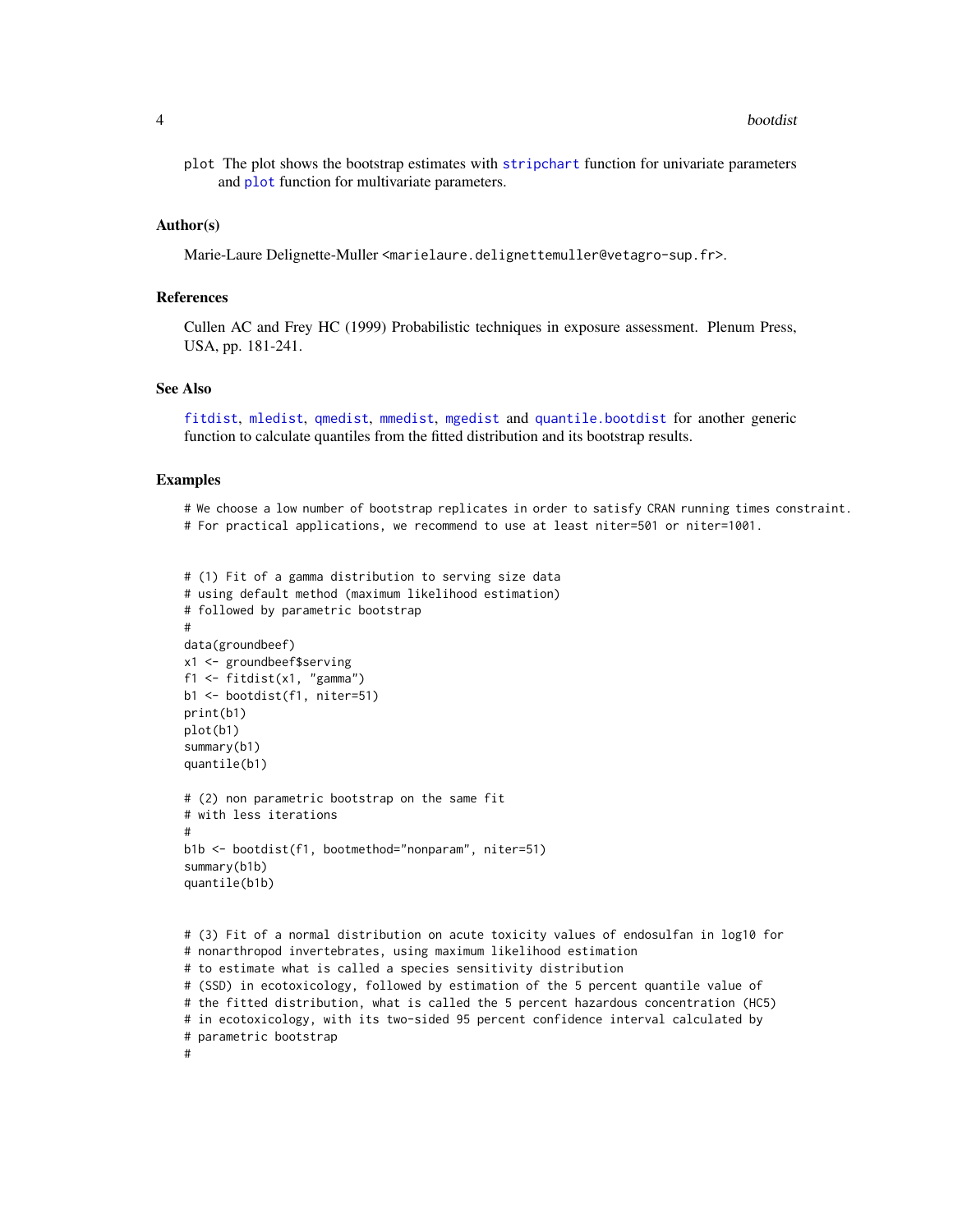#### <span id="page-4-0"></span>bootdistcens 5

```
data(endosulfan)
ATV <- subset(endosulfan, group == "NonArthroInvert")$ATV
log10ATV <- log10(subset(endosulfan, group == "NonArthroInvert")$ATV)
fln <- fitdist(log10ATV, "norm")
bln <- bootdist(fln, bootmethod = "param", niter=51)
quantile(bln, probs = c(0.05, 0.1, 0.2))
```
bootdistcens *Bootstrap simulation of uncertainty for censored data*

#### Description

Uses nonparametric bootstrap resampling in order to simulate uncertainty in the parameters of the distribution fitted to censored data.

#### Usage

```
bootdistcens(f, niter=1001)
## S3 method for class 'bootdistcens'
print(x, \ldots)## S3 method for class 'bootdistcens'
plot(x, \ldots)## S3 method for class 'bootdistcens'
summary(object, ...)
```
#### Arguments

| $\mathbf{f}$ | An object of class "fitdistcens", output of the fitdistcens function. |
|--------------|-----------------------------------------------------------------------|
| niter        | The number of samples drawn by bootstrap.                             |
| X            | An object of class "bootdistcens".                                    |
| object       | An object of class "bootdistcens".                                    |
| $\ddotsc$    | Further arguments to be passed to generic methods                     |

#### Details

Samples are drawn by nonparametric bootstrap (resampling with replacement from the data set). On each bootstrap sample the function [mledist](#page-39-1) is used to estimate bootstrapped values of parameters. When [mledist](#page-39-1) fails to converge, NA values are returned. Medians and 2.5 and 97.5 percentiles are computed by removing NA values. The medians and the 95 percent confidence intervals of parameters (2.5 and 97.5 percentiles) are printed in the summary. If inferior to the whole number of iterations, the number of iterations for which [mledist](#page-39-1) converges is also printed in the summary.

The plot of an object of class "bootdistcens" consists in a scatterplot or a matrix of scatterplots of the bootstrapped values of parameters. It uses the function [stripchart](#page-0-0) when the fitted distribution is characterized by only one parameter, and the function [plot](#page-0-0) in other cases. In these last cases, it provides a representation of the joint uncertainty distribution of the fitted parameters.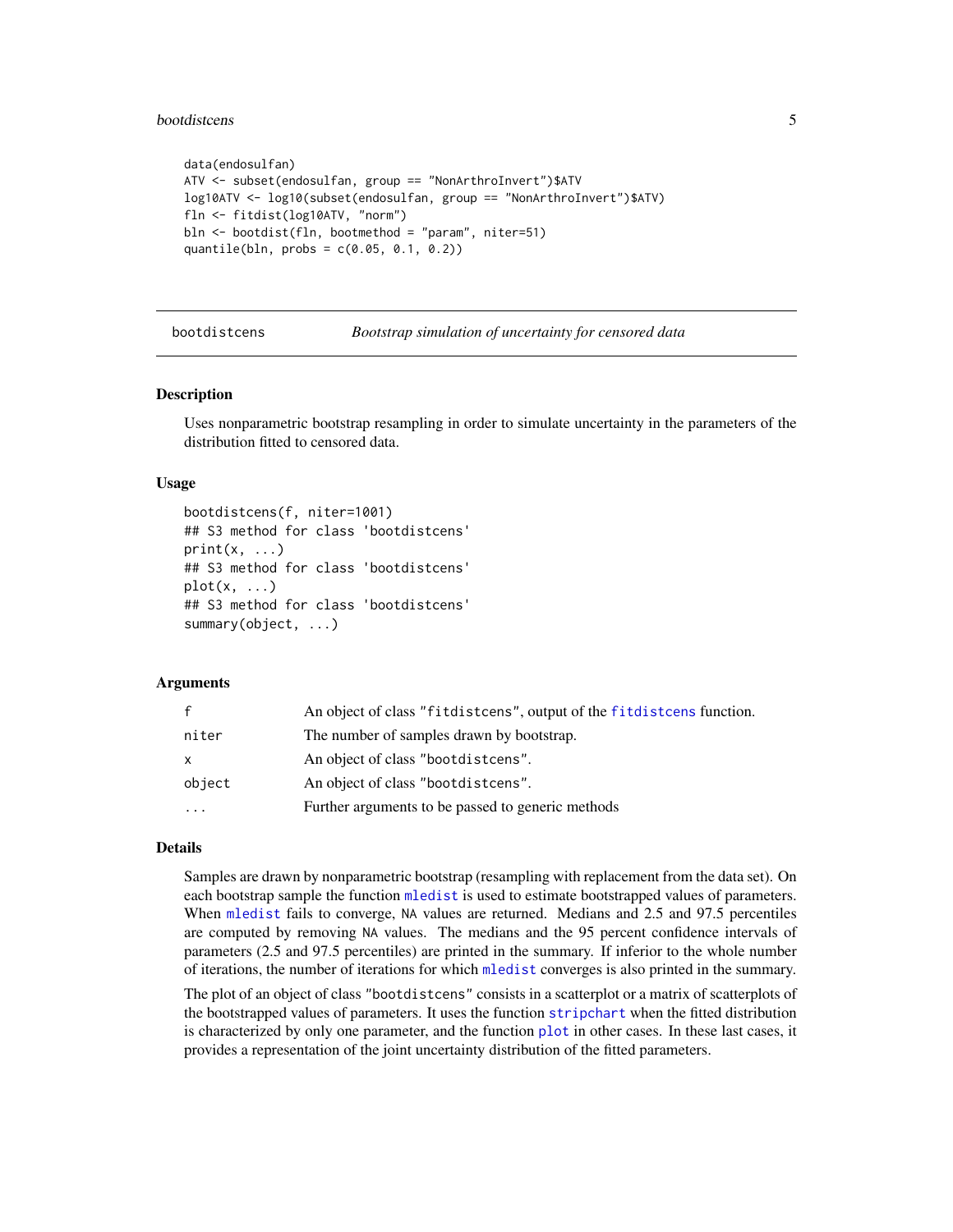#### <span id="page-5-0"></span>Value

bootdistcens returns an object of class "bootdistcens", a list with 6 components,

| estim   | a data frame containing the bootstrapped values of parameters.                                                                          |
|---------|-----------------------------------------------------------------------------------------------------------------------------------------|
| converg | a vector containing the codes for convergence of the iterative method used to<br>estimate parameters on each bootstraped data set.      |
| method  | A character string coding for the type of resampling : in this case "nonparam"<br>as it is the only available method for censored data. |
| nbboot  | The number of samples drawn by bootstrap.                                                                                               |
| СI      | bootstrap medians and 95 percent confidence percentile intervals of parameters.                                                         |
| fitpart | The object of class "fitdistcens" on which the bootstrap procedure was ap-<br>plied.                                                    |

#### Generic functions:

- print The print of a "bootdistcens" object shows the bootstrap parameter estimates. If inferior to the whole number of bootstrap iterations, the number of iterations for which the estimation converges is also printed.
- summary The summary provides the median and 2.5 and 97.5 percentiles of each parameter. If inferior to the whole number of bootstrap iterations, the number of iterations for which the estimation converges is also printed in the summary.
- plot The plot shows the bootstrap estimates with the [stripchart](#page-0-0) function for univariate parameters and [plot](#page-0-0) function for multivariate parameters.

#### Author(s)

Marie-Laure Delignette-Muller <marielaure.delignettemuller@vetagro-sup.fr>.

#### References

Cullen AC and Frey HC (1999) Probabilistic techniques in exposure assessment. Plenum Press, USA, pp. 181-241.

#### See Also

[fitdistcens](#page-22-1), [mledist](#page-39-1) and [quantile.bootdistcens](#page-52-1) for another generic function to calculate quantiles from the fitted distribution and its bootstrap results.

#### Examples

- # We choose a low number of bootstrap replicates in order to satisfy CRAN running times constraint.
- # For practical applications, we recommend to use at least niter=501 or niter=1001.
- # (1) Fit of a normal distribution to fluazinam data in log10
- # followed by nonparametric bootstrap and calculation of quantiles
- # with 95 percent confidence intervals

```
#
```
data(fluazinam)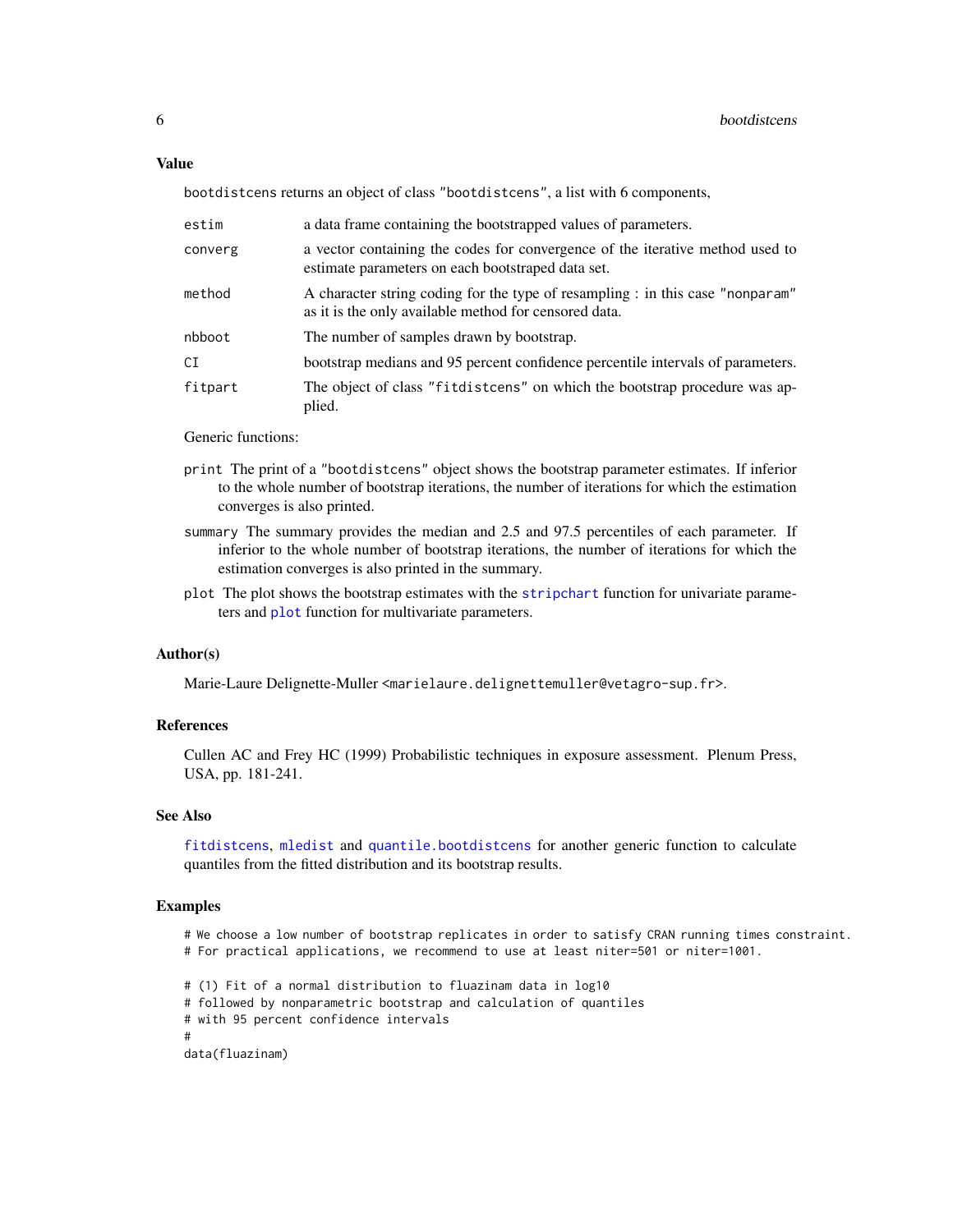#### <span id="page-6-0"></span>cdfcompcens 7

```
(d1 <-log10(fluazinam))
f1 <- fitdistcens(d1, "norm")
b1 <- bootdistcens(f1, niter = 101)
b<sub>1</sub>summary(b1)
plot(b1)
quantile(b1)
# (2) Estimation of the mean of the normal distribution
# by maximum likelihood with the standard deviation fixed at 1
# using the argument fix.arg
# followed by nonparametric bootstrap
# and calculation of quantiles with 95 percent confidence intervals
#
f1b \le fitdistcens(d1, "norm", start = list(mean = 1), fix.arg = list(sd = 1))
b1b <- bootdistcens(f1b, niter = 101)
summary(b1b)
plot(b1b)
quantile(b1b)
```
<span id="page-6-1"></span>cdfcompcens *Compares various fitted distributions to censored data on a cdf plot*

#### Description

Plots the empirical cumulative distribution (censored continuous data) with theoretical ones corresponding to various fitted distributions.

#### Usage

```
cdfcompcens(ft, xlim, ylim, xlogscale = FALSE, ylogscale = FALSE, main, xlab, ylab,
   datacol, fitlty, fitcol, addlegend = TRUE, legendtext, xlegend = "bottomright",
   ylegend = NULL, lines\theta1 = FALSE, Turnbull.confint = FALSE, ...)
```
#### Arguments

| ft        | One "fitdistcens" object or a list of objects of class "fitdistcens". |
|-----------|-----------------------------------------------------------------------|
| xlim      | The x-limits of the plot.                                             |
| ylim      | The <i>y</i> -limits of the plot.                                     |
| xlogscale | If TRUE, uses a logarithmic scale for the $x$ -axis.                  |
| ylogscale | If TRUE, uses a logarithmic scale for the $y$ -axis.                  |
| main      | A main title for the plot, see also title.                            |
| xlab      | A label for the x-axis, defaults to a description of x.               |
| ylab      | A label for the <i>y</i> -axis, defaults to a description of y.       |
| datacol   | A specification of the color to be used in plotting data points.      |
|           |                                                                       |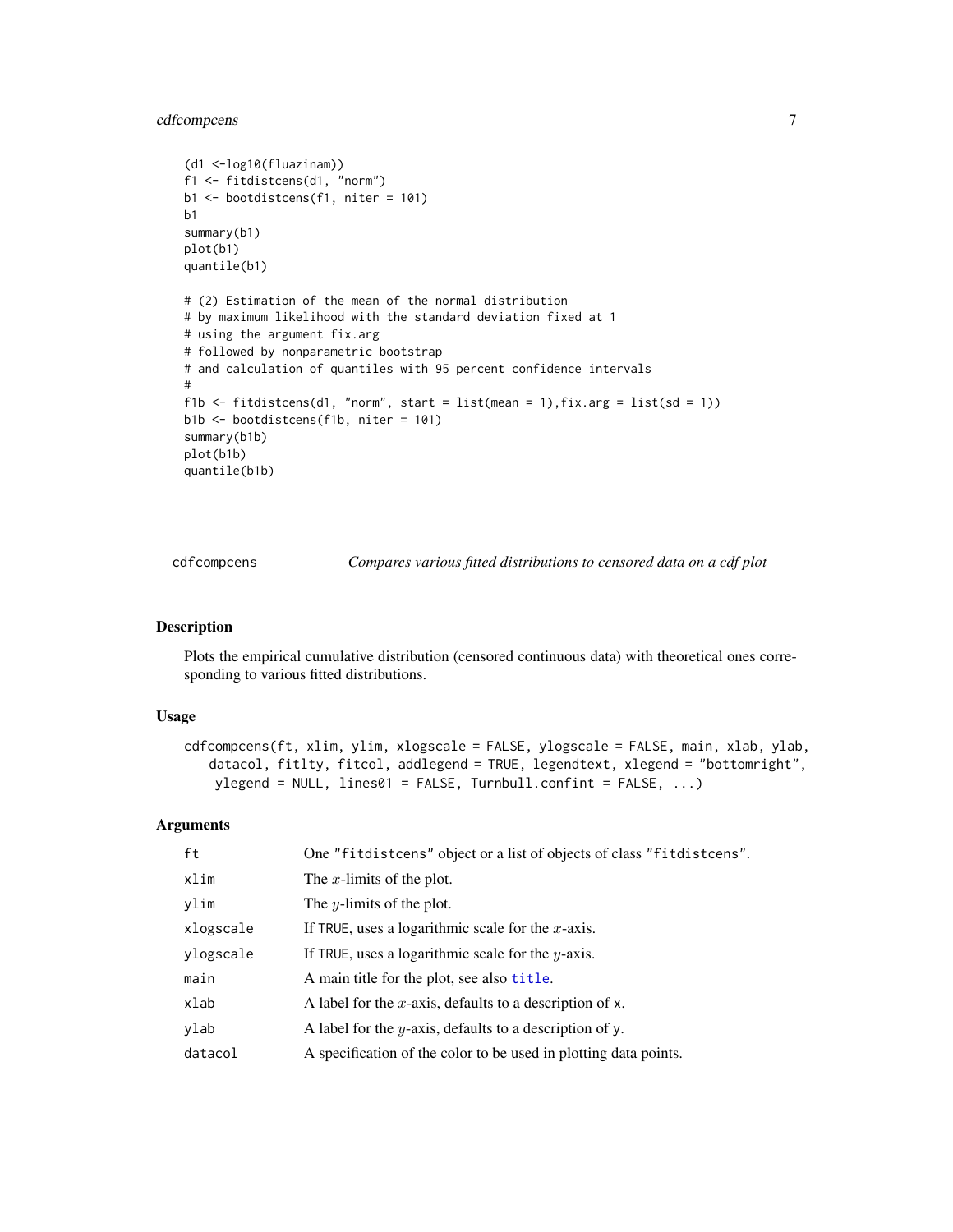<span id="page-7-0"></span>

| fitcol           | A (vector of) color(s) to plot fitted distributions. If there are fewer colors than<br>fits they are recycled in the standard fashion.                                     |
|------------------|----------------------------------------------------------------------------------------------------------------------------------------------------------------------------|
| fitlty           | A (vector of) line type(s) to plot fitted distributions. If there are fewer colors<br>than fits they are recycled in the standard fashion. See also par.                   |
| addlegend        | If TRUE, a legend is added to the plot.                                                                                                                                    |
| legendtext       | A character or expression vector of length $\geq 1$ to appear in the legend, see also<br>legend.                                                                           |
| xlegend, ylegend |                                                                                                                                                                            |
|                  | The x and y co-ordinates to be used to position the legend. They can be specified<br>by keyword or in any way which is accepted by 'xy.coords': see legend for<br>details. |
| lines01          | A logical to plot two horizontal lines at $h=0$ and $h=1$ .                                                                                                                |
| Turnbull.confint |                                                                                                                                                                            |
|                  | if TRUE, confidence intervals will be added to the Turnbull plot of the empirical<br>distribution.                                                                         |
| $\ddots$ .       | Further graphical arguments passed to graphical functions used in cdf compcens.                                                                                            |

#### Details

Empirical and theoretical distributions are plotted in cdf. The EM approach of Turnbull (Turnbull, 1974) is used to compute the overall empirical cdf curve, with confidence intervals if Turnbull.confint is TRUE, by calls to functions [survfit](#page-0-0) and [plot.survfit](#page-0-0) from the survival package. By default a legend is added to the plot. Many graphical arguments are optional, dedicated to personalize the plot, and fixed to default values if omitted.

#### Author(s)

Marie-Laure Delignette-Muller <marielaure.delignettemuller@vetagro-sup.fr>.

#### References

Turnbull BW (1974) Nonparametric estimation of a survivorship function with doubly censored data.*Journal of American Statistical Association*, 69, 169-173.

#### See Also

[plotdistcens](#page-47-1), [survfit.formula](#page-0-0), [legend](#page-0-0) and [par](#page-0-0).

```
# (1) Plot various distributions fitted to bacterial contamination data
#
data(smokedfish)
Clog10 <- log10(smokedfish)
fitsfn <- fitdistcens(Clog10,"norm")
summary(fitsfn)
```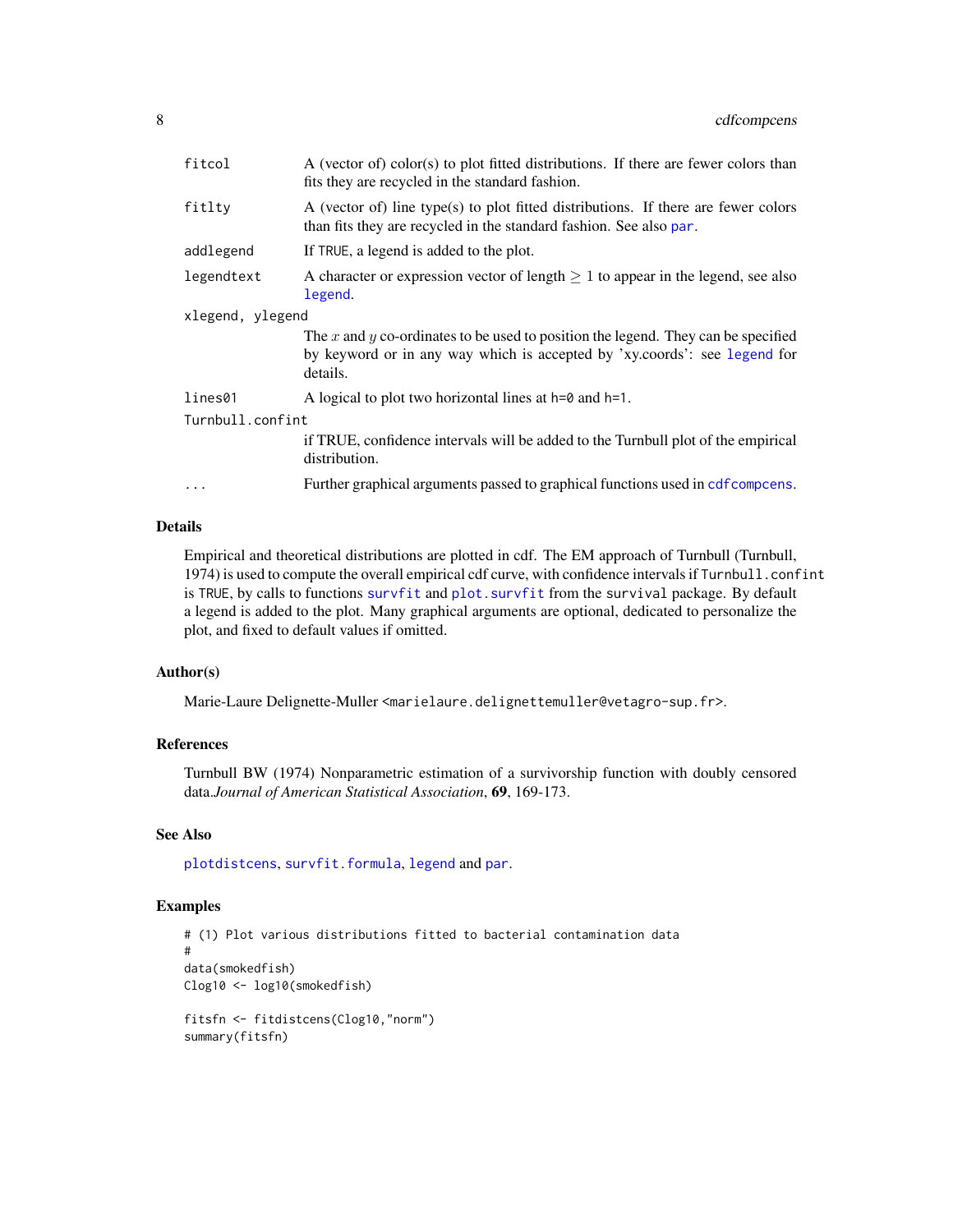#### <span id="page-8-0"></span>danish 9 and 2012 and 2012 and 2012 and 2012 and 2012 and 2012 and 2012 and 2012 and 2012 and 2012 and 2012 and 201

```
fitsfl <- fitdistcens(Clog10,"logis")
summary(fitsfl)
dgumbel <- function(x,a,b) 1/b*exp((a-x)/b)*exp(-exp((a-x)/b))pgumbel <- function(q,a,b) exp(-exp((a-q)/b))
qgumbel <- function(p,a,b) a-b*log(-log(p))
fitsfg<-fitdistcens(Clog10,"gumbel",start=list(a=-3,b=3))
summary(fitsfg)
cdfcompcens(list(fitsfn,fitsfl,fitsfg))
cdfcompcens(list(fitsfn,fitsfl,fitsfg),datacol="orange",
    legendtext=c("normal","logistic","Gumbel"),
    main="bacterial contamination fits",
   xlab="bacterial concentration (CFU/g)",ylab="F",
    xlegend = "center",lines01 = TRUE)
```
danish *Danish reinsurance claim dataset*

#### Description

The univariate dataset was collected at Copenhagen Reinsurance and comprise 2167 fire losses over the period 1980 to 1990. They have been adjusted for inflation to reflect 1985 values and are expressed in millions of Danish Krone.

The multivariate data set is the same data as above but the total claim has been divided into a building loss, a loss of contents and a loss of profits.

#### Usage

data(danishuni) data(danishmulti)

#### Format

danishuni contains two columns:

Date The day of claim occurence.

Loss The total loss amount in millions of Danish Krone (DKK).

danishmulti contains five columns:

Date The day of claim occurence.

Building The loss amount (mDKK) of the building coverage.

Contents The loss amount (mDKK) of the contents coverage.

Profits The loss amount (mDKK) of the profit coverage.

Total The total loss amount (mDKK).

All columns are numeric except Date columns of class Date.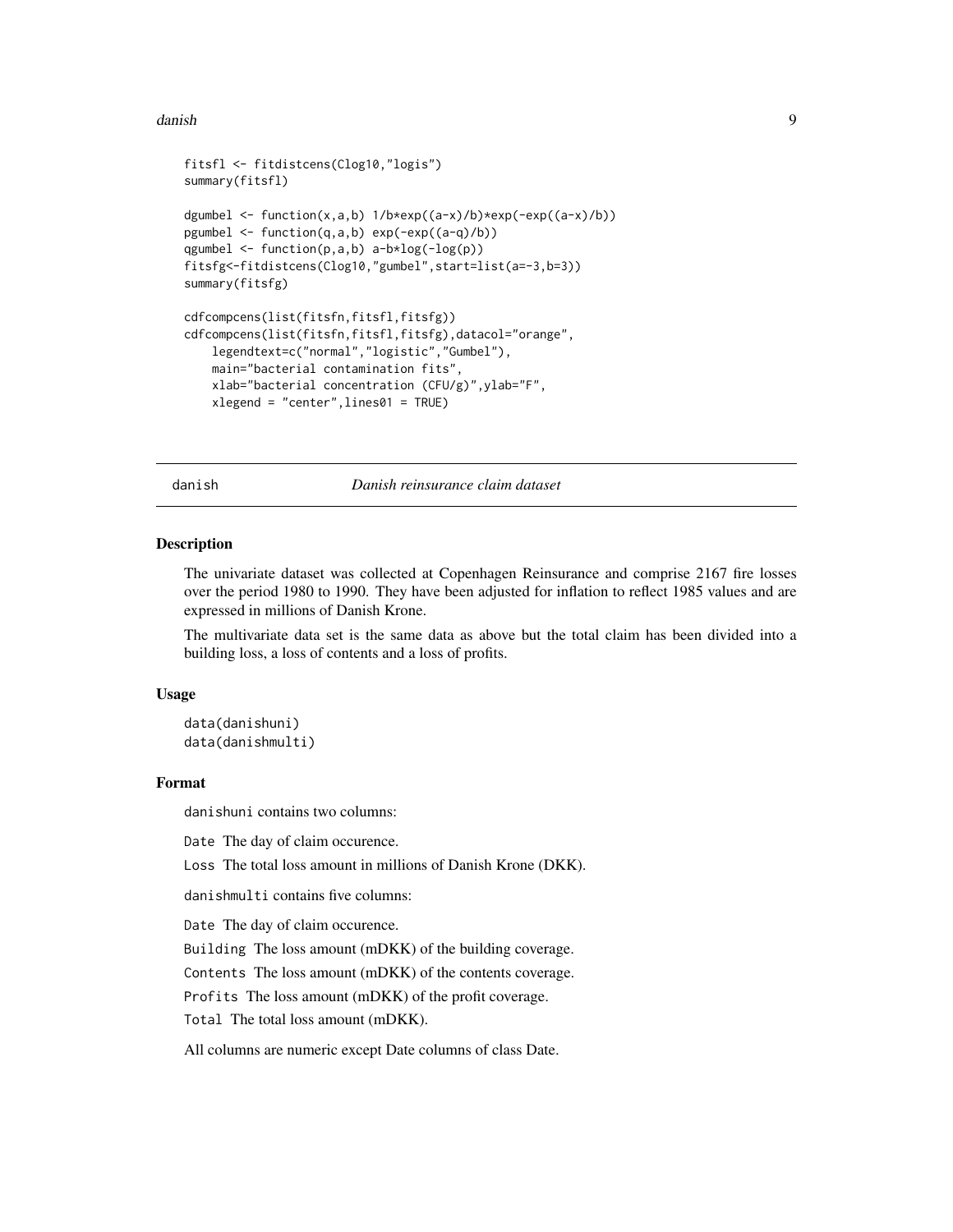#### <span id="page-9-0"></span>Source

Alexander McNeil, see <http://www.ma.hw.ac.uk/~mcneil/data.html>

#### References

Dataset used in McNeil (1996), *Estimating the Tails of Loss Severity Distributions using Extreme Value Theory*, ASTIN Bull.

#### Examples

```
# (1) load of data
#
data(danishuni)
# (2) plot and description of data
#
plotdist(danishuni$Loss)
# (3) load of data
#
data(danishmulti)
# (4) plot and description of data
#
idx <- sample(1:NROW(danishmulti), 10)
barplot(danishmulti$Building[idx], col="grey25",
    ylim=c(0, max(danishmulti$Total[idx])), main="Some claims of danish data set")
barplot(danishmulti$Content[idx], add=TRUE, col="grey50", axes=FALSE)
barplot(danishmulti$Profits[idx], add=TRUE, col="grey75", axes=FALSE)
legend("topleft", legend=c("Building", "Content", "Profits"), fill=c("grey25",
    "grey50", "grey75"))
```
<span id="page-9-1"></span>descdist *Description of an empirical distribution for non-censored data*

#### Description

Computes descriptive parameters of an empirical distribution for non-censored data and provides a skewness-kurtosis plot.

#### Usage

```
descdist(data, discrete = FALSE, boot = NULL, method = "unbiased",
graph = TRUE, obs.col = "darkblue", boot.col = "orange")
```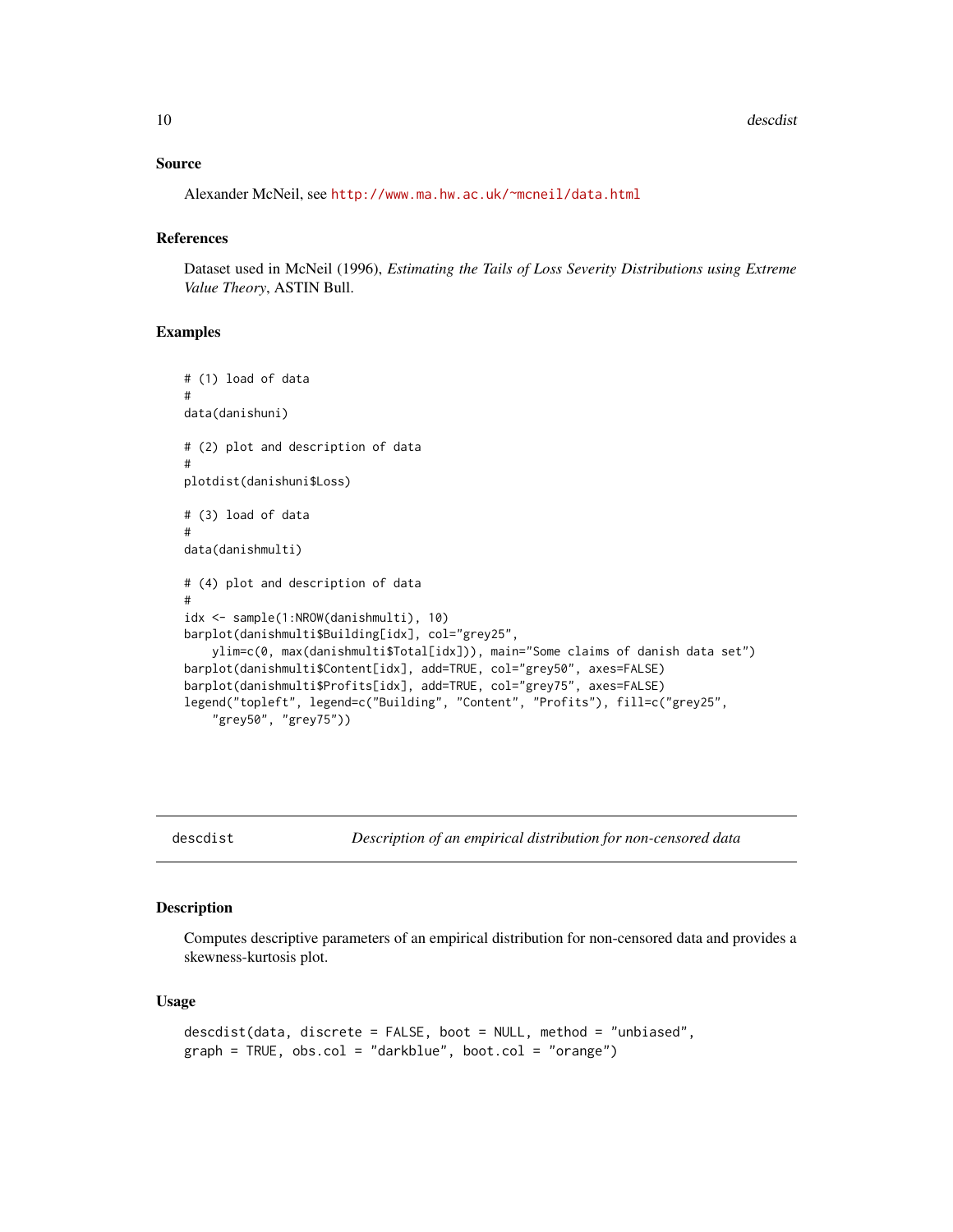#### descdist the contract of the contract of the contract of the contract of the contract of the contract of the contract of the contract of the contract of the contract of the contract of the contract of the contract of the c

#### **Arguments**

| data     | A numeric vector.                                                                                                                                        |
|----------|----------------------------------------------------------------------------------------------------------------------------------------------------------|
| discrete | If TRUE, the distribution is considered as discrete.                                                                                                     |
| boot     | If not NULL, boot values of skewness and kurtosis are plotted from bootstrap<br>samples of data, boot must be fixed in this case to an integer above 10. |
| method   | "unbiased" for unbiased estimated values of statistics or "sample" for sample<br>values.                                                                 |
| graph    | If FALSE, the skewness-kurtosis graph is not plotted.                                                                                                    |
| obs.col  | Color used for the observed point on the skewness-kurtosis graph.                                                                                        |
| boot.col | Color used for bootstrap sample of points on the skewness-kurtosis graph.                                                                                |

#### Details

Minimum, maximum, median, mean, sample sd, and sample (if method=="sample") or by default unbiased estimations of skewness and Pearsons's kurtosis values are printed (Sokal and Rohlf, 1995). A skewness-kurtosis plot such as the one proposed by Cullen and Frey (1999) is given for the empirical distribution. On this plot, values for common distributions are also displayed as a tools to help the choice of distributions to fit to data. For some distributions (normal, uniform, logistic, exponential for example), there is only one possible value for the skewness and the kurtosis (for a normal distribution for example, skewness  $= 0$  and kurtosis  $= 3$ ), and the distribution is thus represented by a point on the plot. For other distributions, areas of possible values are represented, consisting in lines (gamma and lognormal distributions for example), or larger areas (beta distribution for example). The Weibull distribution is not represented on the graph but it is indicated on the legend that shapes close to lognormal and gamma distributions may be obtained with this distribution.

In order to take into account the uncertainty of the estimated values of kurtosis and skewness from data, the data set may be bootstraped by fixing the argument boot to an integer above 10. boot values of skewness and kurtosis corresponding to the boot bootstrap samples are then computed and reported in blue color on the skewness-kurtosis plot.

If discrete is TRUE, the represented distributions are the Poisson, negative binomial distributions, and the normal distribution to which previous discrete distributions may converge. If discrete is FALSE, these are uniform, normal, logistic, lognormal, beta and gamma distributions.

#### Value

descdist returns a list with 7 components,

| min      | the minimum value                                |
|----------|--------------------------------------------------|
| max      | the maximum value                                |
| median   | the median value                                 |
| mean     | the mean value                                   |
| sd       | the standard deviation sample or estimated value |
| skewness | the skewness sample or estimated value           |
| kurtosis | the kurtosis sample or estimated value           |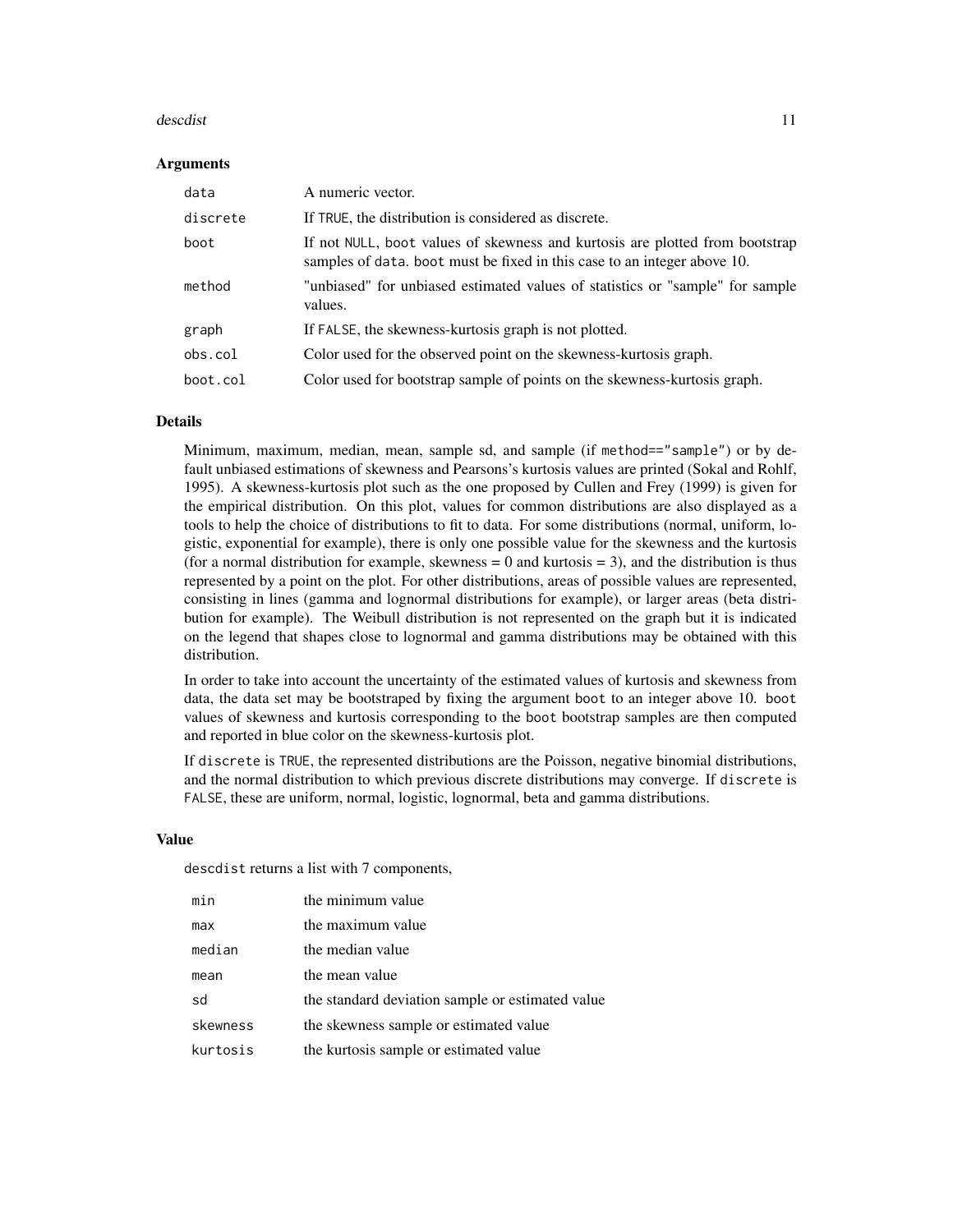#### <span id="page-11-0"></span>Author(s)

Marie-Laure Delignette-Muller <marielaure.delignettemuller@vetagro-sup.fr>.

#### References

Cullen AC and Frey HC (1999) Probabilistic techniques in exposure assessment. Plenum Press, USA, pp. 81-159.

Evans M, Hastings N and Peacock B (2000) Statistical distributions. John Wiley and Sons Inc. Sokal RR and Rohlf FJ (1995) Biometry. W.H. Freeman and Company, USA, pp. 111-115.

#### See Also

[plotdist](#page-45-1)

```
# (1) Description of a sample from a normal distribution
# with and without uncertainty on skewness and kurtosis estimated by bootstrap
#
set.seed(1234)
x1 <- rnorm(100)descdist(x1)
descdist(x1,boot=500)
# (2) Description of a sample from a beta distribution
# with uncertainty on skewness and kurtosis estimated by bootstrap
# with changing of default colors
#
descdist(rbeta(100,shape1=0.05,shape2=1),boot=500,
obs.col="blue",boot.col="yellow")
# (3) Description of a sample from a gamma distribution
# with uncertainty on skewness and kurtosis estimated by bootstrap
# without plotting
#
descdist(rgamma(100,shape=2,rate=1),boot=500,graph=FALSE)
# (3) Description of a sample from a Poisson distribution
# with uncertainty on skewness and kurtosis estimated by bootstrap
#
descdist(rpois(100,lambda=2),discrete=TRUE,boot=500)
# (4) Description of serving size data
# with uncertainty on skewness and kurtosis estimated by bootstrap
#
data(groundbeef)
serving <- groundbeef$serving
descdist(serving, boot=500)
```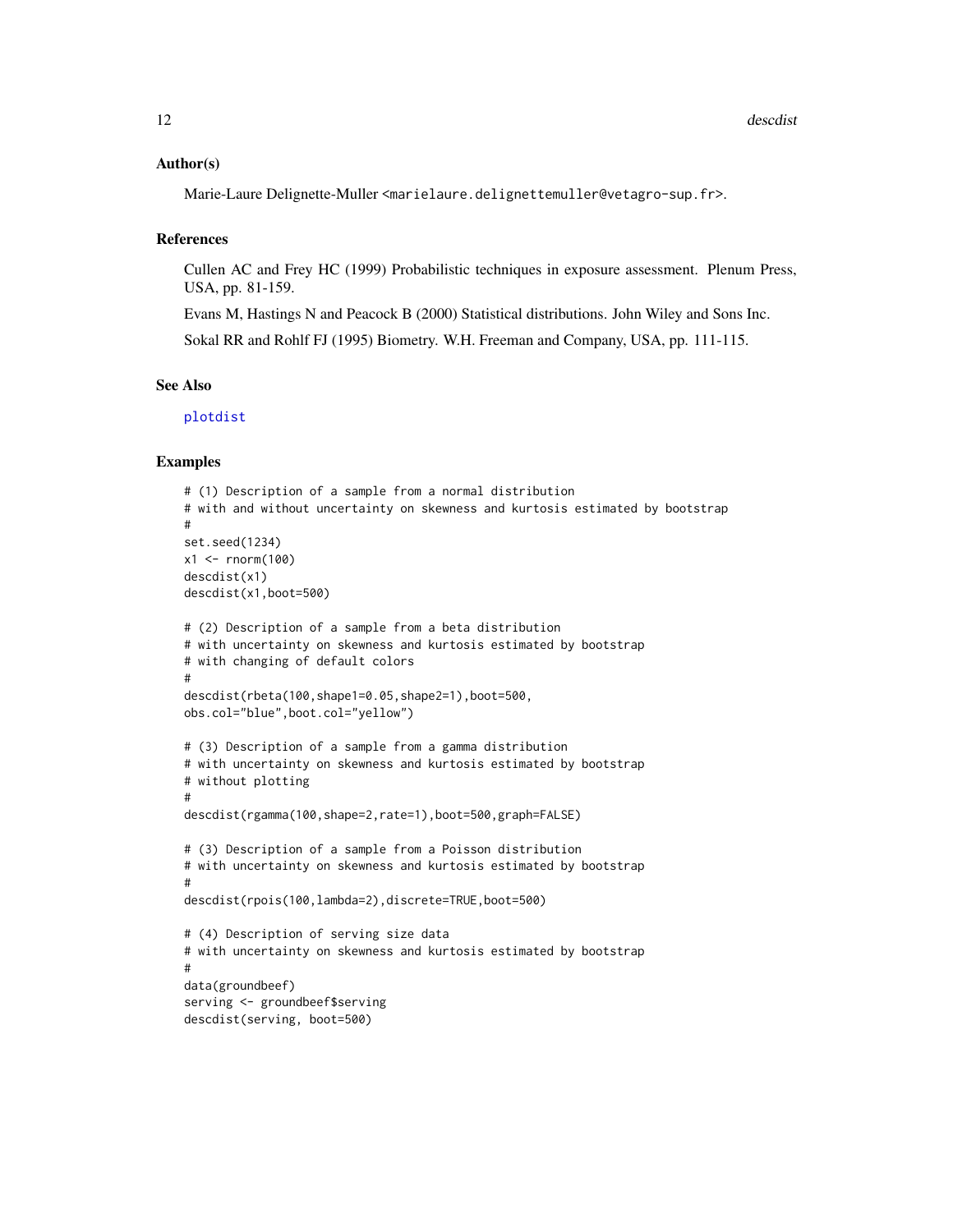<span id="page-12-0"></span>

#### Description

Summary of 48- to 96-hour acute toxicity values (LC50 and EC50 values) for exposure of Australian an Non-Australian taxa to endosulfan.

#### Usage

data(endosulfan)

#### Format

endosulfan is a data frame with 3 columns, named ATV for Acute Toxicity Value (geometric mean of LC50 ou EC50 values in micrograms per liter), Australian (coding for Australian or another origin) and group (arthropods, fish or non-arthropod invertebrates).

#### Source

Hose, G.C., Van den Brink, P.J. 2004. Confirming the Species-Sensitivity Distribution Concept for Endosulfan Using Laboratory, Mesocosms, and Field Data. *Archives of Environmental Contamination and Toxicology*, 47, 511-520.

```
# (1) load of data
#
data(endosulfan)
# (2) plot and description of data for non Australian fish in decimal logarithm
#
log10ATV <-log10(subset(endosulfan,(Australian == "no") & (group == "Fish"))$ATV)
plotdist(log10ATV)
descdist(log10ATV,boot=1000)
# (3) fit of a normal and a logistic distribution to data in log10
# (classical distributions used for SSD)
# and visual comparison of the fits
#
fln <- fitdist(log10ATV,"norm")
summary(fln)
fll <- fitdist(log10ATV,"logis")
summary(fll)
cdfcomp(list(fln,fll),legendtext=c("normal","logistic"),
xlab="log10ATV")
```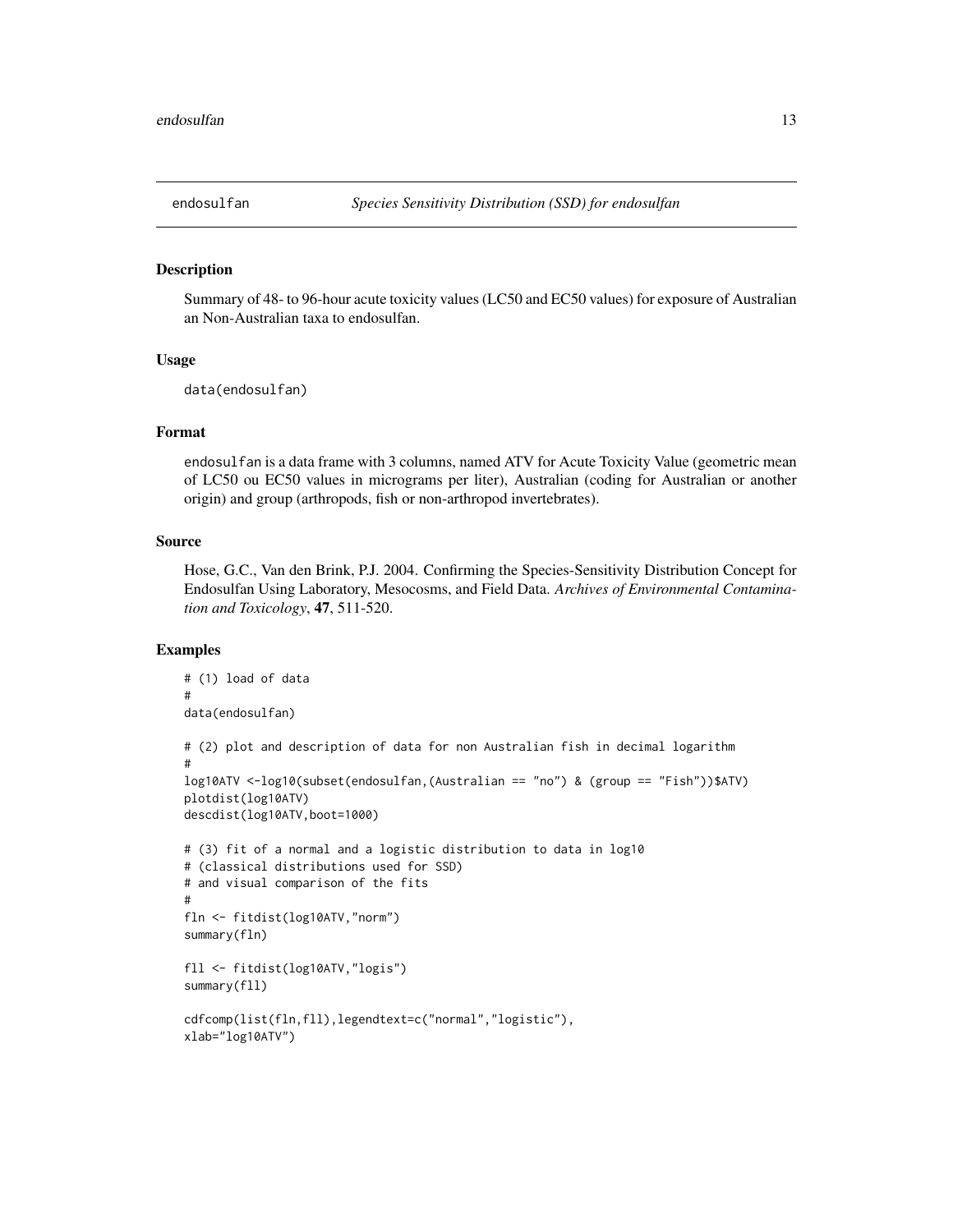```
denscomp(list(fln,fll),legendtext=c("normal","logistic"),
xlab="log10ATV")
```

```
qqcomp(list(fln,fll),legendtext=c("normal","logistic"))
ppcomp(list(fln,fll),legendtext=c("normal","logistic"))
```

```
gofstat(list(fln,fll))
```

```
# (4) estimation of the 5 percent quantile value of
# logistic fitted distribution (5 percent hazardous concentration : HC5)
# with its two-sided 95 percent confidence interval calculated by
# parametric bootstrap
# with a small number of iterations to satisfy CRAN running times constraint.
# For practical applications, we recommend to use at least niter=501 or niter=1001.
#
# in log10(ATV)
bll <- bootdist(fll,niter=101)
HCS11 < - quantile(bll, probs = 0.05)
# in ATV
10^(HC5ll$quantiles)
10^(HC5ll$quantCI)
# (5) estimation of the 5 percent quantile value of
# the fitted logistic distribution (5 percent hazardous concentration : HC5)
# with its one-sided 95 percent confidence interval (type "greater")
# calculated by
# nonparametric bootstrap
# with a small number of iterations to satisfy CRAN running times constraint.
# For practical applications, we recommend to use at least niter=501 or niter=1001.
#
# in log10(ATV)
bllnonpar <- bootdist(fll,niter=101,bootmethod = "nonparam")
HC5llgreater <- quantile(bllnonpar,probs = 0.05, CI.type="greater")
# in ATV
10^(HC5llgreater$quantiles)
10^(HC5llgreater$quantCI)
# (6) fit of a logistic distribution
# by minimizing the modified Anderson-Darling AD2L distance
# cf. ?mgedist for definition of this distance
#
fllAD2L <- fitdist(log10ATV,"logis",method="mge",gof="AD2L")
summary(fllAD2L)
plot(fllAD2L)
```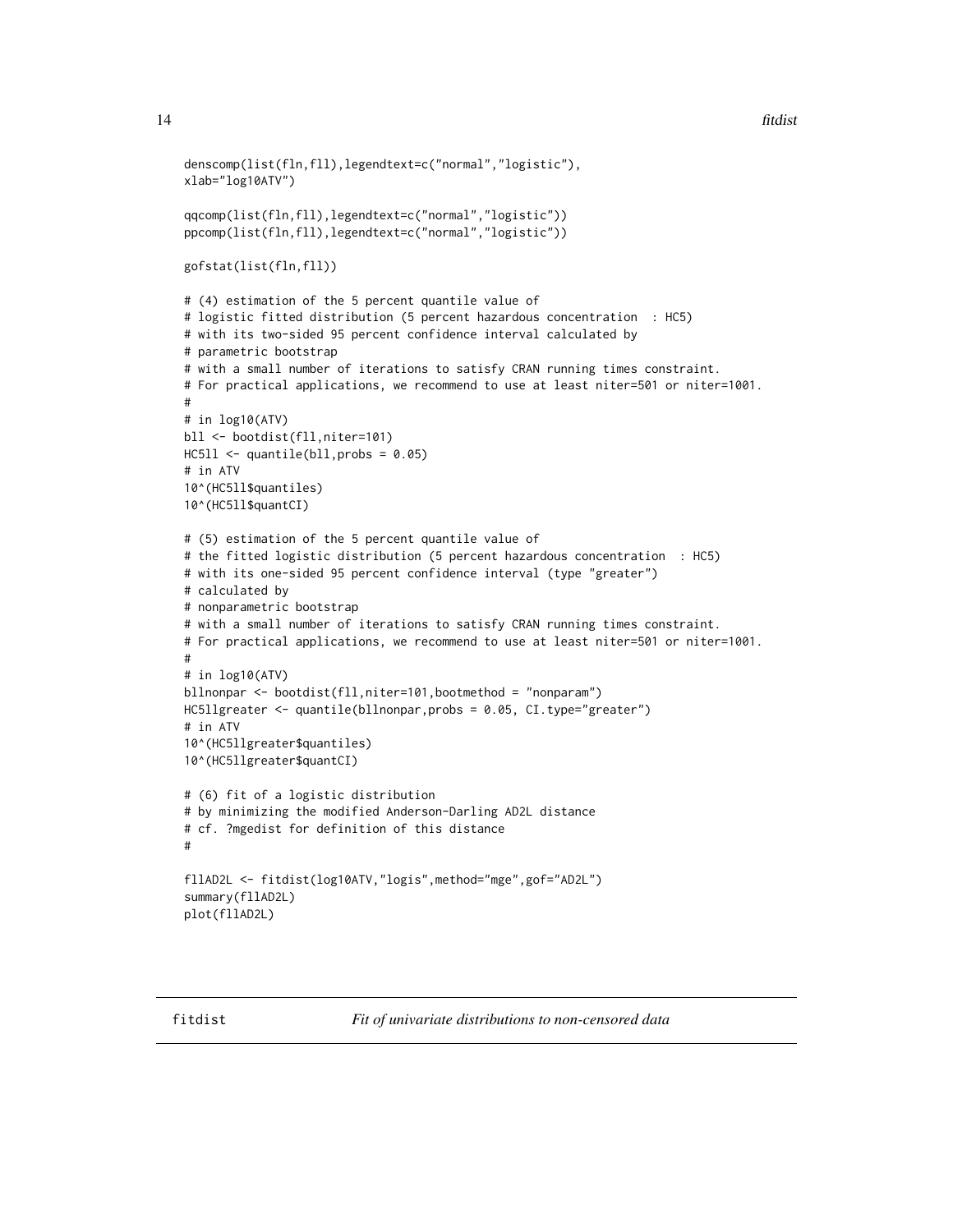#### fitdist 15

#### Description

Fit of univariate distributions to non-censored data by maximum likelihood, moment matching, quantile matching or maximizing goodness-of-fit (minimizing distance). Generic methods are print, plot, summary and quantile.

#### Usage

```
fitdist(data, distr, method = c("mle", "mme", "qme", "mge"),start=NULL, fix.arg=NULL, ...)
## S3 method for class 'fitdist'
print(x, \ldots)## S3 method for class 'fitdist'
plot(x, breaks="default", ...)
## S3 method for class 'fitdist'
summary(object, ...)
```
#### Arguments

| data    | A numeric vector.                                                                                                                                                                                                                                                                                      |
|---------|--------------------------------------------------------------------------------------------------------------------------------------------------------------------------------------------------------------------------------------------------------------------------------------------------------|
| distr   | A character string "name" naming a distribution for which the corresponding<br>density function dname, the corresponding distribution function pname and the<br>corresponding quantile function qname must be defined, or directly the density<br>function.                                            |
| method  | A character string coding for the fitting method: "mle" for 'maximum likeli-<br>hood estimation', "mme" for 'moment matching estimation', "qme" for 'quantile<br>matching estimation' and "mge" for 'maximum goodness-of-fit estimation'.                                                              |
| start   | A named list giving the initial values of parameters of the named distribution.<br>This argument may be omitted for some distributions for which reasonable start-<br>ing values are computed (see details), and will not be taken into account if a<br>closed formula is used to estimate parameters. |
| fix.arg | An optional named list giving the values of parameters of the named distribu-<br>tion that must kept fixed rather than estimated. The use of this argument is not<br>possible if method="mme" and a closed formula is used.                                                                            |
| X       | An object of class "fitdist".                                                                                                                                                                                                                                                                          |
| object  | An object of class "fitdist".                                                                                                                                                                                                                                                                          |
| breaks  | If "default" the histogram is plotted with the function hist with its default<br>breaks definition. Else breaks is passed to the function hist. This argument is<br>not taken into account with discrete distributions: "binom", "nbinom", "geom",<br>"hyper" and "pois".                              |
| .       | Further arguments to be passed to generic functions, or to one of the functions<br>"mledist", "mmedist", "qmedist" or "mgedist" depending of the chosen<br>method (see the help pages of these functions for details).                                                                                 |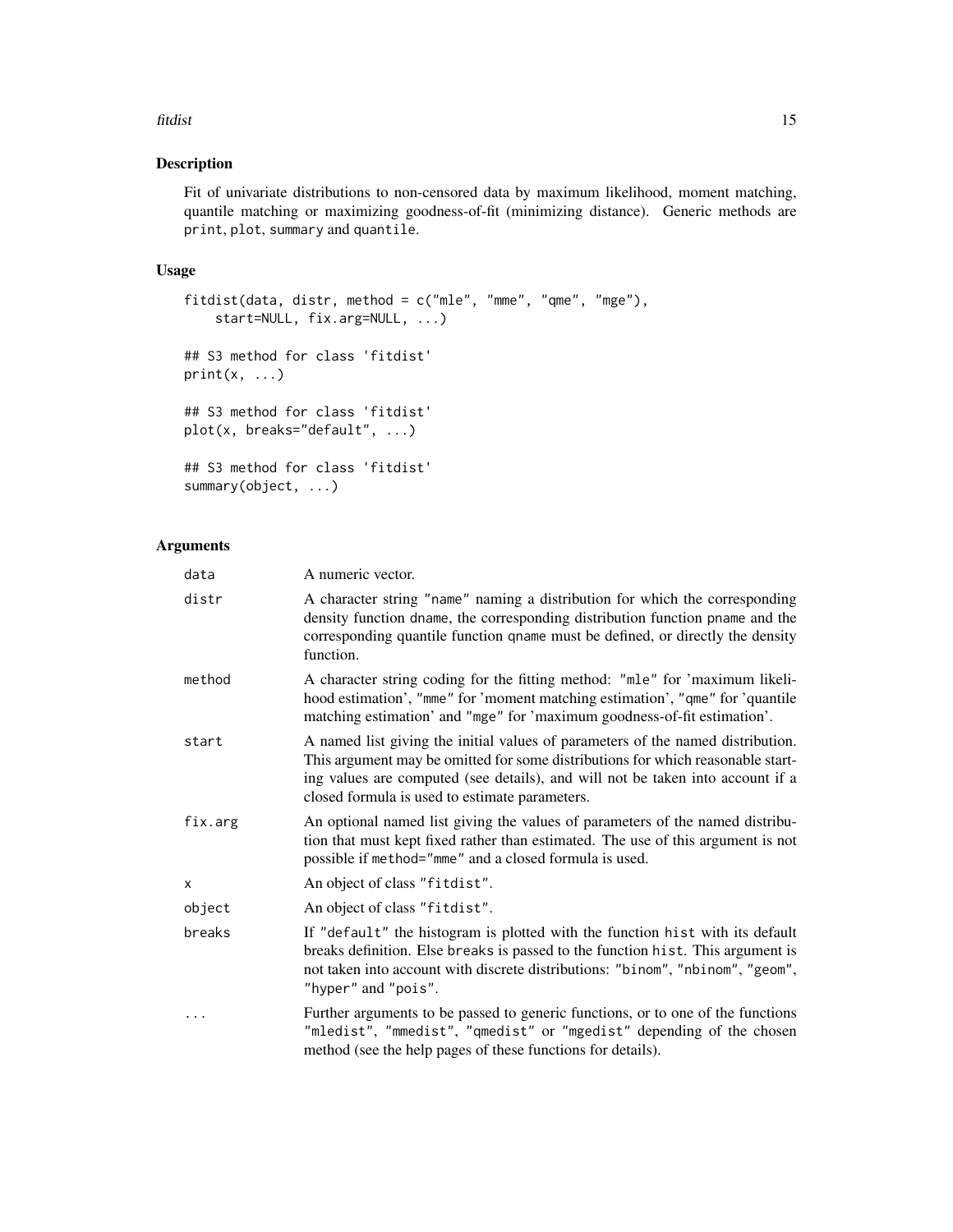#### <span id="page-15-0"></span>Details

Fittting methods:

- When method="mle" maximum likelihood estimations of the distribution parameters are computed using the function [mledist](#page-39-1).
- When method="mme" the estimated values of the distribution parameters are computed by a closed formula for the following distributions : "norm", "lnorm", "pois", "exp", "gamma", "nbinom", "geom", "beta", "unif" and "logis". For distributions characterized by one parameter ("geom", "pois" and "exp"), this parameter is simply estimated by matching theoretical and observed means, and for distributions characterized by two parameters, these parameters are estimated by matching theoretical and observed means and variances (Vose, 2000). For other distributions, the theoretical and the empirical moments are matched numerically, by minimization of the sum of squared differences between observed and theoretical moments. In this last case, further arguments are needed in the call to fitdist: order and memp (see [mmedist](#page-42-1) for details).
- When method = "gme" the function carries out the quantile matching numerically, by minimization of the sum of squared differences between observed and theoretical quantiles. The use of this method requires an additional argument probs, defined as the numeric vector of the probabilities for which the quantile matching is done, of length equal to the number of parameters to estimate (see [qmedist](#page-49-1) for details).
- **When** method  $=$  "mge" the distribution parameters are estimated by maximization of goodnessof-fit (or minimization of a goodness-of-fit distance). The use of this method requires an additional argument gof coding for the goodness-of-fit distance chosen. One can use the classical Cramer-von Mises distance ("CvM"), the classical Kolmogorov-Smirnov distance ("KS"), the classical Anderson-Darling distance ("AD") which gives more weight to the tails of the distribution, or one of the variants of this last distance proposed by Luceno (2006) (see [mgedist](#page-36-1) for more details). This method is not suitable for discrete distributions.

By default direct optimization of the log-likelihood (or other criteria depending of the chosen method) is performed using [optim](#page-0-0), with the "Nelder-Mead" method for distributions characterized by more than one parameter and the "BFGS" method for distributions characterized by only one parameter. The optimization algorithm used in [optim](#page-0-0) can be chosen or another optimization function can be specified using . . . argument (see [mledist](#page-39-1) for details). For the following named distributions, reasonable starting values will be computed if start is omitted : "norm", "lnorm", "exp" and "pois", "cauchy", "gamma", "logis", "nbinom" (parametrized by mu and size), "geom", "beta", "unif", and "weibull". Note that these starting values may not be good enough if the fit is poor. With the parameter estimates, the function returns the log-likelihood whatever the estimation method and for maximum likelihood estimation the standard errors of the estimates calculated from the Hessian at the solution found by optim or by the user-supplied function passed to mledist.

NB: if your data values are particularly small or large, a scaling may be needed before the optimization process. See example (14).

#### Value

fitdist returns an object of class "fitdist", a list with the following components:

estimate the parameter estimates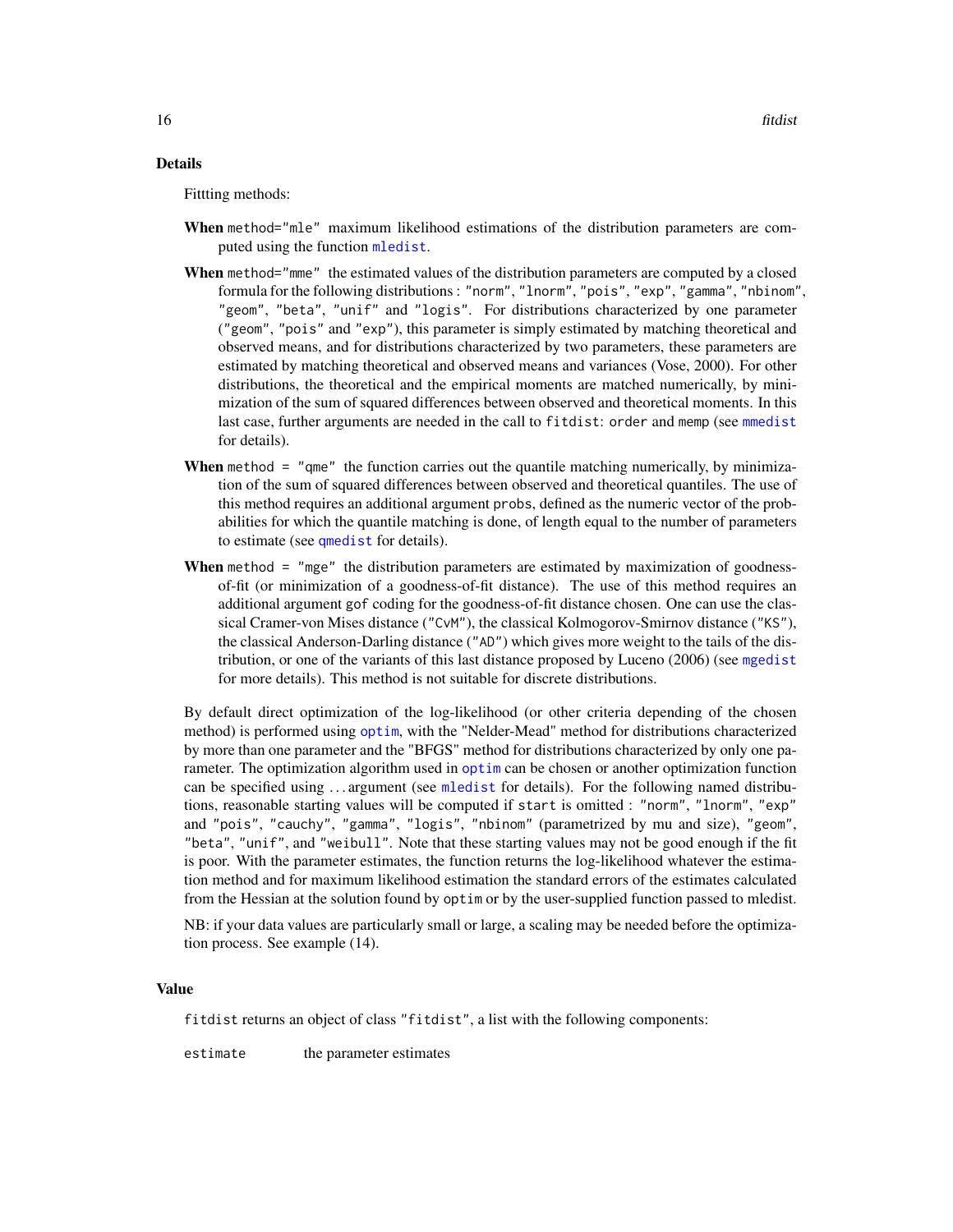#### <span id="page-16-0"></span>fitdist 17

| method   | the character string coding for the fitting method : "mle" for 'maximum likeli-<br>hood estimation', "mme" for 'matching moment estimation', "qme" for 'match-<br>ing quantile estimation' and "mge" for 'maximum goodness-of-fit estimation' |
|----------|-----------------------------------------------------------------------------------------------------------------------------------------------------------------------------------------------------------------------------------------------|
| sd       | the estimated standard errors or NULL if not available                                                                                                                                                                                        |
| cor      | the estimated correlation matrix or NULL if not available                                                                                                                                                                                     |
| loglik   | the log-likelihood                                                                                                                                                                                                                            |
| aic      | the Akaike information criterion                                                                                                                                                                                                              |
| bic      | the the so-called BIC or SBC (Schwarz Bayesian criterion)                                                                                                                                                                                     |
| n        | the length of the data set                                                                                                                                                                                                                    |
| data     | the data set                                                                                                                                                                                                                                  |
| distname | the name of the distribution                                                                                                                                                                                                                  |
| fix.arg  | the named list giving the values of parameters of the named distribution that<br>must be kept fixed rather than estimated by maximum likelihood or NULL if there<br>are no such parameters.                                                   |
| dots     | the list of further arguments passed in to be used in bootdist in iterative<br>calls to mledist, mmedist, qmedist, mgedist or NULL if no such arguments.                                                                                      |
|          |                                                                                                                                                                                                                                               |

Generic functions:

- print The print of a "fitdist" object shows few traces about the fitting method and the fitted distribution.
- summary The summary provides the parameter estimates of the fitted distribution, the log-likelihood, AIC and BIC statistics and when the maximum likelihood is used, the standard errors of the parameter estimates and the correlation matrix between parameter estimates.
- plot The plot of an object of class "fitdist" returned by fitdist uses the function [plotdist](#page-45-1). An object of class "fitdist" or a list of objects of class "fitdist" corresponding to various fits using the same data set may also be plotted using a cdf plot (function [cdfcomp](#page-31-1)), a density plot(function [denscomp](#page-31-1)), a density Q-Q plot (function [qqcomp](#page-31-1)), or a P-P plot (function [ppcomp](#page-31-1)).

#### Author(s)

Marie-Laure Delignette-Muller <marielaure.delignettemuller@vetagro-sup.fr> and Christophe Dutang.

#### References

Cullen AC and Frey HC (1999) Probabilistic techniques in exposure assessment. Plenum Press, USA, pp. 81-155.

Venables WN and Ripley BD (2002) Modern applied statistics with S. Springer, New York, pp. 435-446.

Vose D (2000) Risk analysis, a quantitative guide. John Wiley & Sons Ltd, Chischester, England, pp. 99-143.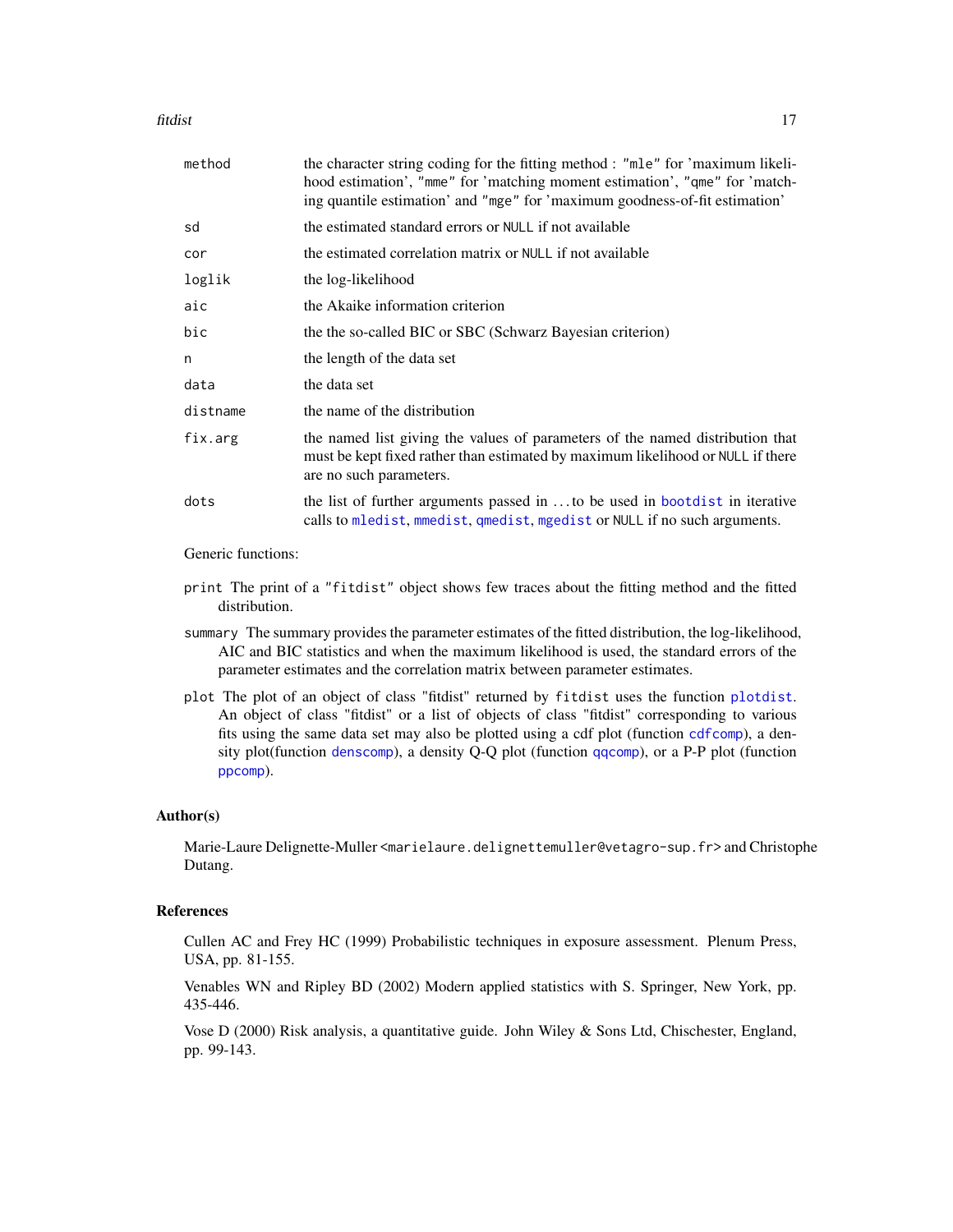#### See Also

See [mledist](#page-39-1), [mmedist](#page-42-1), [qmedist](#page-49-1), [mgedist](#page-36-1) for details on parameter estimation. See [gofstat](#page-28-1) for goodness-of-fit statistics. See [plotdist](#page-45-1), [graphcomp](#page-31-2) for graphs. See [bootdist](#page-1-1) for bootstrap procedures and [fitdistcens](#page-22-1) for censored-data fitting methods. See [optim](#page-0-0) for base R optimization procedures. See [quantile.fitdist](#page-52-1), another generic function, which calculates quantiles from the fitted distribution.

```
# (1) fit of a gamma distribution by maximum likelihood estimation
#
data(groundbeef)
serving <- groundbeef$serving
fitg <- fitdist(serving, "gamma")
summary(fitg)
plot(fitg)
plot(fitg, demp = TRUE)
plot(fitg, histo = FALSE, demp = TRUE)
cdfcomp(fitg, addlegend=FALSE)
denscomp(fitg, addlegend=FALSE)
ppcomp(fitg, addlegend=FALSE)
qqcomp(fitg, addlegend=FALSE)
# (2) use the moment matching estimation (using a closed formula)
#
fitgmme <- fitdist(serving, "gamma", method="mme")
summary(fitgmme)
# (3) Comparison of various fits
#
fitW <- fitdist(serving, "weibull")
fitg <- fitdist(serving, "gamma")
fitln <- fitdist(serving, "lnorm")
summary(fitW)
summary(fitg)
summary(fitln)
cdfcomp(list(fitW, fitg, fitln), legendtext=c("Weibull", "gamma", "lognormal"))
denscomp(list(fitW, fitg, fitln), legendtext=c("Weibull", "gamma", "lognormal"))
qqcomp(list(fitW, fitg, fitln), legendtext=c("Weibull", "gamma", "lognormal"))
ppcomp(list(fitW, fitg, fitln), legendtext=c("Weibull", "gamma", "lognormal"))
gofstat(list(fitW, fitg, fitln), fitnames=c("Weibull", "gamma", "lognormal"))
# (4) defining your own distribution functions, here for the Gumbel distribution
# for other distributions, see the CRAN task view
# dedicated to probability distributions
#
```
<span id="page-17-0"></span>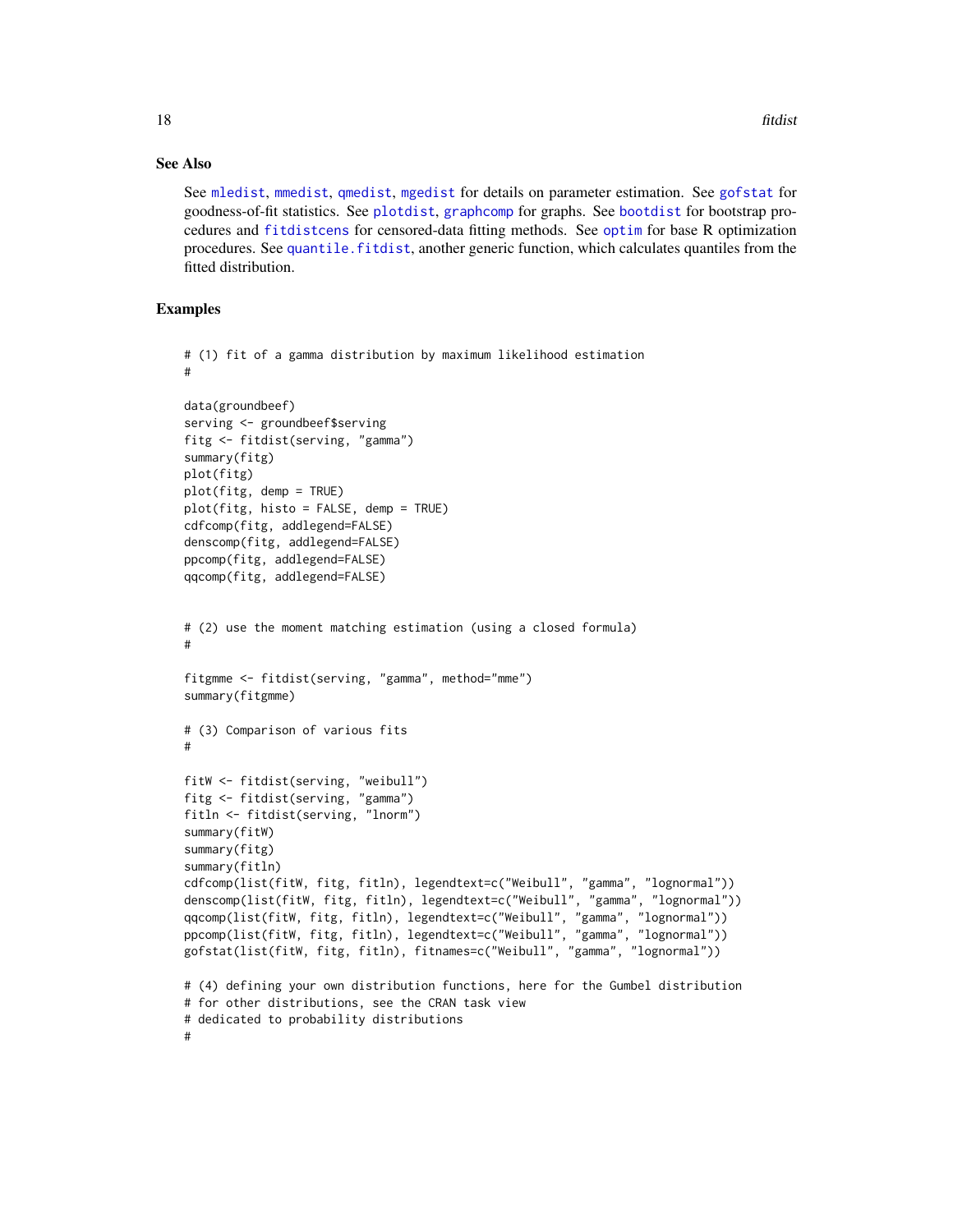#### fitdist 19

```
dgumbel <- function(x, a, b) 1/b*exp((a-x)/b)*exp(-exp((a-x)/b))pgumbel <- function(q, a, b) exp(-exp((a-q)/b))
qgumbel \leq function(p, a, b) a-b*log(-log(p))
fitgumbel <- fitdist(serving, "gumbel", start=list(a=10, b=10))
summary(fitgumbel)
plot(fitgumbel)
# (5) fit discrete distributions (Poisson and negative binomial)
#
data(toxocara)
number <- toxocara$number
fitp <- fitdist(number,"pois")
summary(fitp)
plot(fitp)
fitnb <- fitdist(number,"nbinom")
summary(fitnb)
plot(fitnb)
cdfcomp(list(fitp,fitnb))
gofstat(list(fitp,fitnb))
# (6) how to change the optimisation method?
#
data(groundbeef)
serving <- groundbeef$serving
fitdist(serving, "gamma", optim.method="Nelder-Mead")
fitdist(serving, "gamma", optim.method="BFGS")
fitdist(serving, "gamma", optim.method="SANN")
# (7) custom optimization function
#
#create the sample
set.seed(1234)
mysample <- rexp(100, 5)
mystart <- list(rate=8)
res1 <- fitdist(mysample, dexp, start= mystart, optim.method="Nelder-Mead")
#show the result
summary(res1)
#the warning tell us to use optimise, because the Nelder-Mead is not adequate.
#to meet the standard 'fn' argument and specific name arguments, we wrap optimize,
myoptimize <- function(fn, par, ...)
{
    res <- optimize(f=fn, ..., maximum=FALSE)
    #assume the optimization function minimize
```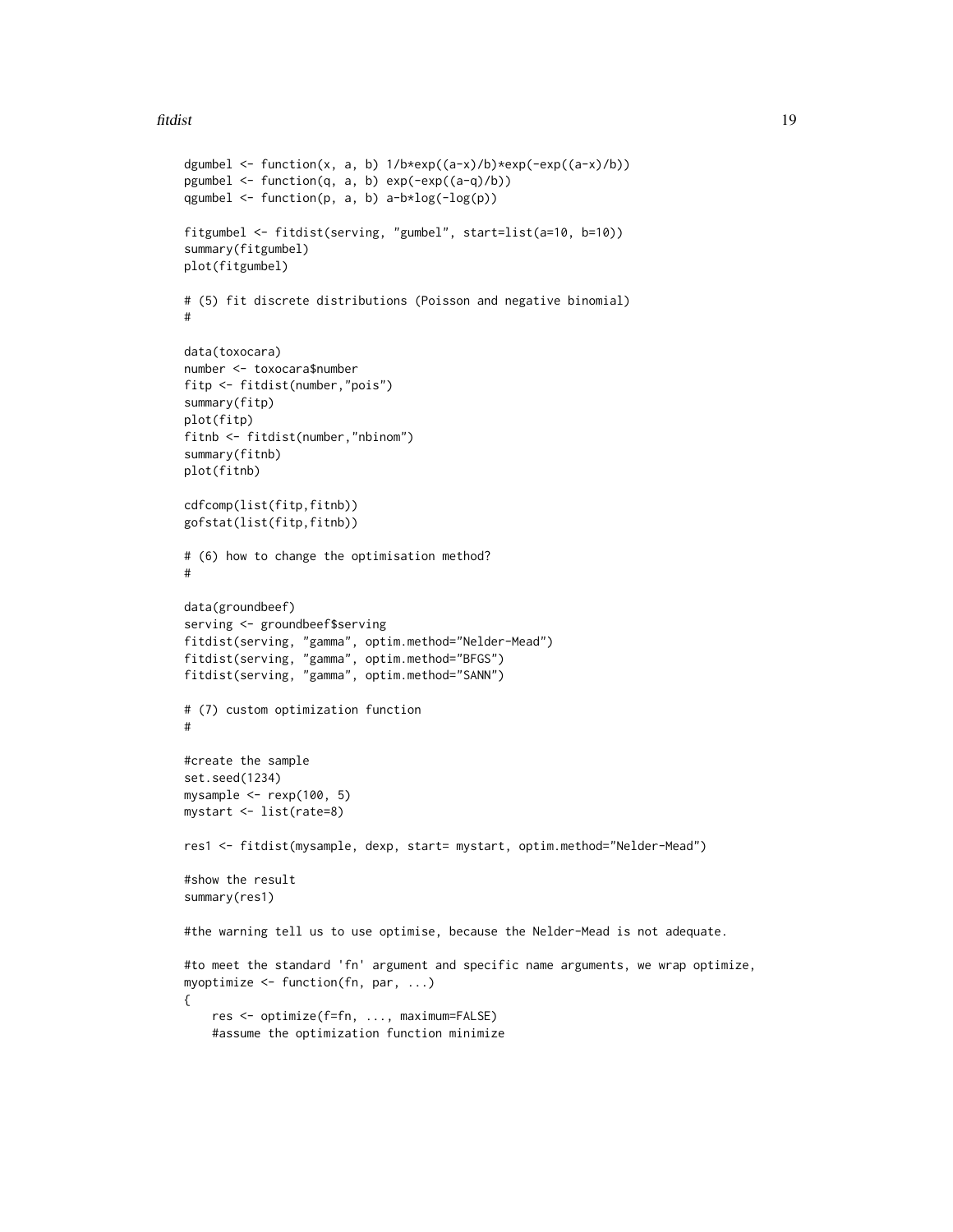```
standardres <- c(res, convergence=0, value=res$objective,
        par=res$minimum, hessian=NA)
    return(standardres)
}
#call fitdist with a 'custom' optimization function
res2 <- fitdist(mysample, dexp, start=mystart, custom.optim=myoptimize,
    interval=c(0, 100))
#show the result
summary(res2)
# (8) custom optimization function - another example with the genetic algorithm
#
## Not run:
   #set a sample
    fit1 <- fitdist(serving, "gamma")
    summary(fit1)
    #wrap genoud function rgenoud package
    mygenoud <- function(fn, par, ...)
    {
        require(rgenoud)
        res <- genoud(fn, starting.values=par, ...)
        standardres <- c(res, convergence=0)
        return(standardres)
    }
    #call fitdist with a 'custom' optimization function
    fit2 <- fitdist(serving, "gamma", custom.optim=mygenoud, nvars=2,
        Domains=cbind(c(0, 0), c(10, 10)), boundary.enforcement=1,
        print.level=1, hessian=TRUE)
    summary(fit2)
## End(Not run)
# (9) estimation of the standard deviation of a gamma distribution
# by maximum likelihood with the shape fixed at 4 using the argument fix.arg
#
data(groundbeef)
serving <- groundbeef$serving
f1c <- fitdist(serving,"gamma",start=list(rate=0.1),fix.arg=list(shape=4))
summary(f1c)
plot(f1c)
# (10) fit of a Weibull distribution to serving size data
# by maximum likelihood estimation
# or by quantile matching estimation (in this example
```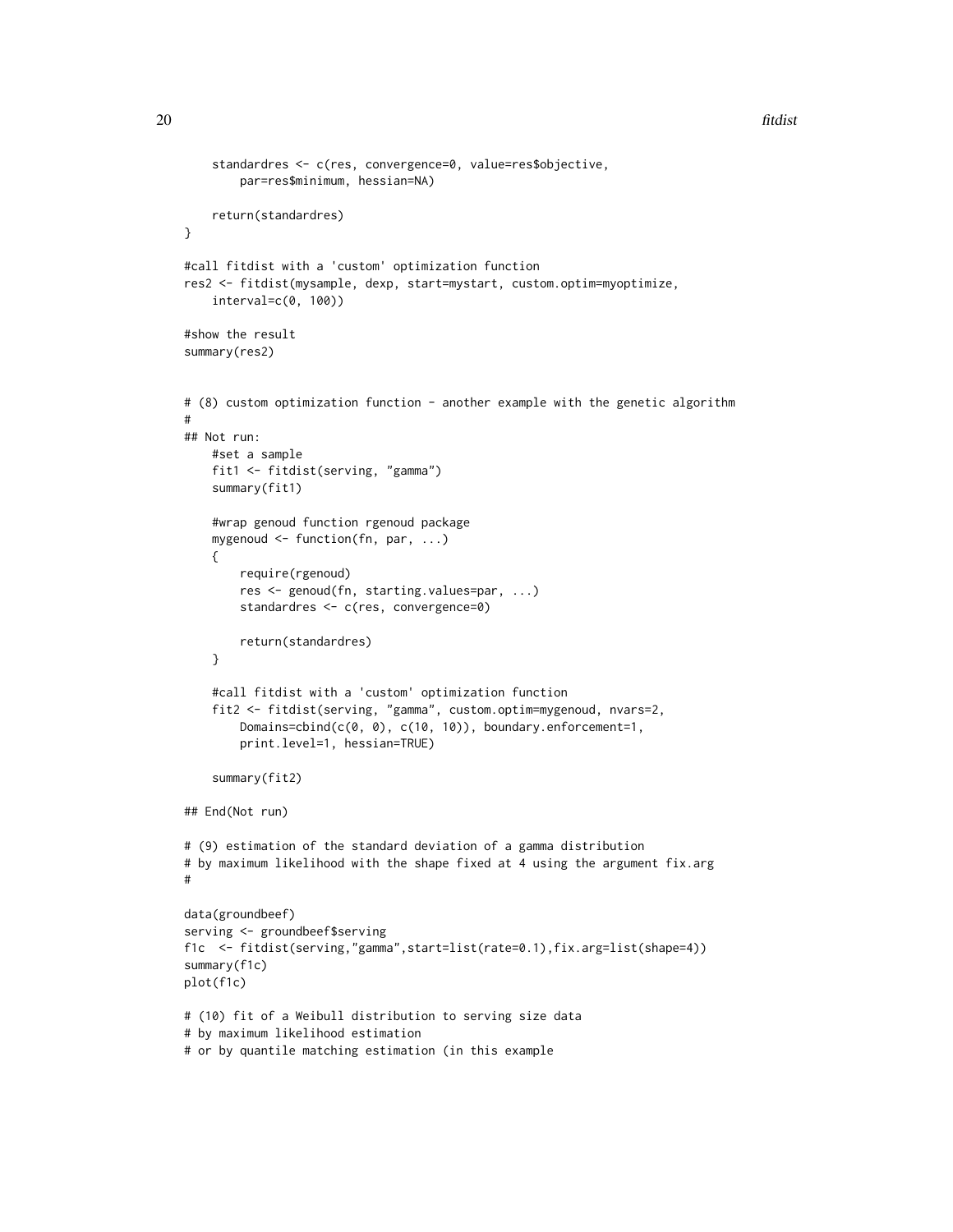#### fitdist 21

```
# matching first and third quartiles)
#
data(groundbeef)
serving <- groundbeef$serving
fWmle <- fitdist(serving, "weibull")
summary(fWmle)
plot(fWmle)
gofstat(fWmle)
fWqme <- fitdist(serving, "weibull", method="qme", probs=c(0.25, 0.75))
summary(fWqme)
plot(fWqme)
gofstat(fWqme)
# (11) Fit of a Pareto distribution by numerical moment matching estimation
#
## Not run:
   require(actuar)
   #simulate a sample
   x4 <- rpareto(1000, 6, 2)
   #empirical raw moment
   memp <- function(x, order)
       ifelse(order == 1, mean(x), sum(x'order)/length(x))#fit
    fP <- fitdist(x4, "pareto", method="mme", order=c(1, 2), memp="memp",
    start=c(shape=10, scale=10), lower=1, upper=Inf)
    summary(fP)
   plot(fP)
## End(Not run)
# (12) Fit of a Weibull distribution to serving size data by maximum
# goodness-of-fit estimation using all the distances available
#
data(groundbeef)
serving <- groundbeef$serving
(f1 <- fitdist(serving, "weibull", method="mge", gof="CvM"))
(f2 <- fitdist(serving, "weibull", method="mge", gof="KS"))
(f3 <- fitdist(serving, "weibull", method="mge", gof="AD"))
(f4 <- fitdist(serving, "weibull", method="mge", gof="ADR"))
(f5 <- fitdist(serving, "weibull", method="mge", gof="ADL"))
(f6 <- fitdist(serving, "weibull", method="mge", gof="AD2R"))
(f7 <- fitdist(serving, "weibull", method="mge", gof="AD2L"))
(f8 <- fitdist(serving, "weibull", method="mge", gof="AD2"))
cdfcomp(list(f1, f2, f3, f4, f5, f6, f7, f8))
cdfcomp(list(f1, f2, f3, f4, f5, f6, f7, f8), xlogscale=TRUE, xlim=c(8, 250), verticals=TRUE)
```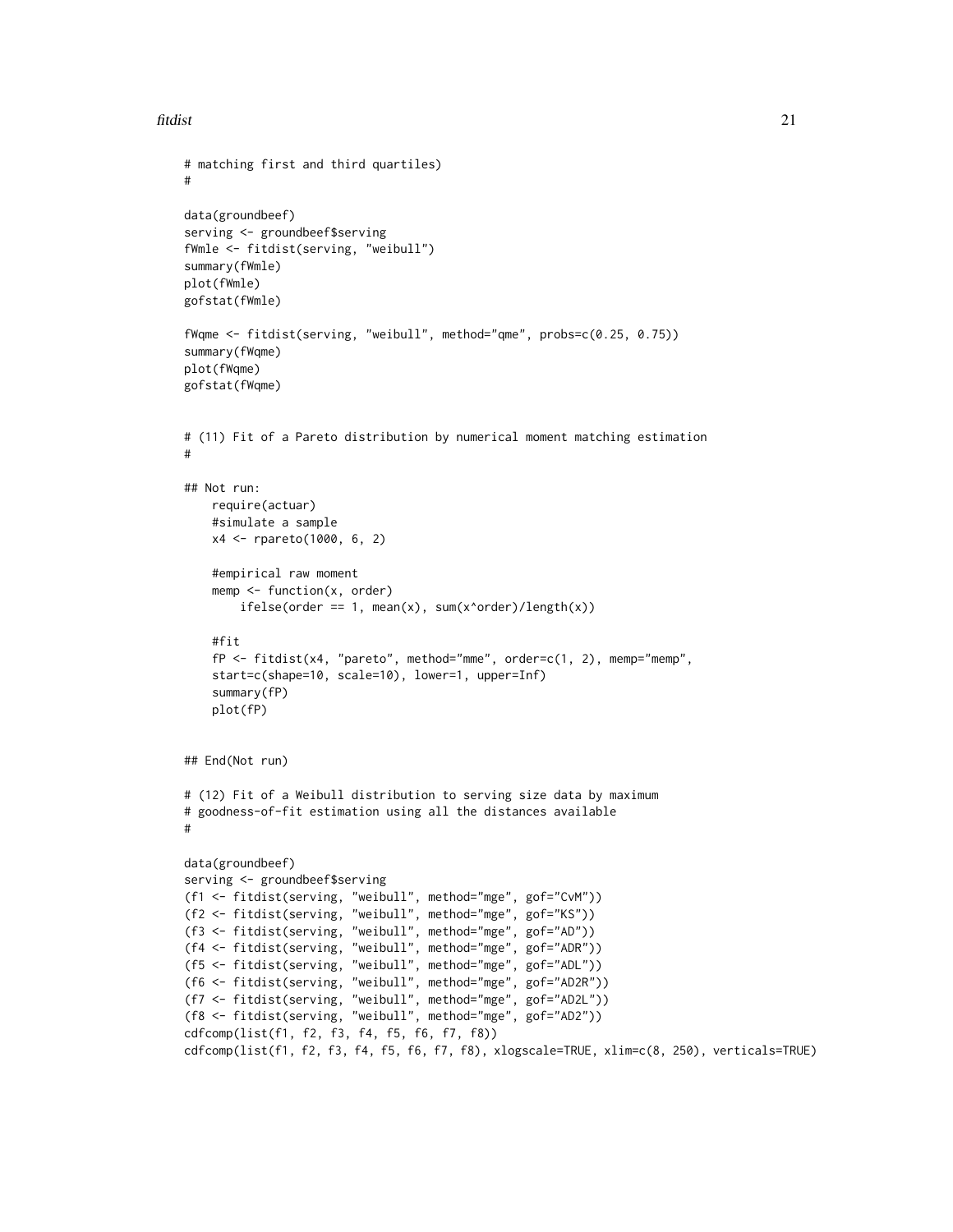```
denscomp(list(f1, f2, f3, f4, f5, f6, f7, f8))
# (13) Fit of a uniform distribution using maximum likelihood
# (a closed formula is used in this special case where the loglikelihood is not defined),
# or maximum goodness-of-fit with Cramer-von Mises or Kolmogorov-Smirnov distance
#
set.seed(1234)
u <- runif(50, min=5, max=10)
fumle <- fitdist(u, "unif", method="mle")
summary(fumle)
plot(fumle)
gofstat(fumle)
fuCvM <- fitdist(u, "unif", method="mge", gof="CvM")
summary(fuCvM)
plot(fuCvM)
gofstat(fuCvM)
fuKS <- fitdist(u, "unif", method="mge", gof="KS")
summary(fuKS)
plot(fuKS)
gofstat(fuKS)
# (14) scaling problem
# the simulated dataset (below) has particularly small values, hence without scaling (10^0),
# the optimization raises an error. The for loop shows how scaling by 10^i
# for i=1,...,6 makes the fitting procedure work correctly.
set.seed(1234)
x2 <- rnorm(100, 1e-4, 2e-4)
for(i in 0:6)
       cat(i, try(fitdist(x2*10^i, "cauchy", method="mle")$estimate, silent=TRUE), "\n")
# (15) Fit of a normal distribution on acute toxicity values of endosulfan in log10 for
# nonarthropod invertebrates, using maximum likelihood estimation
# to estimate what is called a species sensitivity distribution
# (SSD) in ecotoxicology, followed by estimation of the 5 percent quantile value of
# the fitted distribution (which is called the 5 percent hazardous concentration, HC5,
# in ecotoxicology) and estimation of other quantiles.
#
data(endosulfan)
ATV <- subset(endosulfan, group == "NonArthroInvert")$ATV
log10ATV <- log10(subset(endosulfan, group == "NonArthroInvert")$ATV)
fln <- fitdist(log10ATV, "norm")
quantile(fln, probs = 0.05)
quantile(fln, probs = c(0.05, 0.1, 0.2))
```
# (16) Fit of a triangular distribution using Cramer-von Mises or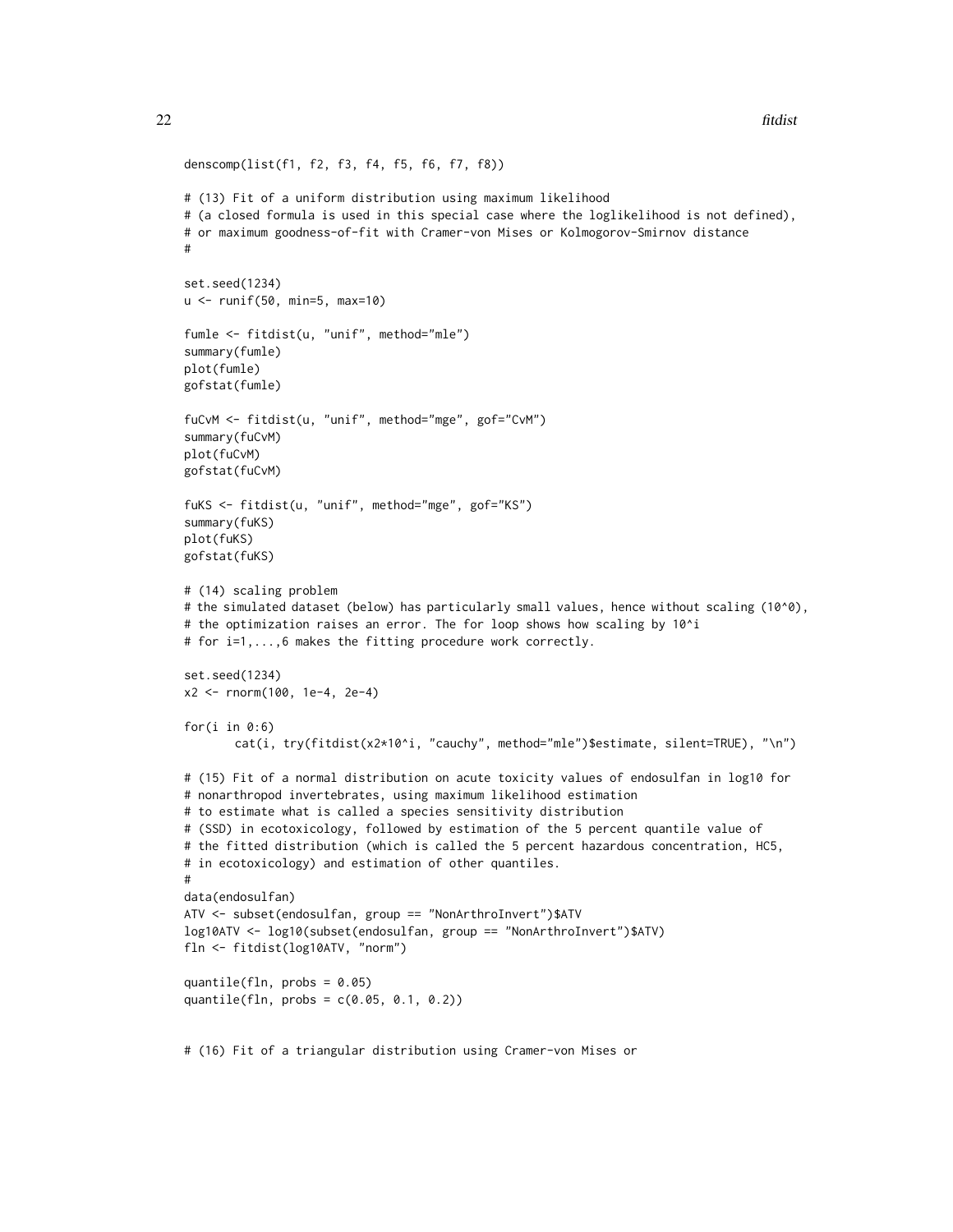#### <span id="page-22-0"></span>fitdistcens 23

```
# Kolmogorov-Smirnov distance
#
## Not run:
set.seed(1234)
require(mc2d)
t <- rtriang(100, min=5, mode=6, max=10)
fCvM <- fitdist(t, "triang", method="mge", start = list(min=4, mode=6,max=9), gof="CvM")
fKS <- fitdist(t, "triang", method="mge", start = list(min=4, mode=6,max=9), gof="KS")
cdfcomp(list(fCvM,fKS))
```
## End(Not run)

<span id="page-22-1"></span>fitdistcens *Fitting of univariate distributions to censored data*

#### Description

Fits a univariate distribution to censored data by maximum likelihood.

#### Usage

fitdistcens(censdata, distr, start=NULL, fix.arg=NULL, ...)

## S3 method for class 'fitdistcens'  $print(x, \ldots)$ 

## S3 method for class 'fitdistcens'  $plot(x, \ldots)$ 

## S3 method for class 'fitdistcens' summary(object, ...)

#### Arguments

| censdata | A dataframe of two columns respectively named left and right, describing<br>each observed value as an interval. The left column contains either NA for<br>left censored observations, the left bound of the interval for interval censored                                 |
|----------|----------------------------------------------------------------------------------------------------------------------------------------------------------------------------------------------------------------------------------------------------------------------------|
|          | observations, or the observed value for non-censored observations. The right<br>column contains either NA for right censored observations, the right bound of<br>the interval for interval censored observations, or the observed value for non-<br>censored observations. |
| distr    | A character string "name" naming a distribution, for which the corresponding<br>density function dname and the corresponding distribution function pname must                                                                                                              |

be defined, or directly the density function.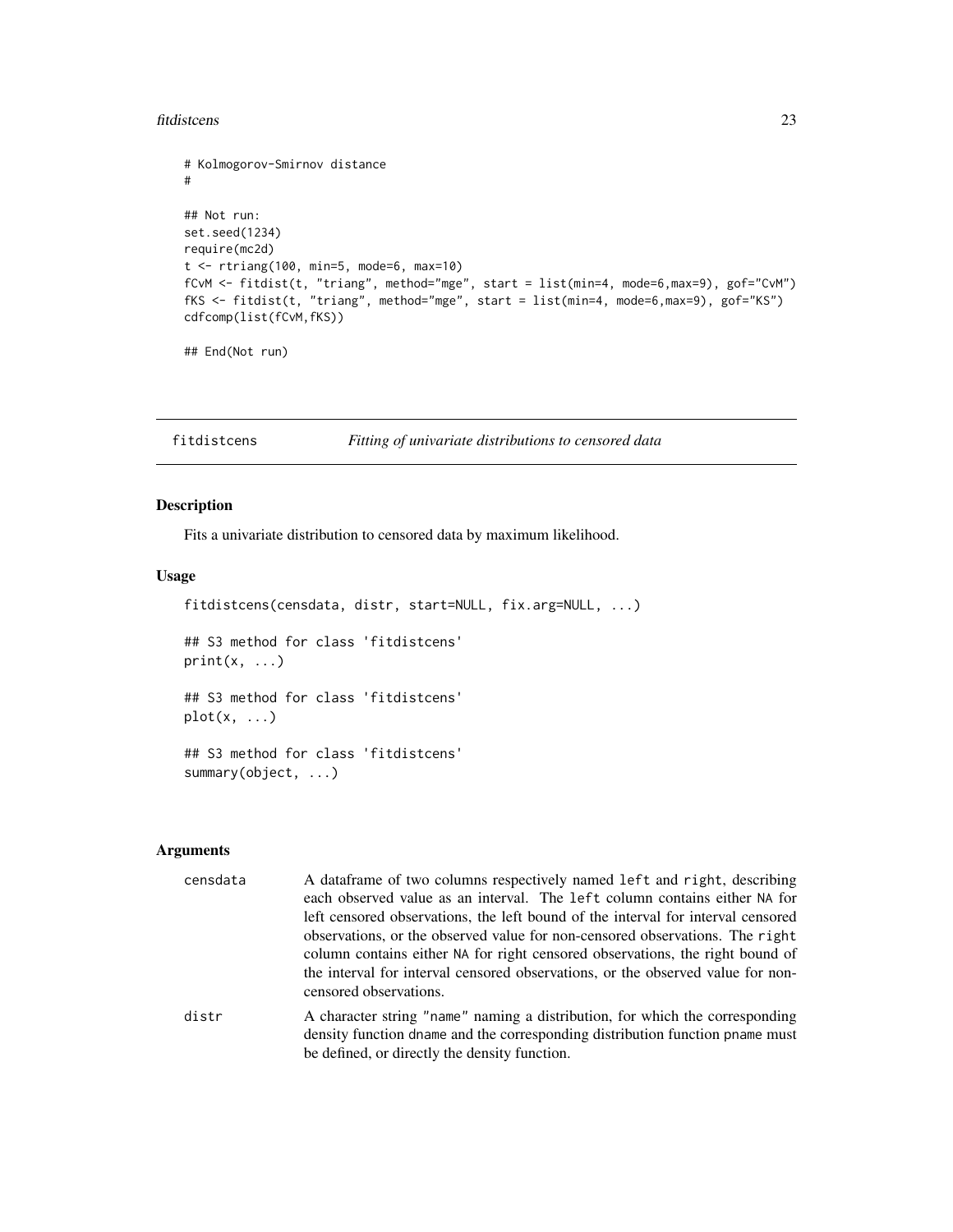<span id="page-23-0"></span>

| start     | A named list giving the initial values of parameters of the named distribution.<br>This argument may be omitted for some distributions for which reasonable start-<br>ing values are computed (see details).                      |
|-----------|-----------------------------------------------------------------------------------------------------------------------------------------------------------------------------------------------------------------------------------|
| fix.arg   | An optional named list giving the values of parameters of the named distribution<br>that must be kept fixed rather than estimated by maximum likelihood.                                                                          |
| X         | an object of class "fitdistcens".                                                                                                                                                                                                 |
| object    | an object of class "fitdistcens".                                                                                                                                                                                                 |
| $\ddotsc$ | further arguments to be passed to generic functions, to the function plotdistcens<br>in order to control the type of ecdf-plot used for censored data, or to the function<br>mledist in order to control the optimization method. |

#### Details

Maximum likelihood estimations of the distribution parameters are computed using the function [mledist](#page-39-1). By default direct optimization of the log-likelihood is performed using [optim](#page-0-0), with the "Nelder-Mead" method for distributions characterized by more than one parameter and the "BFGS" method for distributions characterized by only one parameter. The algorithm used in [optim](#page-0-0) can be chosen or another optimization function can be specified using . . . argument (see [mledist](#page-39-1) for details). For the following named distributions, reasonable starting values will be computed if start is omitted : "norm", "lnorm", "exp" and "pois", "cauchy", "gamma", "logis", "nbinom" (parametrized by mu and size), "geom", "beta" and "weibull". Note that these starting values may not be good enough if the fit is poor. The function is not able to fit a uniform distribution. With the parameter estimates, the function returns the log-likelihood and the standard errors of the estimates calculated from the Hessian at the solution found by optim or by the user-supplied function passed to mledist.

#### Value

fitdistcens returns an object of class "fitdistcens", a list with the following components:

| estimate | the parameter estimates                                                                                                                                                                     |
|----------|---------------------------------------------------------------------------------------------------------------------------------------------------------------------------------------------|
| sd       | the estimated standard errors                                                                                                                                                               |
| cor      | the estimated correlation matrix                                                                                                                                                            |
| loglik   | the log-likelihood                                                                                                                                                                          |
| aic      | the Akaike information criterion                                                                                                                                                            |
| bic      | the the so-called BIC or SBC (Schwarz Bayesian criterion)                                                                                                                                   |
| censdata | the censored data set                                                                                                                                                                       |
| distname | the name of the distribution                                                                                                                                                                |
| fix.arg  | the named list giving the values of parameters of the named distribution that<br>must be kept fixed rather than estimated by maximum likelihood or NULL if<br>there are no such parameters. |
| dots     | the list of further arguments passed in  to be used in bootdistcens to control<br>the optimization method used in iterative calls to medist or NULL if no such<br>arguments.                |

Generic functions: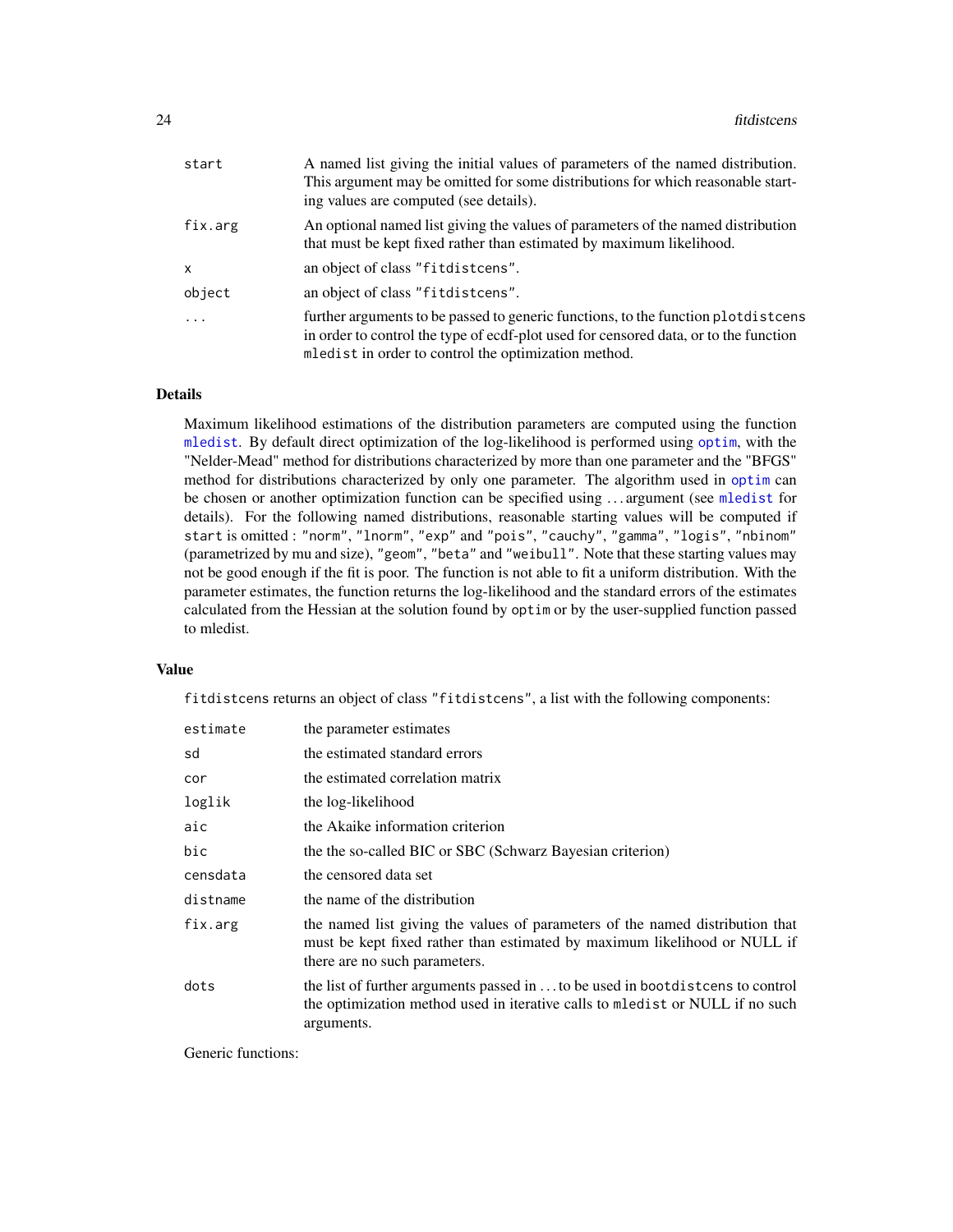#### <span id="page-24-0"></span>fitdistcens 25

- print The print of a "fitdist" object shows few traces about the fitting method and the fitted distribution.
- summary The summary provides the parameter estimates of the fitted distribution, the log-likelihood, AIC and BIC statistics, the standard errors of the parameter estimates and the correlation matrix between parameter estimates.
- plot The plot of an object of class "fitdistcens" returned by fitdistcens uses the function [plotdistcens](#page-47-1).

#### Author(s)

Marie-Laure Delignette-Muller <marielaure.delignettemuller@vetagro-sup.fr>.

#### References

Venables WN and Ripley BD (2002) Modern applied statistics with S. Springer, New York, pp. 435-446.

#### See Also

[plotdistcens](#page-47-1), [optim](#page-0-0), [mledist](#page-39-1), [fitdist](#page-13-1) and [quantile.fitdistcens](#page-52-1) for another generic function to calculate quantiles from the fitted distribution.

```
# (1) Fit of a lognormal distribution to bacterial contamination data
#
data(smokedfish)
fitsf <- fitdistcens(smokedfish,"lnorm")
summary(fitsf)
# default plot using the Turnbull algorithm
plot(fitsf)
# plot using the Turnbull algorithm with confidence intervals for the
# empirical distribution
plot(fitsf, Turnbull.confint = TRUE)
# basic plot using intervals and points (see ?plotdiscens for details)
plot(fitsf, Turnbull = FALSE)
# plot of the same fit using the Turnbull algorithm in logscale
cdfcompcens(fitsf,main="bacterial contamination fits",
    xlab="bacterial concentration (CFU/g)",ylab="F",
    addlegend = FALSE, lines01 = TRUE, xlogscale = TRUE, xlim = c(1e-2, 1e2))# zoom on large values of F
cdfcompcens(fitsf,main="bacterial contamination fits",
    xlab="bacterial concentration (CFU/g)",ylab="F",
    addlegend = FALSE,lines01 = TRUE, xlogscale = TRUE,
    xlim = c(1e-2,1e2), ylim = c(0.4,1))# (2) Fit of a normal distribution on acute toxicity values
# of fluazinam (in decimal logarithm) for
# macroinvertebrates and zooplancton, using maximum likelihood estimation
# to estimate what is called a species sensitivity distribution
# (SSD) in ecotoxicology
```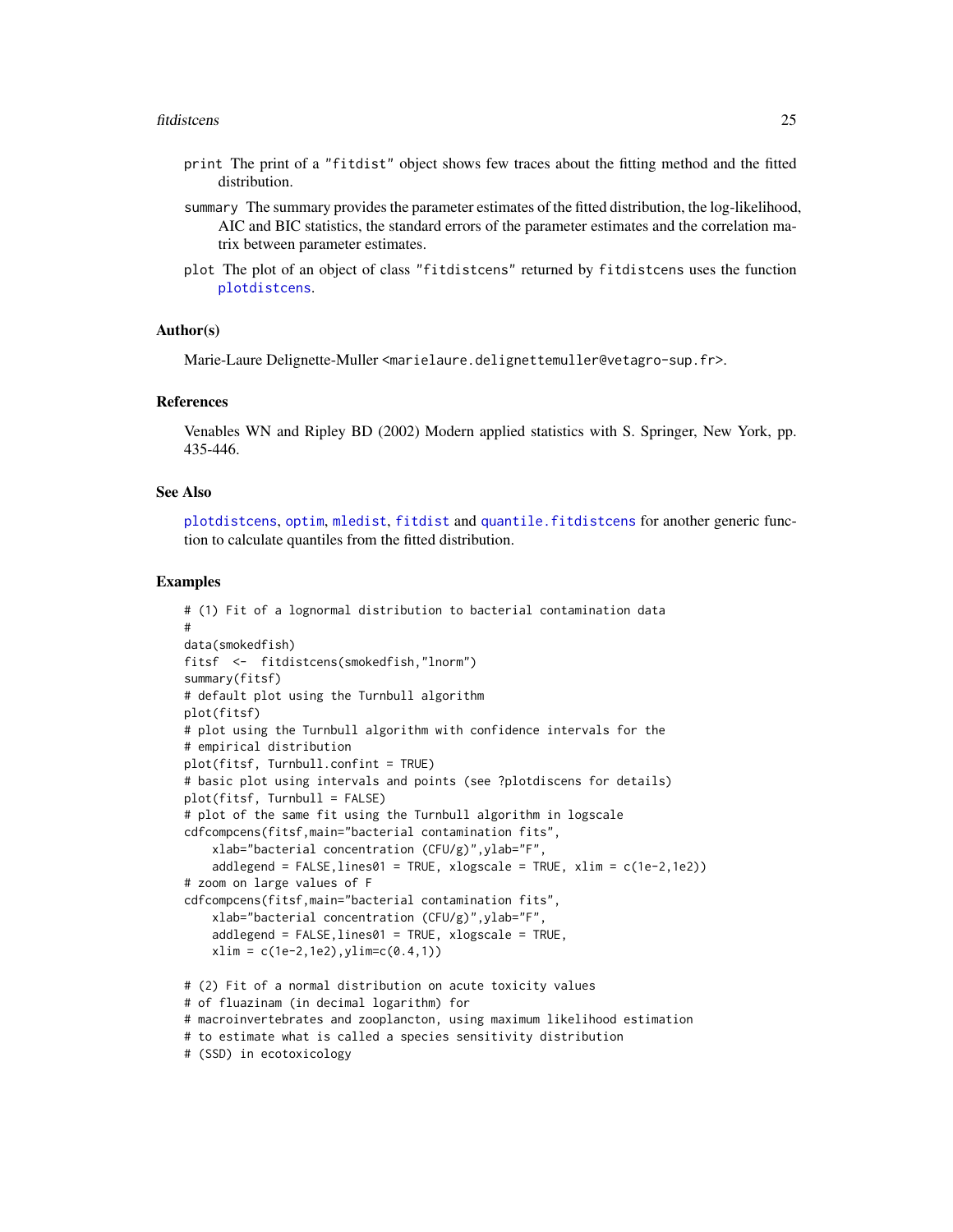```
data(fluazinam)
log10EC50 <-log10(fluazinam)
fln <- fitdistcens(log10EC50,"norm")
fln
summary(fln)
plot(fln)
# (3) defining your own distribution functions, here for the Gumbel distribution
# for other distributions, see the CRAN task view dedicated to
# probability distributions
#
dgumbel <- function(x,a,b) 1/b*exp((a-x)/b)*exp(-exp((a-x)/b))
pgumbel <- function(q,a,b) exp(-exp((a-q)/b))
qgumbel <- function(p,a,b) a-b*log(-log(p))
fg <- fitdistcens(log10EC50,"gumbel",start=list(a=1,b=1))
summary(fg)
plot(fg)
# (4) comparison of fits of various distributions
#
fll <- fitdistcens(log10EC50,"logis")
summary(fll)
cdfcompcens(list(fln,fll,fg),legendtext=c("normal","logistic","gumbel"),
xlab = "log10(EC50)")
# (5) how to change the optimisation method?
#
fitdistcens(log10EC50,"logis",optim.method="Nelder-Mead")
fitdistcens(log10EC50,"logis",optim.method="BFGS")
fitdistcens(log10EC50,"logis",optim.method="SANN")
# (6) custom optimisation function - example with the genetic algorithm
#
## Not run:
    #wrap genoud function rgenoud package
    mygenoud <- function(fn, par, ...)
    {
        require(rgenoud)
        res <- genoud(fn, starting.values=par, ...)
        standardres <- c(res, convergence=0)
        return(standardres)
    }
    # call fitdistcens with a 'custom' optimization function
    fit.with.genoud <- fitdistcens(log10EC50,"logis", custom.optim=mygenoud, nvars=2,
```
#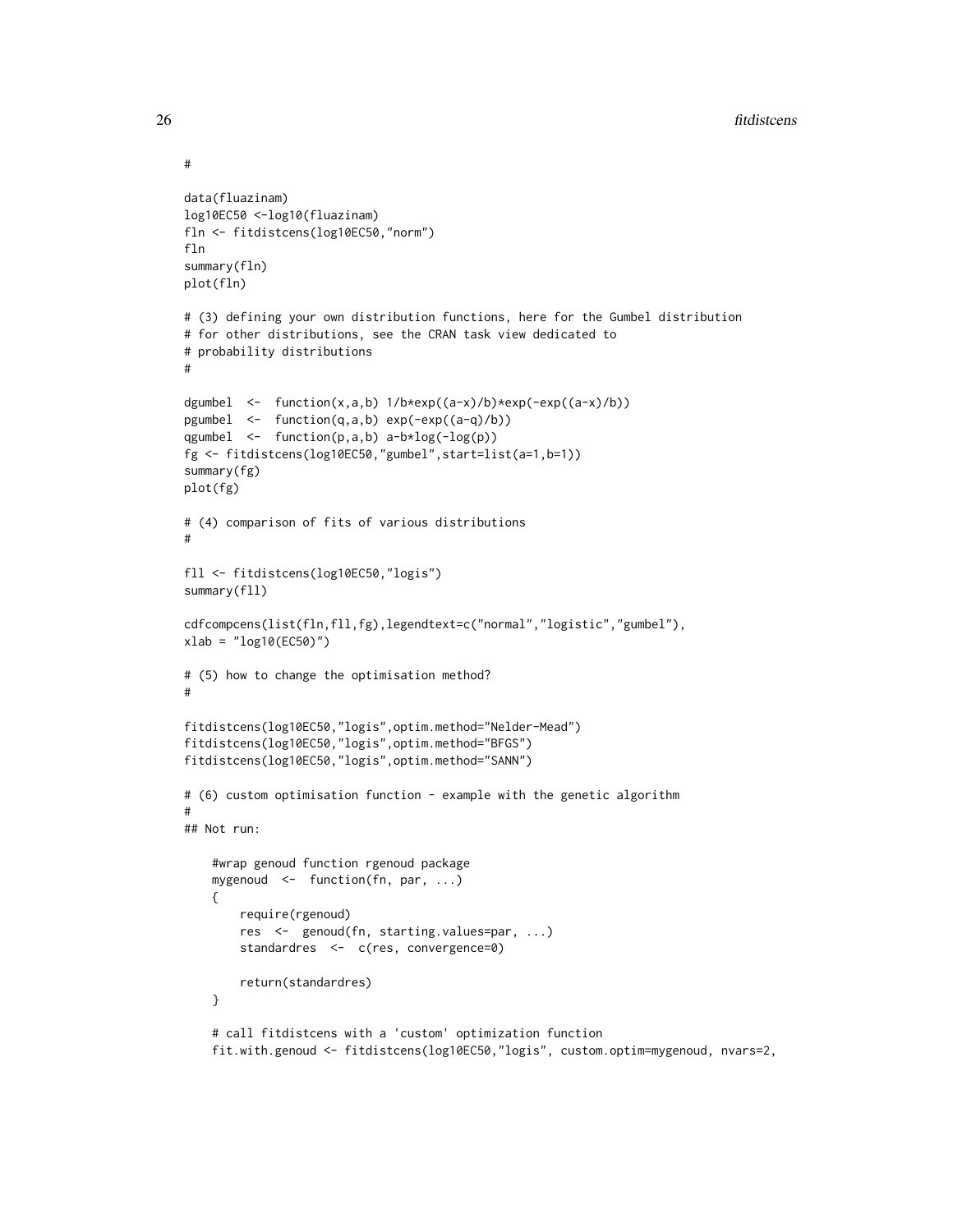```
Domains=cbind(c(0,0), c(5, 5)), boundary.enforcement=1,
       print.level=1, hessian=TRUE)
    summary(fit.with.genoud)
## End(Not run)
# (7) estimation of the mean of a normal distribution
# by maximum likelihood with the standard deviation fixed at 1 using the argument fix.arg
#
flnb <- fitdistcens(log10EC50, "norm", start = list(mean = 1),fix.arg = list(sd = 1))
# (8) Fit of a lognormal distribution on acute toxicity values of fluazinam for
# macroinvertebrates and zooplancton, using maximum likelihood estimation
# to estimate what is called a species sensitivity distribution
# (SSD) in ecotoxicology, followed by estimation of the 5 percent quantile value of
# the fitted distribution (which is called the 5 percent hazardous concentration, HC5,
# in ecotoxicology) and estimation of other quantiles.
data(fluazinam)
log10EC50 <-log10(fluazinam)
fln <- fitdistcens(log10EC50,"norm")
quantile(fln, probs = 0.05)
quantile(fln, probs = c(0.05, 0.1, 0.2))
```
fluazinam *Species-Sensitivity Distribution (SSD) for Fluazinam*

#### **Description**

48-hour acute toxicity values (EC50 values) for exposure of macroinvertebrates and zooplancton to fluazinam.

#### Usage

data(fluazinam)

#### Format

fluazinam is a data frame with 2 columns named left and right, describing each observed EC50 value (in micrograms per liter) as an interval. The left column contains either NA for left censored observations, the left bound of the interval for interval censored observations, or the observed value for non-censored observations. The right column contains either NA for right censored observations, the right bound of the interval for interval censored observations, or the observed value for noncensored observations.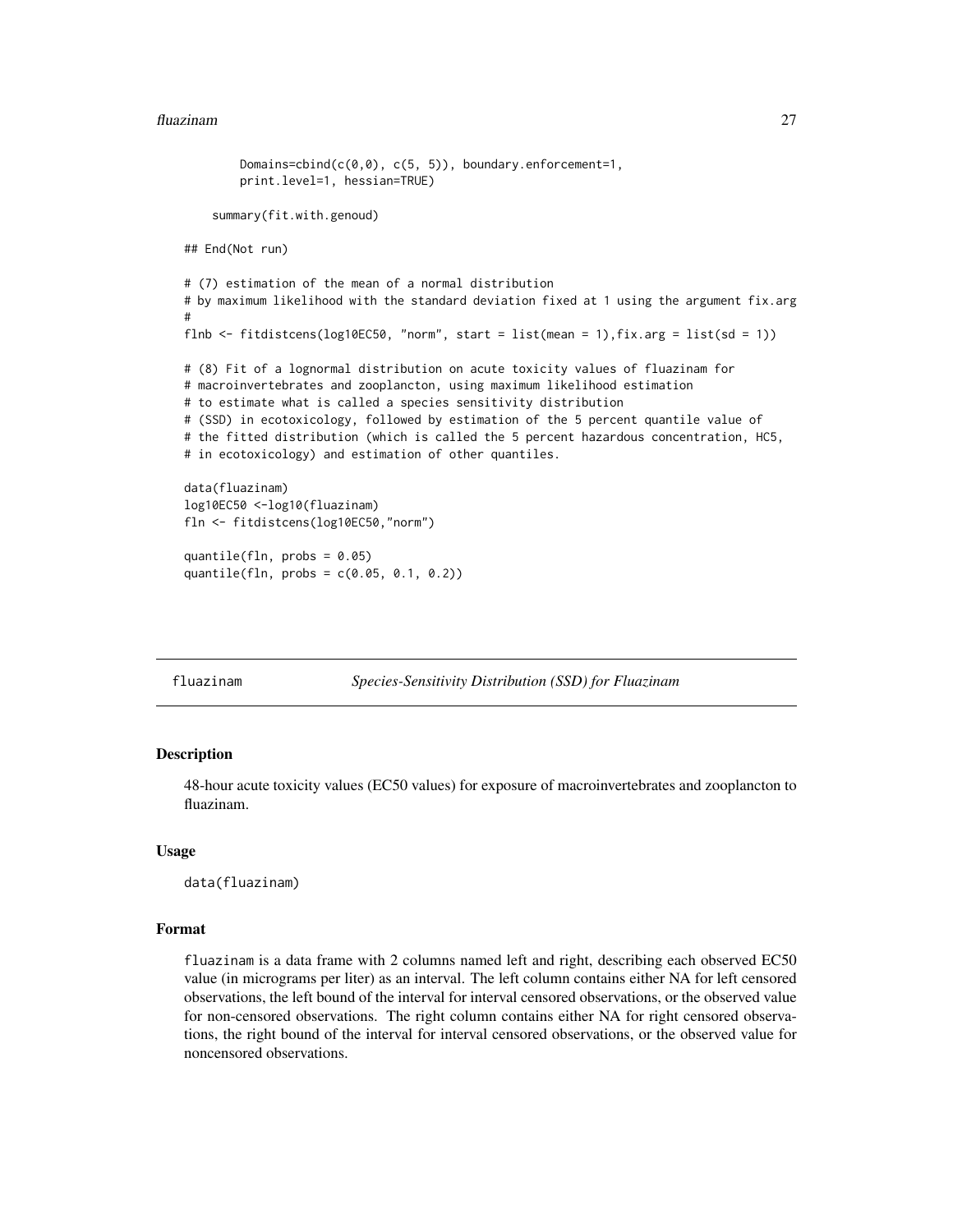#### Source

Hose, G.C., Van den Brink, P.J. 2004. The species sensitivity distribution approach compared to a microcosm study: A case study with the fungicide fluazinam. *Ecotoxicology and Environmental Safety*, 73, 109-122.

```
# (1) load of data
#
data(fluazinam)
# (2) plot of data using Turnbull cdf plot
#
log10EC50 <-log10(fluazinam)
plotdistcens(log10EC50)
# (3) fit of a lognormal and a logistic distribution to data
# (classical distributions used for species sensitivity
# distributions, SSD, in ecotoxicology)
# and visual comparison of the fits using Turnbull cdf plot
#
fln <- fitdistcens(log10EC50,"norm")
summary(fln)
fll <- fitdistcens(log10EC50,"logis")
summary(fll)
cdfcompcens(list(fln,fll),legendtext=c("normal","logistic"),
xlab = "log10(EC50)")# (4) estimation of the 5 percent quantile value of
# the normal fitted distribution (5 percent hazardous concentration : HC5)
# with its two-sided 95 percent confidence interval calculated by
# non parametric bootstrap
# with a small number of iterations to satisfy CRAN running times constraint.
# For practical applications, we recommend to use at least niter=501 or niter=1001.
#
# in log10(EC50)
bln <- bootdistcens(fln, niter=101)
HC5ln \leftarrow quantile(bln, probs = 0.05)
# in EC50
10^(HC5ln$quantiles)
10^(HC5ln$quantCI)
# (5) estimation of the HC5 value
# with its one-sided 95 percent confidence interval (type "greater")
#
# in log10(EC50)
HC5lnb <- quantile(bln,probs = 0.05,CI.type="greater")
# in LC50
10^(HC5lnb$quantiles)
```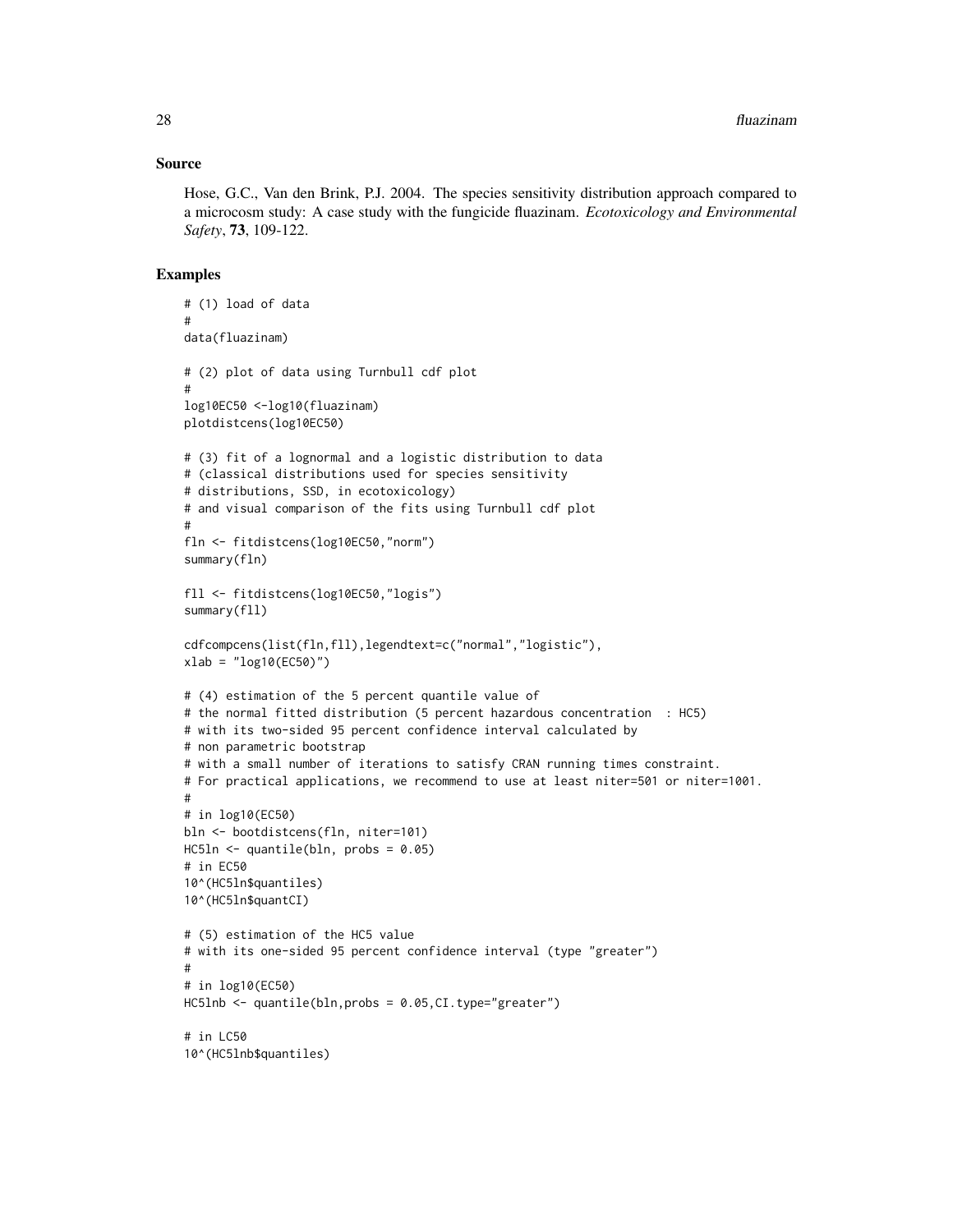#### <span id="page-28-0"></span>gofstat 29

10^(HC5lnb\$quantCI)

<span id="page-28-1"></span>gofstat *Goodness-of-fit statistics*

#### Description

Computes goodness-of-fit statistics for parametric distributions fitted to a same non-censored data set.

#### Usage

gofstat(f, chisqbreaks, meancount, discrete, fitnames=NULL) ## S3 method for class 'gofstat.fitdist'  $print(x, \ldots)$ 

#### Arguments

| $\mathsf{f}$ | An object of class "fitdist", output of the function fitdist, or a list of<br>"fitdist" objects.                                                                                                                                                                                                                                                                                                                             |
|--------------|------------------------------------------------------------------------------------------------------------------------------------------------------------------------------------------------------------------------------------------------------------------------------------------------------------------------------------------------------------------------------------------------------------------------------|
| chisgbreaks  | A numeric vector defining the breaks of the cells used to compute the chi-<br>squared statistic. If omitted, these breaks are automatically computed from the<br>data in order to reach roughly the same number of observations per cell, roughly<br>equal to the argument mean count, or sligthly more if there are some ties.                                                                                              |
| meancount    | The mean number of observations per cell expected for the definition of the<br>breaks of the cells used to compute the chi-squared statistic. This argument<br>will not be taken into account if the breaks are directly defined in the argument<br>chisqbreaks. If chisqbreaks and meancount are both omitted, meancount is<br>fixed in order to obtain roughly $(4n)^{2/5}$ cells with <i>n</i> the length of the dataset. |
| discrete     | If TRUE, only the Chi-squared statistic is computed. If missing, discrete is set<br>to TRUE when the distribution name of the first fit belongs to "binom", "nbinom",<br>"geom", "hyper", "pois".                                                                                                                                                                                                                            |
| fitnames     | A vector defining the names of the fits.                                                                                                                                                                                                                                                                                                                                                                                     |
| $\mathsf{x}$ | An object of class "fitdist".                                                                                                                                                                                                                                                                                                                                                                                                |
|              | Further arguments to be passed to generic functions.                                                                                                                                                                                                                                                                                                                                                                         |

#### Details

Goodness-of-fit statistics are computed. The Chi-squared statistic is computed using cells defined by the argument chisqbreaks or cells automatically defined from data, in order to reach roughly the same number of observations per cell, roughly equal to the argument meancount, or sligthly more if there are some ties. The choice to define cells from the empirical distribution (data), and not from the theoretical distribution, was done to enable the comparison of Chi-squared values obtained with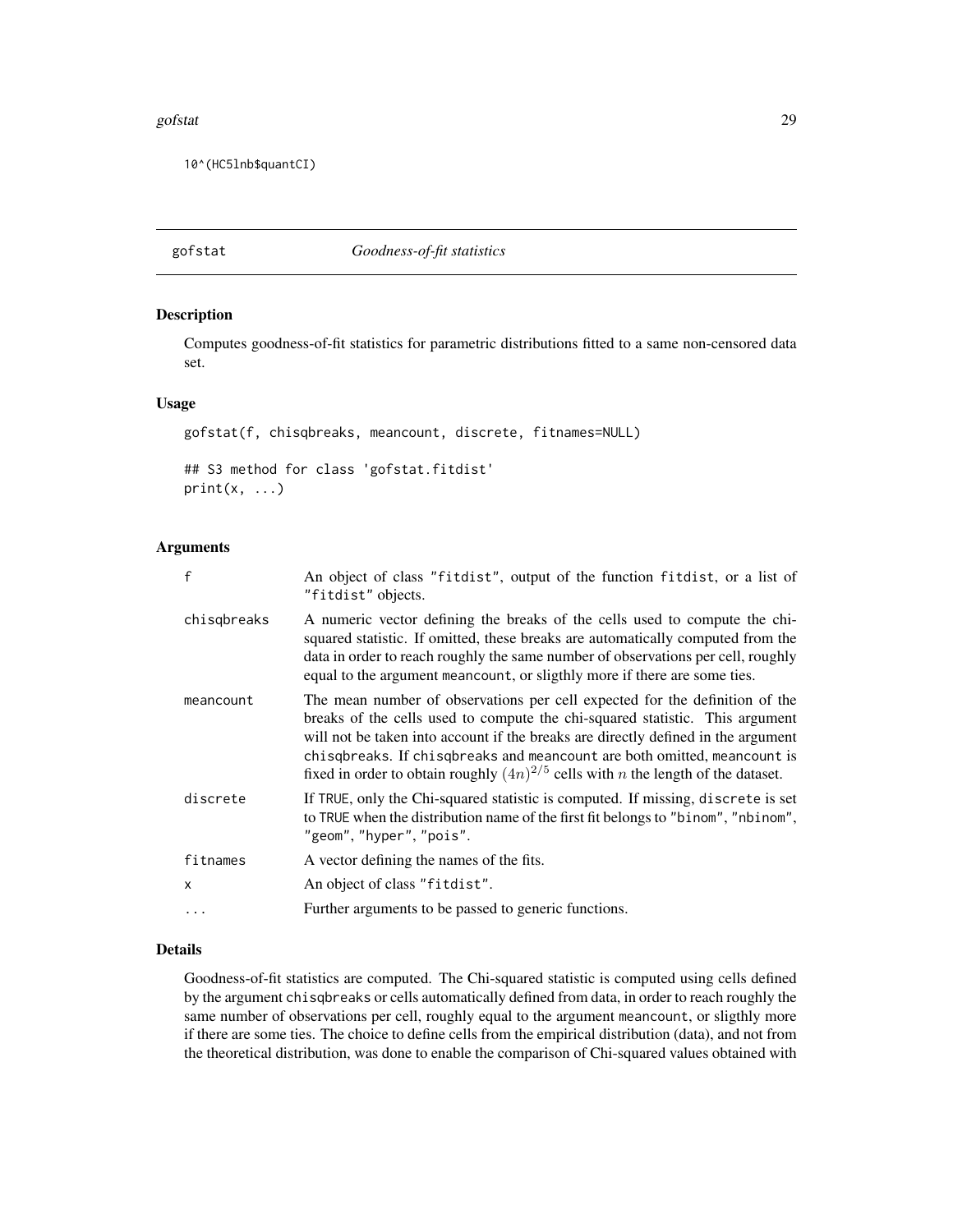different distributions fitted on a same data set. If chisqbreaks and meancount are both omitted, meancount is fixed in order to obtain roughly  $(4n)^{2/5}$  cells, with n the length of the data set (Vose, 2000). The Chi-squared statistic is not computed if the program fails to define enough cells due to a too small dataset. When the Chi-squared statistic is computed, and if the degree of freedom (nb of cells - nb of parameters - 1) of the corresponding distribution is strictly positive, the p-value of the Chi-squared test is returned.

For continuous distributions, Kolmogorov-Smirnov, Cramer-von Mises and Anderson-Darling and statistics are also computed, as defined by Stephens (1986).

An approximate Kolmogorov-Smirnov test is performed by assuming the distribution parameters known. The critical value defined by Stephens (1986) for a completely specified distribution is used to reject or not the distribution at the significance level 0.05. Because of this approximation, the result of the test (decision of rejection of the distribution or not) is returned only for data sets with more than 30 observations. Note that this approximate test may be too conservative.

For data sets with more than 5 observations and for distributions for which the test is described by Stephens (1986) for maximum likelihood estimations ("exp", "cauchy", "gamma" and "weibull"), the Cramer-von Mises and Anderson-darling tests are performed as described by Stephens (1986). Those tests take into account the fact that the parameters are not known but estimated from the data by maximum likelihood. The result is the decision to reject or not the distribution at the significance level 0.05. Those tests are available only for maximum likelihood estimations.

Only recommended statistics are automatically printed, i.e. Cramer-von Mises, Anderson-Darling and Kolmogorov statistics for continuous distributions and Chi-squared statistics for discrete ones ( "binom", "nbinom", "geom", "hyper" and "pois" ).

Results of the tests are not printed but stored in the output of the function.

#### Value

gof.stat returns an object of class "gofstat.fitdist" with following components,

| chisq       | a named vector with the Chi-squared statistics or NULL if not computed                                |  |  |  |
|-------------|-------------------------------------------------------------------------------------------------------|--|--|--|
| chisgbreaks | common breaks used to define cells in the Chi-squared statistic                                       |  |  |  |
| chisqpvalue | a named vector with the p-values of the Chi-squared statistic or NULL if not<br>computed              |  |  |  |
| chisqdf     | a named vector with the degrees of freedom of the Chi-squared distribution or<br>NULL if not computed |  |  |  |
| chisqtable  | a table with observed and theoretical counts used for the Chi-squared calcula-<br>tions               |  |  |  |
| <b>CVM</b>  | a named vector of the Cramer-von Mises statistics or "not computed" if not<br>computed                |  |  |  |
| cvmtest     | a named vector of the decisions of the Cramer-von Mises test or "not computed"<br>if not computed     |  |  |  |
| ad          | a named vector with the Anderson-Darling statistics or "not computed" if not<br>computed              |  |  |  |
| adtest      | a named vector with the decisions of the Anderson-Darling test or "not computed"<br>if not computed   |  |  |  |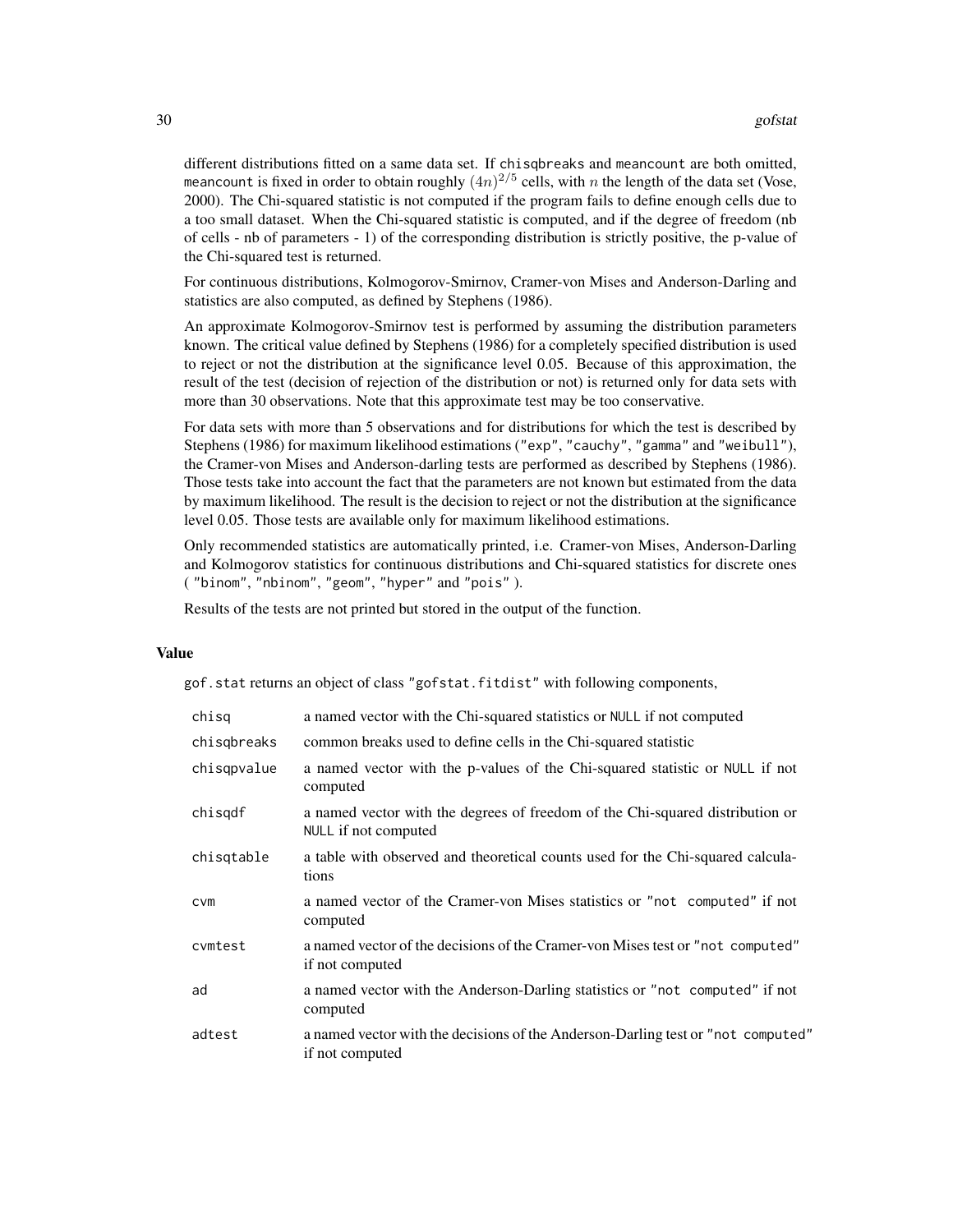#### <span id="page-30-0"></span>gofstat 31 and 32 and 32 and 33 and 33 and 33 and 33 and 33 and 33 and 33 and 33 and 34 and 34 and 34 and 34 and 35 and 35 and 36 and 36 and 36 and 36 and 36 and 36 and 36 and 36 and 36 and 36 and 36 and 36 and 36 and 36 a

| ks       | a named vector with the Kolmogorov-Smirnov statistic or "not computed" if<br>not computed             |
|----------|-------------------------------------------------------------------------------------------------------|
| kstest   | a named vector with the decisions of the Kolmogorov-Smirnov test or "not computed"<br>if not computed |
| aic      | a named vector with the values of the Aikake's Information Criterion.                                 |
| bic      | a named vector with the values of the Bayesian Information Criterion.                                 |
| discrete | the input argument or the automatic choice by the function.                                           |
| nbfit    | Number of fits in argument.                                                                           |

#### Author(s)

Marie-Laure Delignette-Muller <marielaure.delignettemuller@vetagro-sup.fr> and Christophe Dutang.

#### References

Cullen AC and Frey HC (1999) Probabilistic techniques in exposure assessment. Plenum Press, USA, pp. 81-155.

Stephens MA (1986) Tests based on edf statistics. In Goodness-of-fit techniques (D'Agostino RB and Stephens MA, eds), Marcel dekker, New York, pp. 97-194.

Venables WN and Ripley BD (2002) Modern applied statistics with S. Springer, New York, pp. 435-446.

Vose D (2000) Risk analysis, a quantitative guide. John Wiley & Sons Ltd, Chischester, England, pp. 99-143.

#### See Also

#### [fitdist](#page-13-1).

#### Examples

```
# (1) fit of two distributions to the serving size data
# by maximum likelihood estimation
# and comparison of goodness-of-fit statistics
#
```

```
data(groundbeef)
serving <- groundbeef$serving
(fitg <- fitdist(serving, "gamma"))
gofstat(fitg)
(fitln <- fitdist(serving, "lnorm"))
gofstat(fitln)
```

```
gofstat(list(fitg, fitln))
```
# (2) fit of two discrete distributions to toxocara data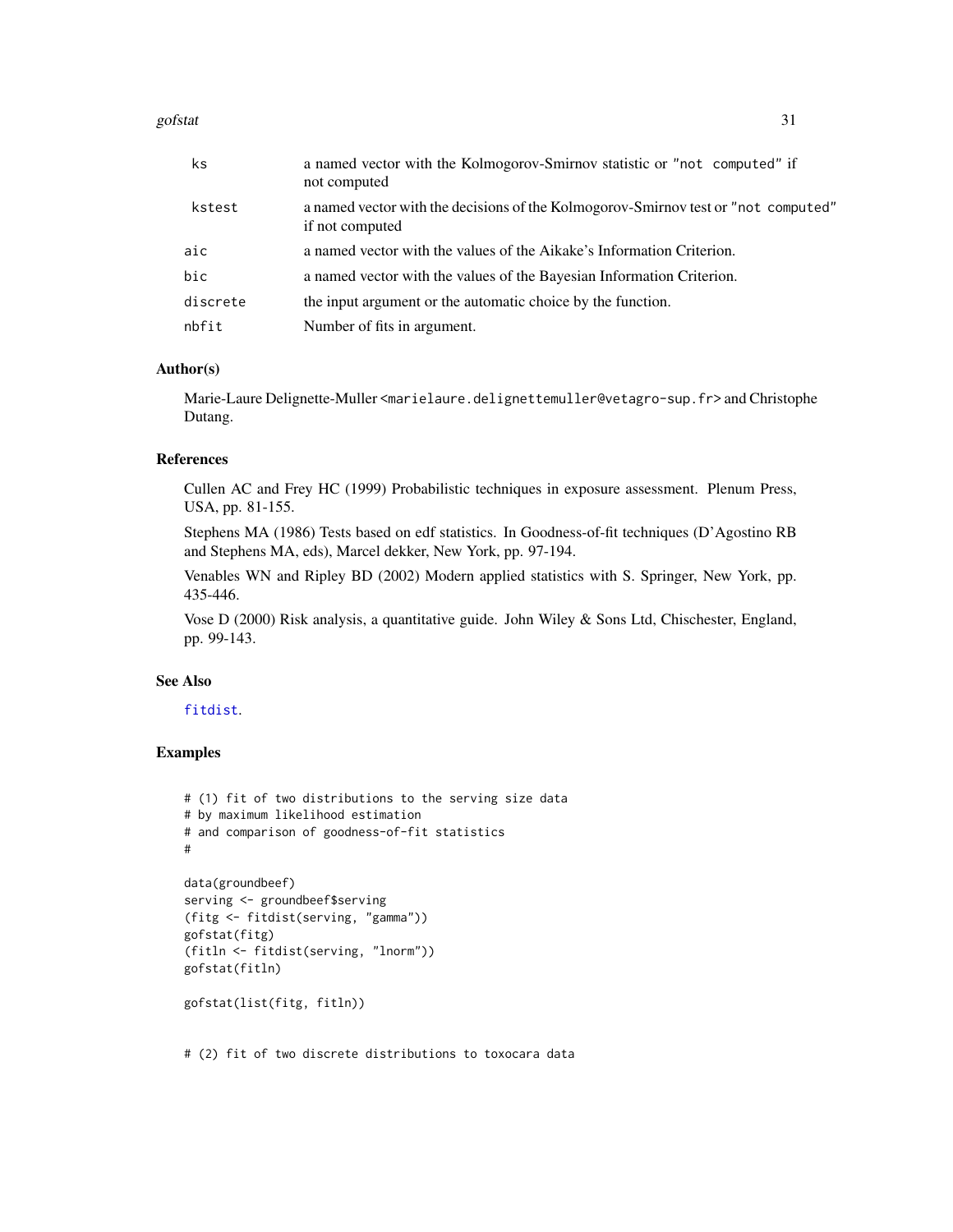```
# and comparison of goodness-of-fit statistics
#
data(toxocara)
number <- toxocara$number
fitp <- fitdist(number,"pois")
summary(fitp)
plot(fitp)
fitnb <- fitdist(number,"nbinom")
summary(fitnb)
plot(fitnb)
gofstat(list(fitp, fitnb),fitnames = c("Poisson","negbin"))
# (3) Use of Chi-squared results in addition to
# recommended statistics for continuous distributions
#
set.seed(1234)
x4 <- rweibull(n=1000,shape=2,scale=1)
# fit of the good distribution
f4 <- fitdist(x4,"weibull")
# fit of a bad distribution
f4b <- fitdist(x4,"cauchy")
gofstat(list(f4,f4b),fitnames=c("Weibull", "Cauchy"))
```
<span id="page-31-2"></span>graphcomp *Graphical comparison of multiple fitted distributions (for noncensored continuous data)*

#### <span id="page-31-1"></span>Description

cdfcomp plots the empirical cumulative distribution against fitted distribution functions, denscomp plots the histogram against fitted density functions, qqcomp plots theoretical quantiles against empirical ones, ppcomp plots theoretical probabilities against empirical ones.

#### Usage

```
cdfcomp(ft, xlim, ylim, xlogscale = FALSE, ylogscale = FALSE, main, xlab, ylab,
   datapch, datacol, fitlty, fitcol, addlegend = TRUE, legendtext,
   xlegend = "bottomright", ylegend = NULL, horizontals = TRUE,
   verticals = FALSE, use.ppoints = TRUE, a.ppoints = 0.5,
   lines01 = FALSE, discrete, ...)
```
<span id="page-31-0"></span>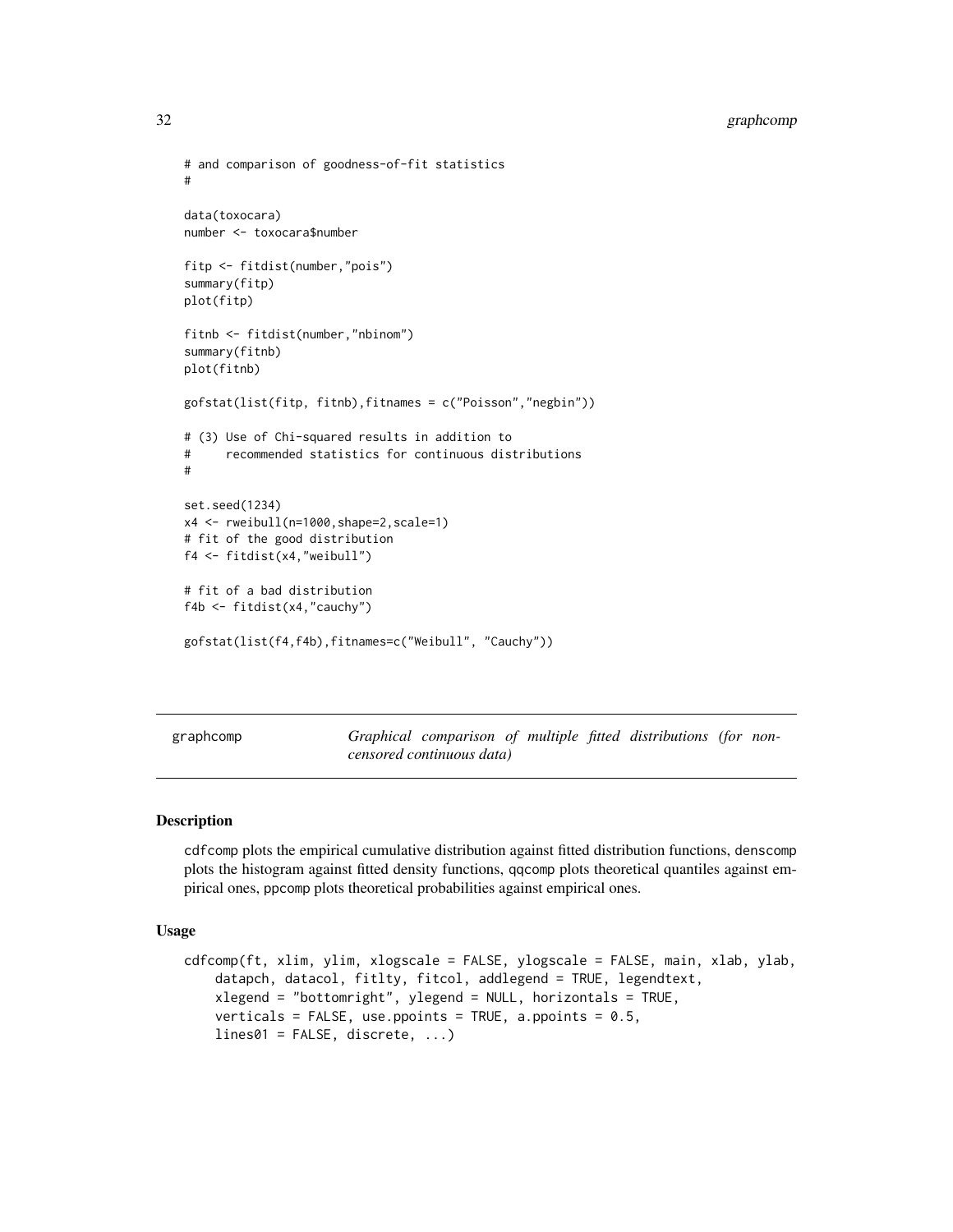#### <span id="page-32-0"></span>graphcomp 33

```
denscomp(ft, xlim, ylim, probability = TRUE, main, xlab, ylab, datapch,
   datacol, fitlty, fitcol, addlegend = TRUE, legendtext, xlegend = "topright",
   ylegend = NULL, demp = FALSE, dempcol = "grey", \dots)
qqcomp(ft, xlim, ylim, xlogscale = FALSE, ylogscale = FALSE, main, xlab, ylab,
    fitpch, fitcol, addlegend = TRUE, legendtext, xlegend = "bottomright",
   ylegend = NULL, use.ppoints = TRUE, a.ppoints = 0.5, line01 = TRUE,
   line01col = "black", line011ty = 1, ynoise = TRUE, ...)ppcomp(ft, xlim, ylim, xlogscale = FALSE, ylogscale = FALSE, main, xlab, ylab,
    fitpch, fitcol, addlegend = TRUE, legendtext, xlegend = "bottomright",
   ylegend = NULL, use.ppoints = TRUE, a.ppoints = 0.5, line01 = TRUE,
   line01col = "black", line01lty = 1, ynoise = TRUE, ...)
```
#### Arguments

| ft               | One "fitdist" object or a list of objects of class "fitdist".                                                                                                              |  |  |  |
|------------------|----------------------------------------------------------------------------------------------------------------------------------------------------------------------------|--|--|--|
| xlim             | The $x$ -limits of the plot.                                                                                                                                               |  |  |  |
| ylim             | The $y$ -limits of the plot.                                                                                                                                               |  |  |  |
| xlogscale        | If TRUE, uses a logarithmic scale for the $x$ -axis.                                                                                                                       |  |  |  |
| ylogscale        | If TRUE, uses a logarithmic scale for the $y$ -axis.                                                                                                                       |  |  |  |
| main             | A main title for the plot, see also title.                                                                                                                                 |  |  |  |
| xlab             | A label for the $x$ -axis, defaults to a description of x.                                                                                                                 |  |  |  |
| ylab             | A label for the $y$ -axis, defaults to a description of y.                                                                                                                 |  |  |  |
| datapch          | An integer specifying a symbol to be used in plotting data points, see also<br>points.                                                                                     |  |  |  |
| datacol          | A specification of the color to be used in plotting data points.                                                                                                           |  |  |  |
| fitcol           | A (vector of) color(s) to plot fitted distributions. If there are fewer colors than<br>fits they are recycled in the standard fashion.                                     |  |  |  |
| fitlty           | A (vector of) line type(s) to plot fitted distributions/densities. If there are fewer<br>colors than fits they are recycled in the standard fashion. See also par.         |  |  |  |
| fitpch           | A (vector of) line type(s) to plot fitted quantiles/probabilities. If there are fewer<br>colors than fits they are recycled in the standard fashion.                       |  |  |  |
| addlegend        | If TRUE, a legend is added to the plot.                                                                                                                                    |  |  |  |
| legendtext       | A character or expression vector of length $\geq 1$ to appear in the legend, see also<br>legend.                                                                           |  |  |  |
| xlegend, ylegend |                                                                                                                                                                            |  |  |  |
|                  | The x and y co-ordinates to be used to position the legend. They can be specified<br>by keyword or in any way which is accepted by 'xy.coords': see legend for<br>details. |  |  |  |
| horizontals      | If TRUE, draws horizontal lines for the step empirical cdf function. See also<br>plot.stepfun.                                                                             |  |  |  |
| verticals        | If TRUE, draws also vertical lines for the empirical cdf function. Only taken into<br>account if horizontals=TRUE.                                                         |  |  |  |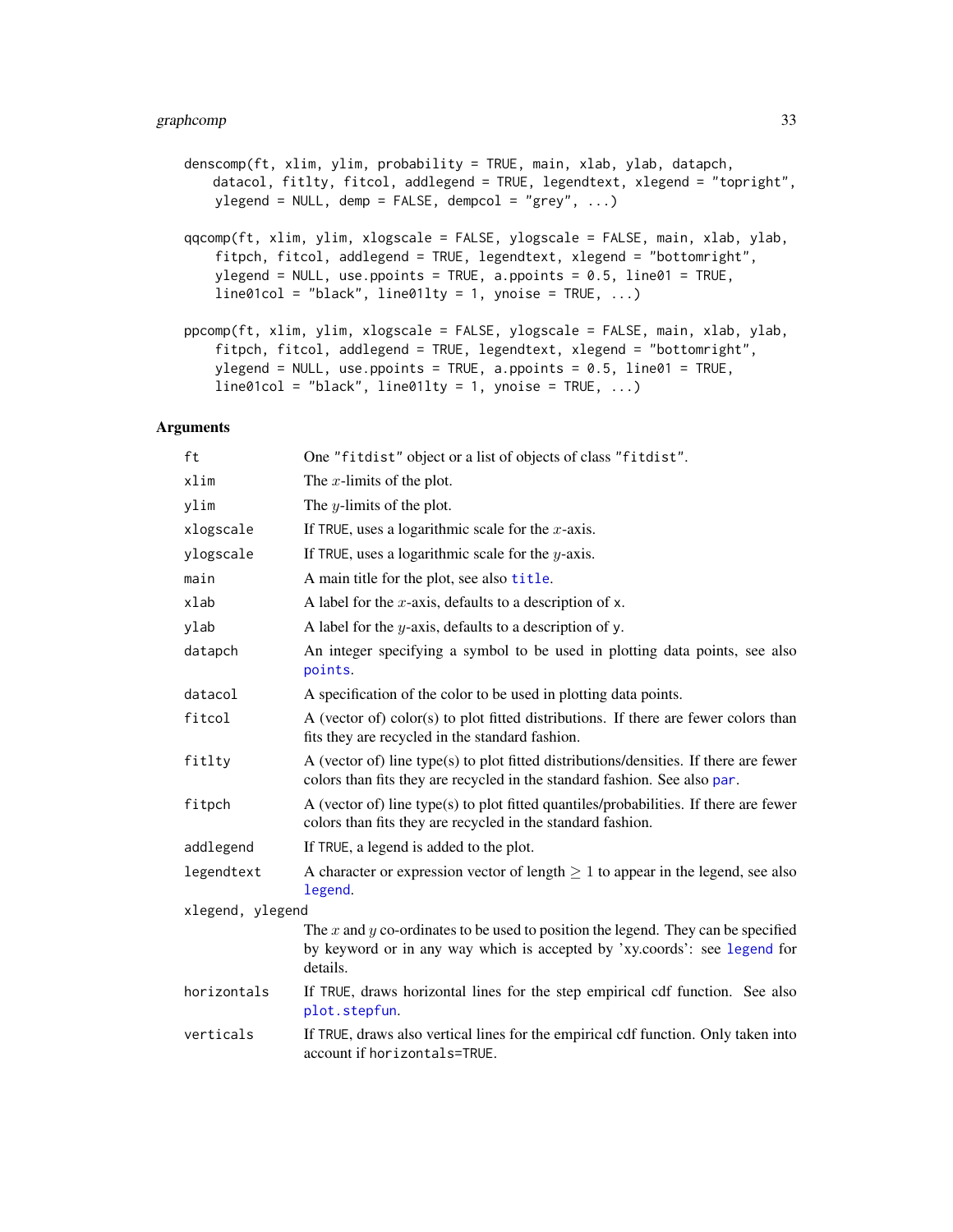#### <span id="page-33-0"></span>34 graphcomp

| use.ppoints          | If TRUE, probability points of the empirical distribution are defined as $(1:n - a$ . points)/ $(n - 2a)$ . poi<br>using function ppoints. If FALSE, probability points are simply defined as<br>1:n / n. This argument is ignored for discrete data. |  |  |
|----------------------|-------------------------------------------------------------------------------------------------------------------------------------------------------------------------------------------------------------------------------------------------------|--|--|
| a.ppoints            | If use ppoints=TRUE, this is passed to function ppoints.                                                                                                                                                                                              |  |  |
| lines01              | A logical to plot two horizontal lines at $h=0$ and $h=1$ for cdfcomp.                                                                                                                                                                                |  |  |
| line01               | A logical to plot an horizontal line $y = x$ for qqcomp and ppcomp.                                                                                                                                                                                   |  |  |
| line01col, line01lty |                                                                                                                                                                                                                                                       |  |  |
|                      | Color and line type for line01.                                                                                                                                                                                                                       |  |  |
| demp                 | A logical to add the empirical density on the plot using the density function.                                                                                                                                                                        |  |  |
| dempcol              | A color for the empirical density in case it is added on the plot.                                                                                                                                                                                    |  |  |
| ynoise               | A logical to add a small Gaussian noise when plotting empirical quantiles/probabilities<br>for qqcomp and ppcomp.                                                                                                                                     |  |  |
| probability          | A logical to use the probability scale for denscomp, see also hist.                                                                                                                                                                                   |  |  |
| $\cdots$             | Further graphical arguments passed to graphical functions used in cdfcomp, den-<br>scomp, ppcomp and qqcomp.                                                                                                                                          |  |  |
| discrete             | If TRUE, the distribution is considered as discrete. If missing, discrete is set to<br>TRUE when the distribution name of the first fit belongs to "binom", "nbinom",<br>"geom", "hyper", "pois"; otherwise discrete is set to FALSE.                 |  |  |
|                      |                                                                                                                                                                                                                                                       |  |  |

#### Details

cdfcomp provides a plot of the empirical distribution and each fitted distribution in cdf, by default using the Hazen's rule for the empirical distribution, with probability points defined as (1:n - 0.5)/n. If discrete is TRUE probability points are always defined as (1:n)/n.

denscomp provides a density plot of each fitted distribution with the histogram of the data (data are assumed continuous).

ppcomp provides a plot of the probabilities of each fitted distribution (x-axis) against the empirical probabilities (y-axis) by default defined as (1:n - 0.5)/n (data are assumed continuous).

qqcomp provides a plot of the quantiles of each theoretical distribution (x-axis) against the empirical quantiles of the data (y-axis), by default defining probability points as  $(1:\text{m} - 0.5)/\text{n}$  for theoretical quantile calculation (data are assumed continuous).

By default a legend is added to these plots. Many graphical arguments are optional, dedicated to personalize the plots, and fixed to default values if omitted.

#### Author(s)

Marie-Laure Delignette-Muller <marielaure.delignettemuller@vetagro-sup.fr> and Christophe Dutang.

#### See Also

See [plot](#page-0-0), [legend](#page-0-0), [ppoints](#page-0-0), [plot.stepfun](#page-0-0) for classic plotting functions and [plotdist](#page-45-1).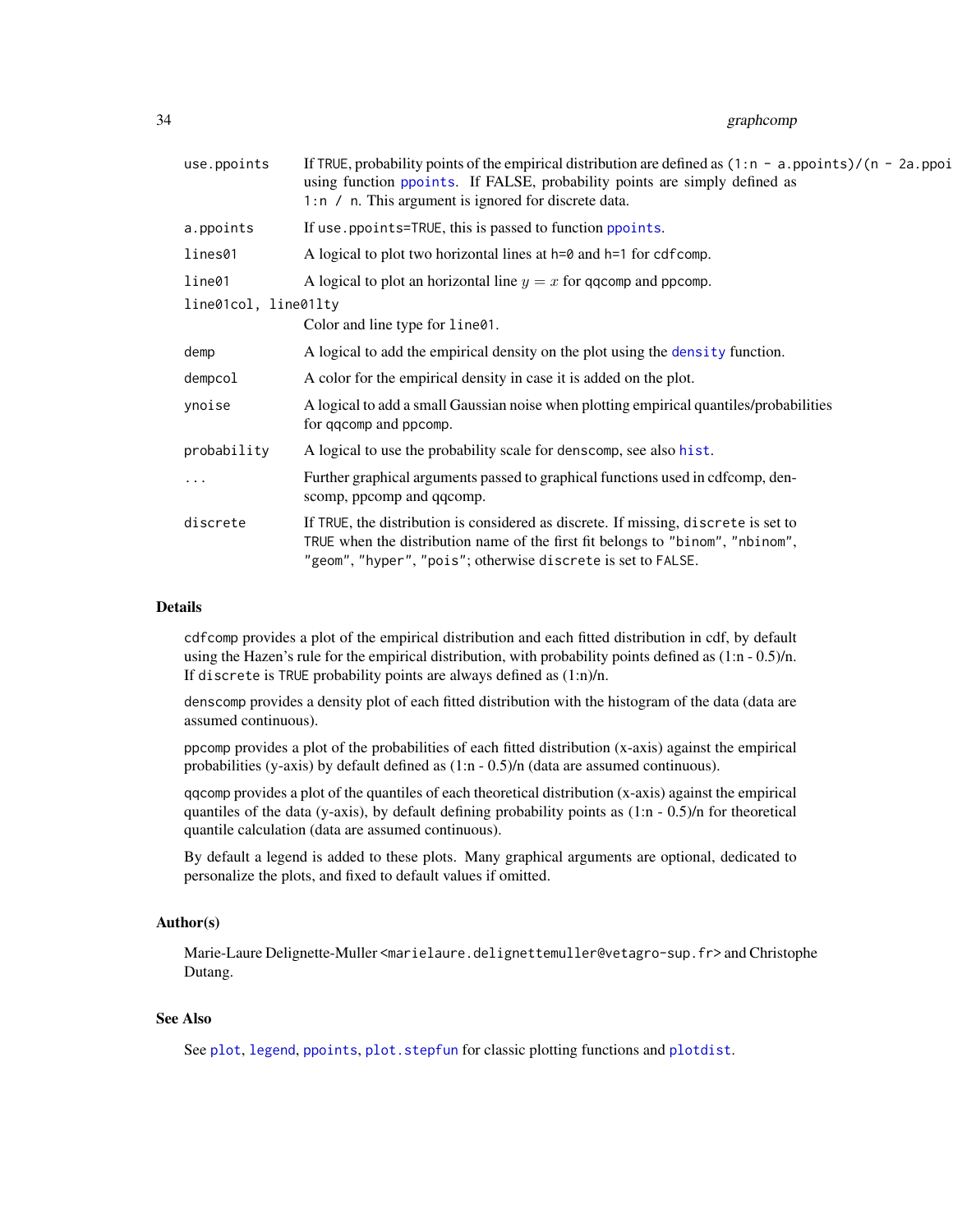#### graphcomp 35

```
# (1) Plot various distributions fitted to serving size data
#
data(groundbeef)
serving <- groundbeef$serving
fitW <- fitdist(serving,"weibull")
fitln <- fitdist(serving,"lnorm")
fitg <- fitdist(serving,"gamma")
cdfcomp(list(fitW,fitln,fitg),horizontals = FALSE)
cdfcomp(list(fitW,fitln,fitg),horizontals = TRUE)
cdfcomp(list(fitW,fitln,fitg),horizontals = TRUE, verticals=TRUE,datacol="purple")
cdfcomp(list(fitW,fitln,fitg),legendtext=c("Weibull","lognormal","gamma"),
    main="ground beef fits",xlab="serving sizes (g)",
    ylab="''F", xlim = c(0, 250), xlegend = "center", lines01 = TRUE)denscomp(list(fitW,fitln,fitg),legendtext=c("Weibull","lognormal","gamma"),
    main="ground beef fits", xlab="serving sizes (g)", xlim = c(0, 250),
    xlegend = "topright")
ppcomp(list(fitW,fitln,fitg),legendtext=c("Weibull","lognormal","gamma"),
    main="ground beef fits",xlegend = "bottomright",line01 = TRUE)
qqcomp(list(fitW,fitln,fitg),legendtext=c("Weibull","lognormal","gamma"),
    main="ground beef fits",xlegend = "bottomright",line01 = TRUE,
    xlim = c(0,300), ylim = c(0,300), fit.# (2) Plot lognormal distributions fitted by
# maximum goodness-of-fit estimation
# using various distances (data plotted in log scale)
#
data(endosulfan)
ATV <-subset(endosulfan,group == "NonArthroInvert")$ATV
flnMGEKS <- fitdist(ATV,"lnorm",method="mge",gof="KS")
flnMGEAD <- fitdist(ATV,"lnorm",method="mge",gof="AD")
flnMGEADL <- fitdist(ATV,"lnorm",method="mge",gof="ADL")
flnMGEAD2L <- fitdist(ATV,"lnorm",method="mge",gof="AD2L")
cdfcomp(list(flnMGEKS,flnMGEAD,flnMGEADL,flnMGEAD2L),
    xlogscale=TRUE,main="fits of a lognormal dist. using various GOF dist.",
    legendtext=c("MGE KS","MGE AD","MGE ADL","MGE AD2L"),
    verticals=TRUE,xlim=c(10,100000))
qqcomp(list(flnMGEKS,flnMGEAD,flnMGEADL,flnMGEAD2L),
    main="fits of a lognormal dist. using various GOF dist.",
    legendtext=c("MGE KS","MGE AD","MGE ADL","MGE AD2L"),
    xlogscale = TRUE, ylogscale = TRUE)
ppcomp(list(flnMGEKS,flnMGEAD,flnMGEADL,flnMGEAD2L),
    main="fits of a lognormal dist. using various GOF dist.",
    legendtext=c("MGE KS","MGE AD","MGE ADL","MGE AD2L"))
# (3) Plot normal and logistic distributions fitted by
# maximum likelihood estimation
# using various plotting positions in cdf plots
#
data(endosulfan)
log10ATV <-log10(subset(endosulfan,group == "NonArthroInvert")$ATV)
fln <- fitdist(log10ATV,"norm")
```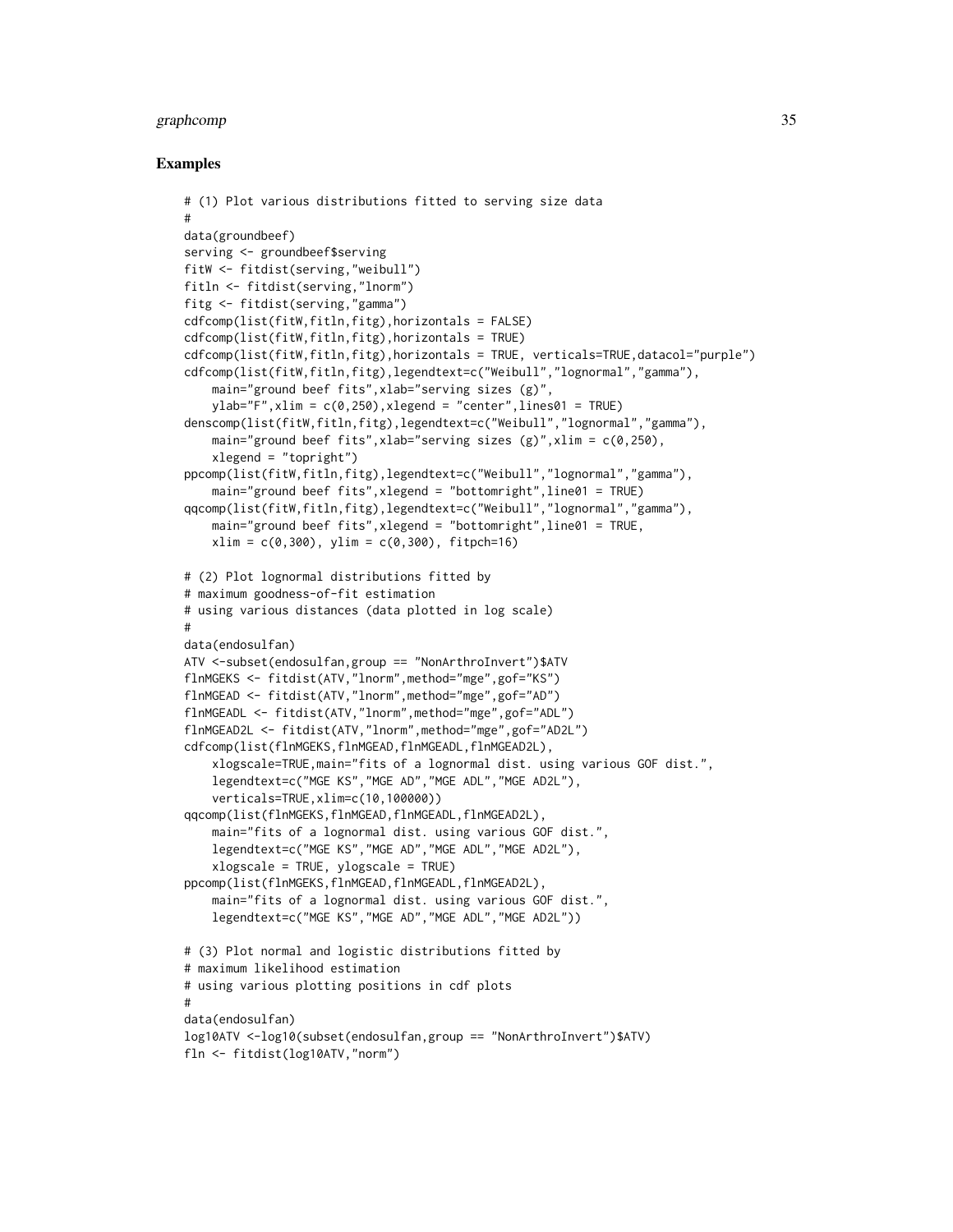```
fll <- fitdist(log10ATV,"logis")
# default plot using Hazen plotting position: (1:n - 0.5)/n
cdfcomp(list(fln,fll),legendtext=c("normal","logistic"),xlab="log10ATV")
# plot using mean plotting position (named also Gumbel plotting position)
# (1:n)/(n + 1)
cdfcomp(list(fln,fll),legendtext=c("normal","logistic"),xlab="log10ATV",
   use.ppoints = TRUE, a.ppoints = 0)
# plot using basic plotting position: (1:n)/n
cdfcomp(list(fln,fll),legendtext=c("normal","logistic"),xlab="log10ATV",
    use.ppoints = FALSE)
# (4) Comparison of fits of two distributions fitted to discrete data
#
data(toxocara)
number <- toxocara$number
fitp <- fitdist(number,"pois")
fitnb <- fitdist(number,"nbinom")
cdfcomp(list(fitp,fitnb),legendtext=c("Poisson","negative binomial"))
```
groundbeef *Ground beef serving size data set*

#### Description

Serving sizes collected in a French survey, for ground beef patties consumed by children under 5 years old.

#### Usage

data(groundbeef)

#### Format

groundbeef is a data frame with 1 column (serving: serving sizes in grams)

#### Source

Delignette-Muller, M.L., Cornu, M. 2008. Quantitative risk assessment for *Escherichia coli* O157:H7 in frozen ground beef patties consumed by young children in French households. *International Journal of Food Microbiology*, 128, 158-164.

#### Examples

```
# (1) load of data
#
data(groundbeef)
```
# (2) description and plot of data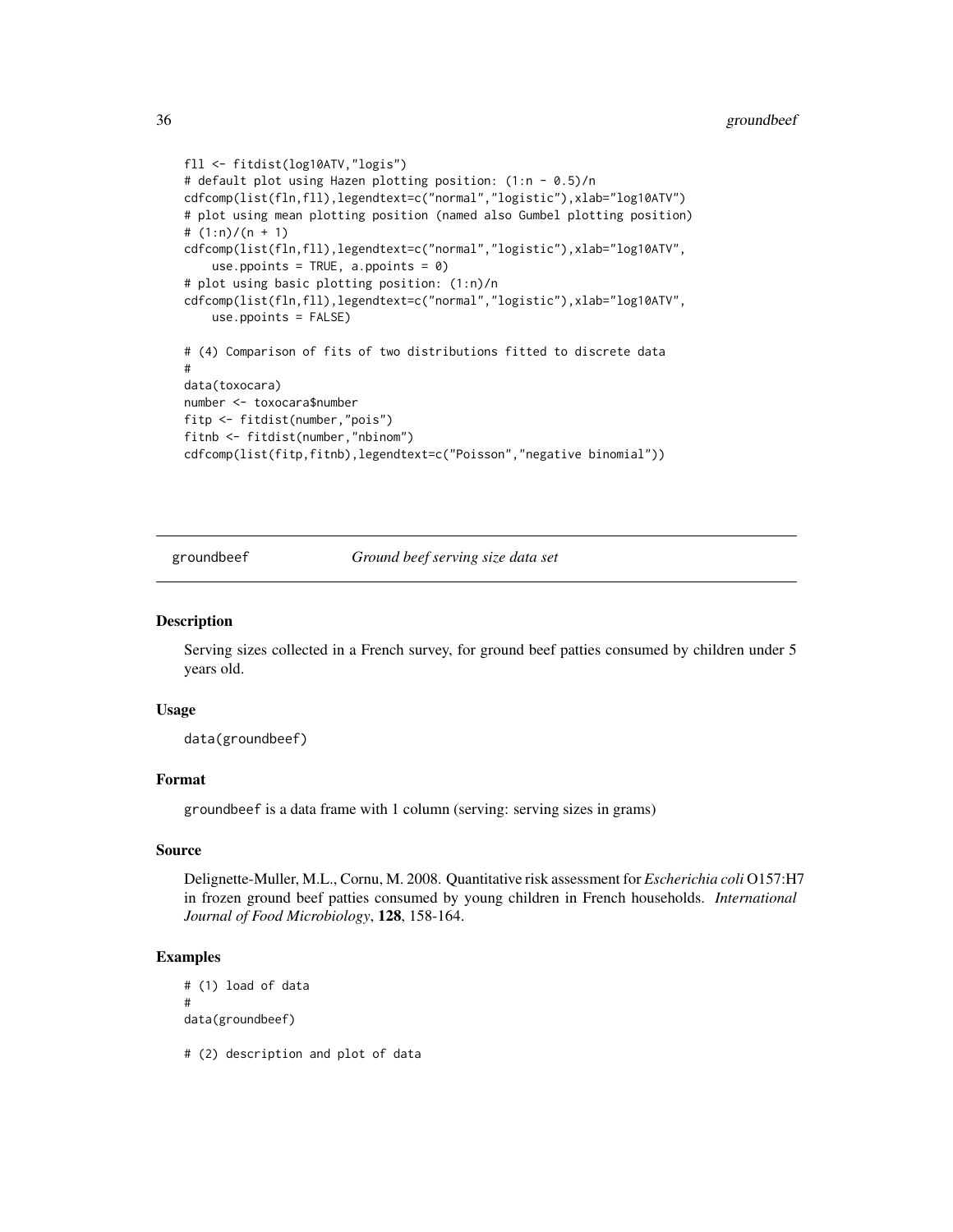#### <span id="page-36-0"></span>mgedist 37

```
#
serving <- groundbeef$serving
descdist(serving)
plotdist(serving)
# (3) fit of a Weibull distribution to data
#
fitW <- fitdist(serving,"weibull")
summary(fitW)
plot(fitW)
gofstat(fitW)
```
<span id="page-36-1"></span>mgedist *Maximum goodness-of-fit fit of univariate continuous distributions*

#### Description

Fit of univariate continuous distribution by maximizing goodness-of-fit (or minimizing distance) for non censored data.

#### Usage

```
mgedist(data, distr, gof = "CvM", start = NULL, fix.arg = NULL,
   optim.method = "default", lower = -Inf, upper = Inf, custom.optim = NULL, ...)
```
#### Arguments

| data         | A numeric vector for non censored data.                                                                                                                                                                                                                                                                            |
|--------------|--------------------------------------------------------------------------------------------------------------------------------------------------------------------------------------------------------------------------------------------------------------------------------------------------------------------|
| distr        | A character string "name" naming a distribution for which the corresponding<br>quantile function qname and the corresponding density distribution dname must<br>be classically defined.                                                                                                                            |
| gof          | A character string coding for the name of the goodness-of-fit distance used :<br>"CvM" for Cramer-von Mises distance, "KS" for Kolmogorov-Smirnov distance,<br>"AD" for Anderson-Darling distance, "ADR", "ADL", "AD2R", "AD2L" and<br>"AD2" for variants of Anderson-Darling distance described by Luceno (2006). |
| start        | A named list giving the initial values of parameters of the named distribution.<br>This argument may be omitted for some distributions for which reasonable start-<br>ing values are computed (see details).                                                                                                       |
| fix.arg      | An optional named list giving the values of parameters of the named distribution<br>that must kept fixed rather than estimated.                                                                                                                                                                                    |
| optim.method | "default" or optimization method to pass to optim.                                                                                                                                                                                                                                                                 |
| lower        | Left bounds on the parameters for the "L-BFGS-B" method (see optim).                                                                                                                                                                                                                                               |
| upper        | Right bounds on the parameters for the "L-BFGS-B" method (see optim).                                                                                                                                                                                                                                              |
| custom.optim | a function carrying the optimization.                                                                                                                                                                                                                                                                              |
| $\cdots$     | further arguments passed to the optim or custom. optim function.                                                                                                                                                                                                                                                   |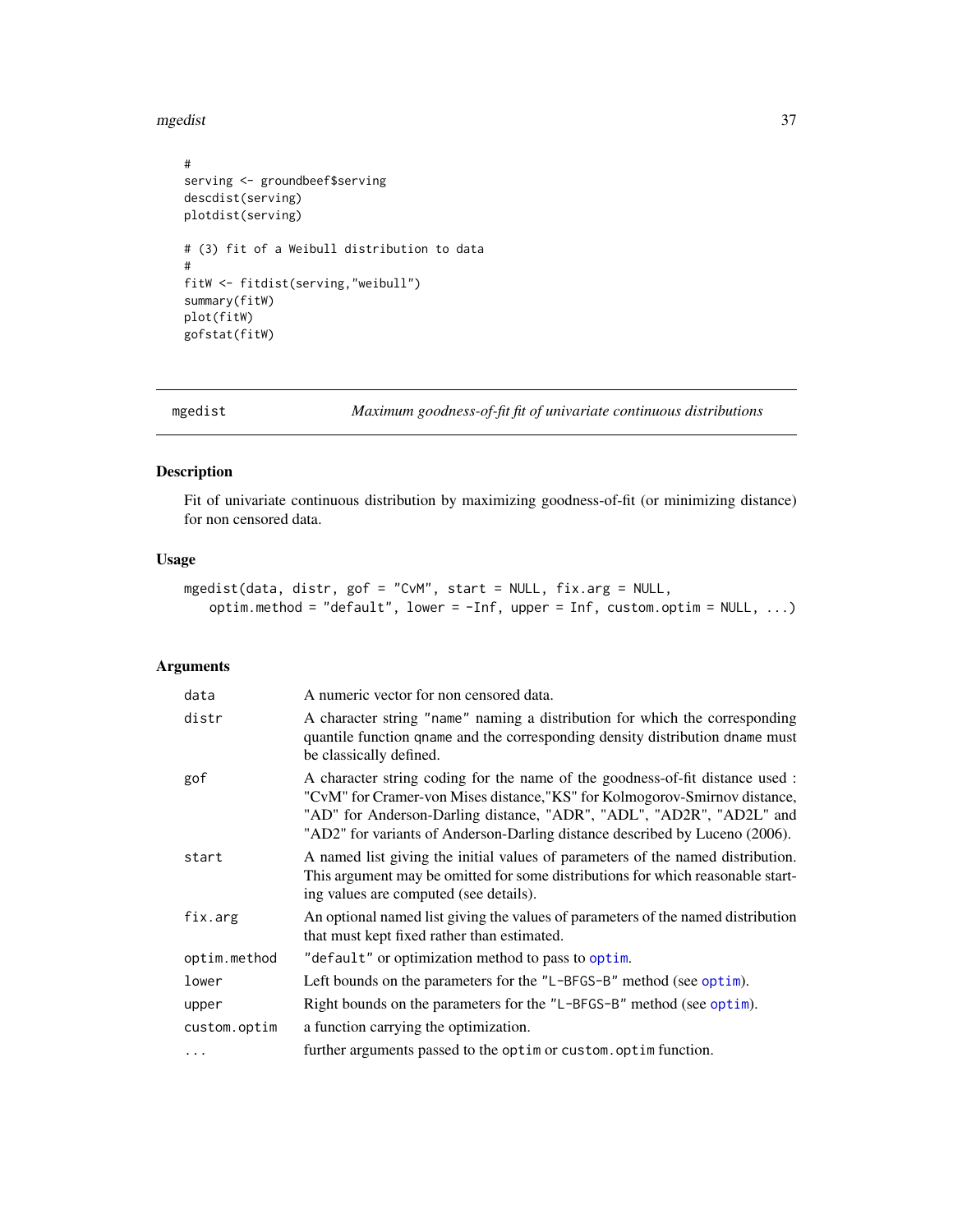#### <span id="page-37-0"></span>Details

The mgedist function numerically maximizes goodness-of-fit, or minimizes a goodness-of-fit distance coded by the argument gof. One may use one of the classical distances defined in Stephens (1986), the Cramer-von Mises distance ("CvM"), the Kolmogorov-Smirnov distance ("KS") or the Anderson-Darling distance ("AD") which gives more weight to the tails of the distribution, or one of the variants of this last distance proposed by Luceno (2006). The right-tail AD ("ADR") gives more weight only to the right tail, the left-tail AD ("ADL") gives more weight only to the left tail. Either of the tails, or both of them, can receive even larger weights by using second order Anderson-Darling Statistics (using "AD2R", "AD2L" or "AD2"). The optimization process is the same as [mledist](#page-39-1), see the 'details' section of [mledist](#page-39-1).

This function is not intended to be called directly but is internally called in [fitdist](#page-13-1) and [bootdist](#page-1-1).

This function is intended to be used only with continuous distributions.

NB: if your data values are particularly small or large, a scaling may be needed before the optimization process. See example (4).

#### Value

mgedist returns a list with following components,

| estimate    | the parameter estimates.                                                                                                                                                                 |  |  |  |
|-------------|------------------------------------------------------------------------------------------------------------------------------------------------------------------------------------------|--|--|--|
| convergence | an integer code for the convergence of optimed as below or defined by the<br>user in the user-supplied optimization function.                                                            |  |  |  |
|             | 0 indicates successful convergence.                                                                                                                                                      |  |  |  |
|             | 1 indicates that the iteration limit of optime has been reached.                                                                                                                         |  |  |  |
|             | 10 indicates degeneracy of the Nealder-Mead simplex.                                                                                                                                     |  |  |  |
|             | 100 indicates that optimen countered an internal error.                                                                                                                                  |  |  |  |
| value       | the value of the statistic distance corresponding to estimate.                                                                                                                           |  |  |  |
| hessian     | a symmetric matrix computed by optim as an estimate of the Hessian at the<br>solution found or computed in the user-supplied optimization function.                                      |  |  |  |
| gof         | the code of the goodness-of-fit distance maximized.                                                                                                                                      |  |  |  |
|             | optim. function the name of the optimization function used.                                                                                                                              |  |  |  |
| loglik      | the log-likelihood.                                                                                                                                                                      |  |  |  |
| fix.arg     | the named list giving the values of parameters of the named distribution that<br>must kept fixed rather than estimated by maximum likelihood or NULL if there<br>are no such parameters. |  |  |  |

#### Author(s)

Marie-Laure Delignette-Muller <marielaure.delignettemuller@vetagro-sup.fr>.

#### References

Luceno, A. 2006. Fitting the generalized Pareto distribution to data using maximum goodness-of-fit estimators. *Computational Statistics and Data Analysis*, 51, 904-917.

Stephens MA (1986) Tests based on edf statistics. In Goodness-of-fit techniques (D'Agostino RB and Stephens MA, eds), Marcel dekker, New York, pp. 97-194.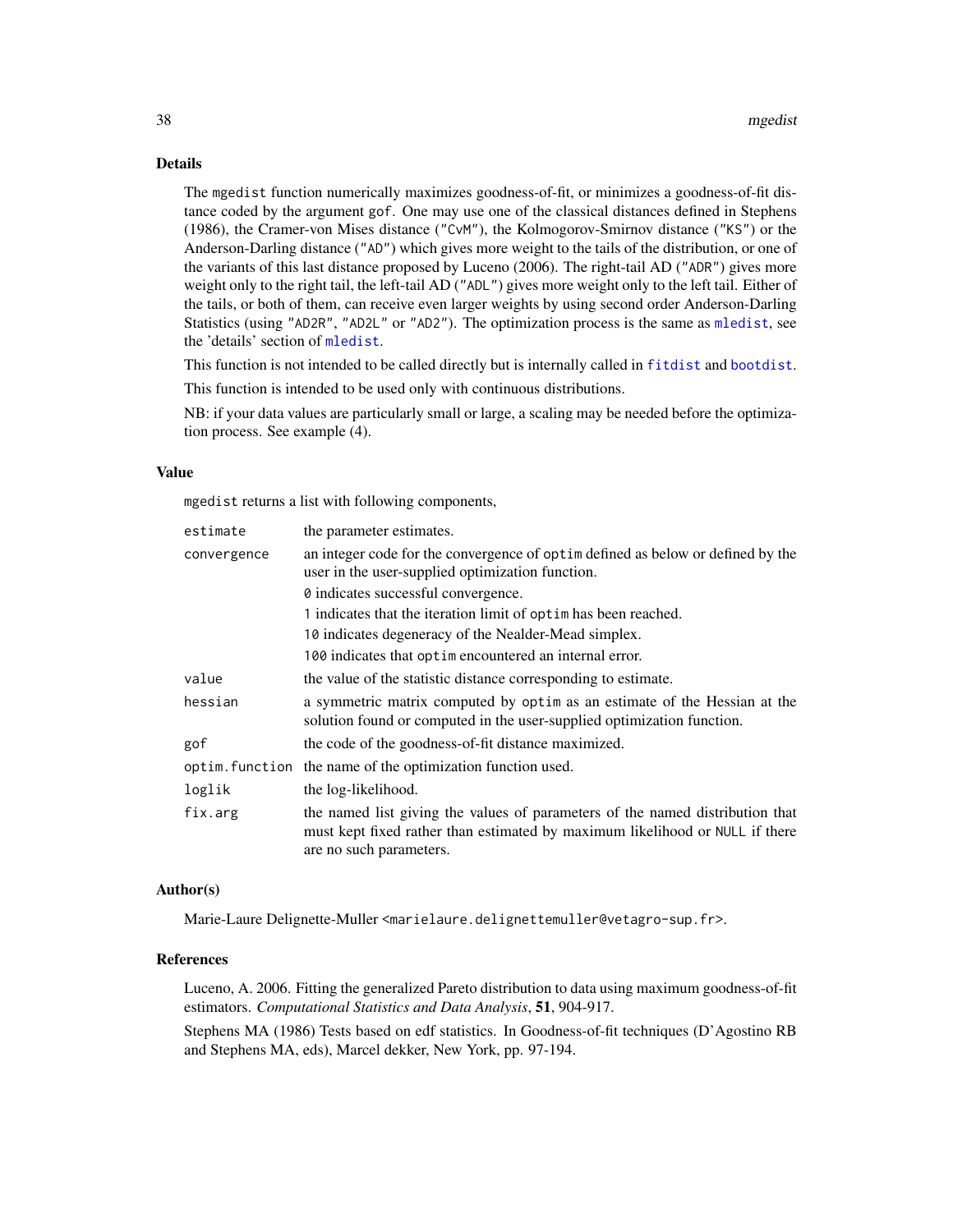#### <span id="page-38-0"></span>mgedist 39

#### See Also

[mmedist](#page-42-1), [mledist](#page-39-1), [qmedist](#page-49-1), [fitdist](#page-13-1) for other estimation methods.

```
# (1) Fit of a Weibull distribution to serving size data by maximum
# goodness-of-fit estimation using all the distances available
#
data(groundbeef)
serving <- groundbeef$serving
mgedist(serving, "weibull", gof="CvM")
mgedist(serving, "weibull", gof="KS")
mgedist(serving, "weibull", gof="AD")
mgedist(serving, "weibull", gof="ADR")
mgedist(serving, "weibull", gof="ADL")
mgedist(serving, "weibull", gof="AD2R")
mgedist(serving, "weibull", gof="AD2L")
mgedist(serving, "weibull", gof="AD2")
# (2) Fit of a uniform distribution using Cramer-von Mises or
# Kolmogorov-Smirnov distance
#
set.seed(1234)
u <- runif(100,min=5,max=10)
mgedist(u,"unif",gof="CvM")
mgedist(u,"unif",gof="KS")
# (3) Fit of a triangular distribution using Cramer-von Mises or
# Kolmogorov-Smirnov distance
#
## Not run:
require(mc2d)
set.seed(1234)
t <- rtriang(100,min=5,mode=6,max=10)
mgedist(t,"triang", start = list(min=4, mode=6, max=9), gof="CvM")mgedist(t,"triang",start = list(min=4, mode=6,max=9),gof="KS")
## End(Not run)
# (4) scaling problem
# the simulated dataset (below) has particularly small values, hence without scaling (10^0),
# the optimization raises an error. The for loop shows how scaling by 10^i
# for i=1,...,6 makes the fitting procedure work correctly.
set.seed(1234)
x2 <- rnorm(100, 1e-4, 2e-4)
for(i in 6:0)
```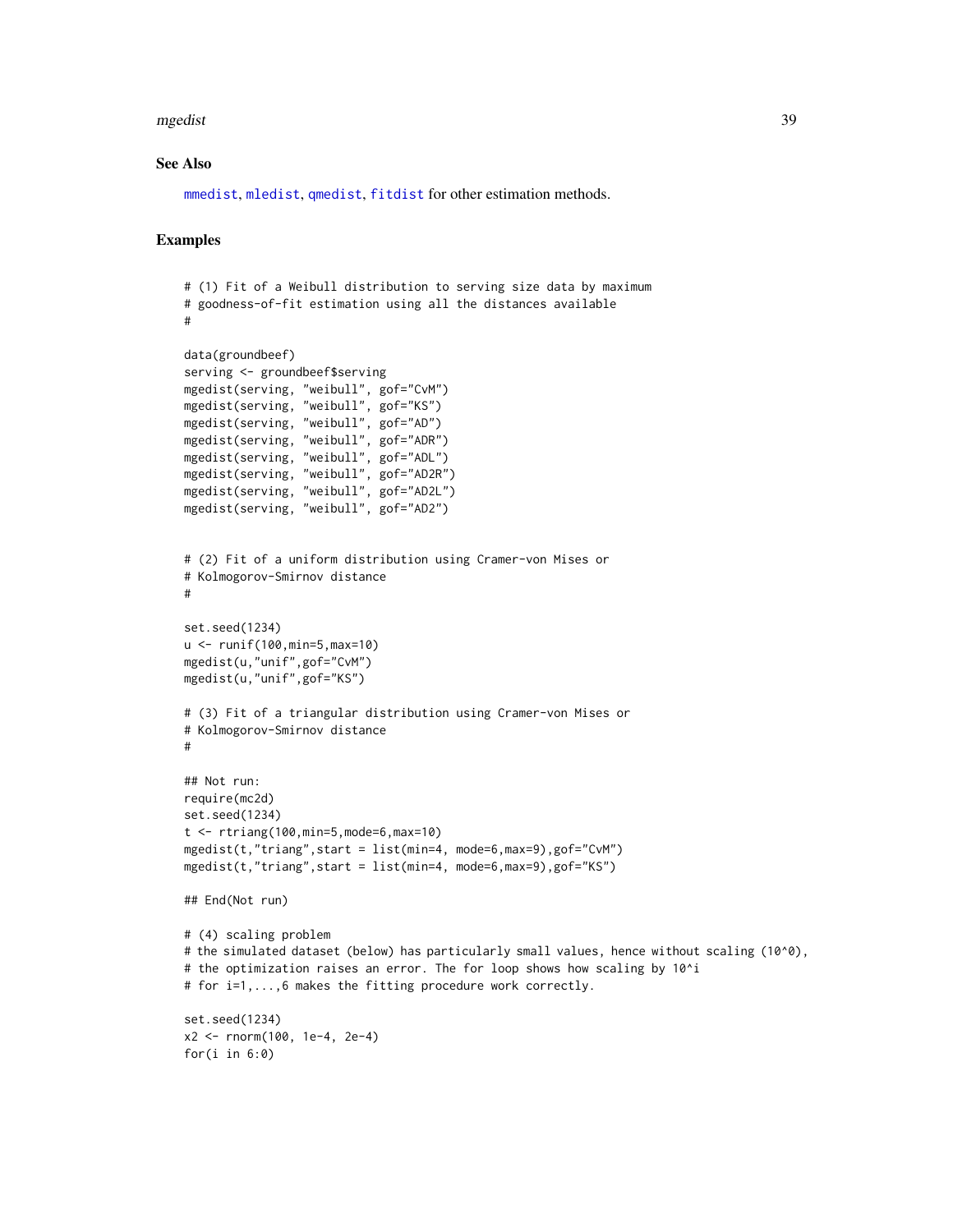<span id="page-39-0"></span>cat(i, try(mgedist(x\*10^i,"cauchy")\$estimate, silent=TRUE), "\n")

<span id="page-39-1"></span>mledist *Maximum likelihood fit of univariate distributions*

#### Description

Fit of univariate distributions using maximum likelihood for censored or non censored data.

#### Usage

```
mledist(data, distr, start = NULL, fix.arg = NULL, optim.method = "default",
   lower = -Inf, upper = Inf, custom.optim = NULL, ...)
```
#### Arguments

| data         | A numeric vector for non censored data or a data frame of two columns respec-<br>tively named left and right, describing each observed value as an interval for<br>censored data. In that case the left column contains either NA for left censored<br>observations, the left bound of the interval for interval censored observations,<br>or the observed value for non-censored observations. The right column con-<br>tains either NA for right censored observations, the right bound of the interval for<br>interval censored observations, or the observed value for non-censored observa-<br>tions. |
|--------------|------------------------------------------------------------------------------------------------------------------------------------------------------------------------------------------------------------------------------------------------------------------------------------------------------------------------------------------------------------------------------------------------------------------------------------------------------------------------------------------------------------------------------------------------------------------------------------------------------------|
| distr        | A character string "name" naming a distribution for which the corresponding<br>density function dname and the corresponding distribution pname must be clas-<br>sically defined.                                                                                                                                                                                                                                                                                                                                                                                                                           |
| start        | A named list giving the initial values of parameters of the named distribution.<br>This argument may be omitted for some distributions for which reasonable start-<br>ing values are computed (see details).                                                                                                                                                                                                                                                                                                                                                                                               |
| fix.arg      | An optional named list giving the values of parameters of the named distribution<br>that must kept fixed rather than estimated by maximum likelihood.                                                                                                                                                                                                                                                                                                                                                                                                                                                      |
| optim.method | "default" (see details) or optimization method to pass to optim.                                                                                                                                                                                                                                                                                                                                                                                                                                                                                                                                           |
| lower        | Left bounds on the parameters for the "L-BFGS-B" method (see optim).                                                                                                                                                                                                                                                                                                                                                                                                                                                                                                                                       |
| upper        | Right bounds on the parameters for the "L-BFGS-B" method (see optim).                                                                                                                                                                                                                                                                                                                                                                                                                                                                                                                                      |
| custom.optim | a function carrying the MLE optimisation (see details).                                                                                                                                                                                                                                                                                                                                                                                                                                                                                                                                                    |
| .            | further arguments passed to the optim or custom. optim function.                                                                                                                                                                                                                                                                                                                                                                                                                                                                                                                                           |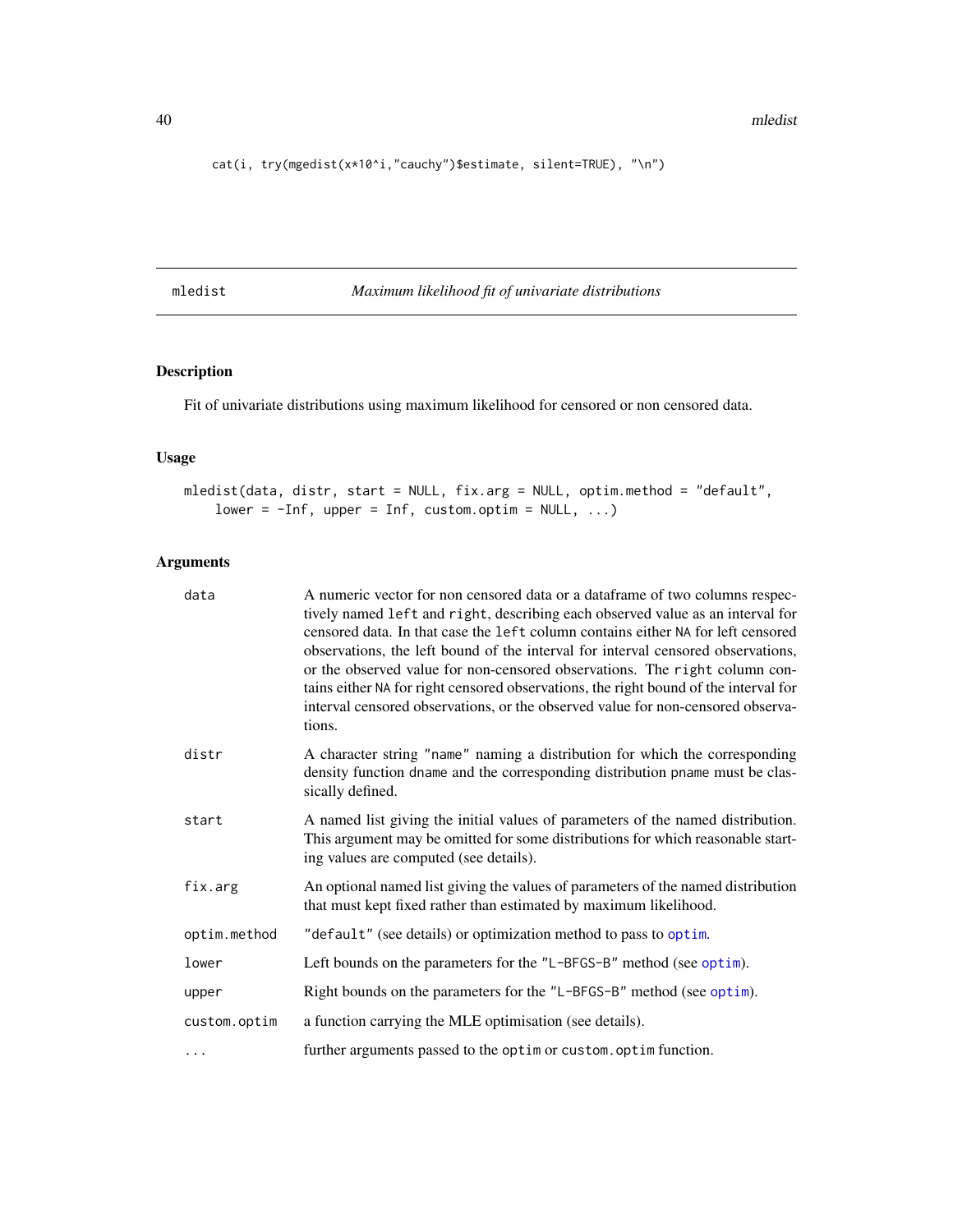#### <span id="page-40-0"></span>mledist the contract of the contract of the contract of the contract of the contract of the contract of the contract of the contract of the contract of the contract of the contract of the contract of the contract of the co

#### Details

When custom.optim=NULL (the default), maximum likelihood estimations of the distribution parameters are computed with the R base [optim](#page-0-0). Direct optimization of the log-likelihood is performed (using [optim](#page-0-0)) by default with the "Nelder-Mead" method for distributions characterized by more than one parameter and the "BFGS" method for distributions characterized by only one parameter, or with the method specified in the argument "optim.method" if not "default". Boxconstrainted optimization may be used with the method "L-BFGS-B", using the constraints on parameters specified in arguments lower and upper. If non-trivial bounds are supplied, this method will be automatically selected, with a warning.

For the following named distributions, reasonable starting values will be computed if start is omitted : "norm", "lnorm", "exp" and "pois", "cauchy", "gamma", "logis", "nbinom" (parametrized by mu and size), "geom", "beta" and "weibull". Note that these starting values may not be good enough if the fit is poor. The function is not able to fit a uniform distribution.

If custom.optim is not NULL, then the user-supplied function is used instead of the R base optim. The custom.optim must have (at least) the following arguments fn for the function to be optimized, par for the initialized parameters. Internally the function to be optimized will also have other arguments, such as obs with observations and ddistname with distribution name for non censored data (Beware of potential conflicts with optional arguments of custom.optim). It is assumed that custom.optim should carry out a MINIMIZATION. Finally, it should return at least the following components par for the estimate, convergence for the convergence code, value for fn(par) and hessian. See examples in [fitdist](#page-13-1) and [fitdistcens](#page-22-1).

This function is not intended to be called directly but is internally called in [fitdist](#page-13-1) and [bootdist](#page-1-1) when used with the maximum likelihood method and [fitdistcens](#page-22-1) and [bootdistcens](#page-4-1).

NB: if your data values are particularly small or large, a scaling may be needed before the optimization process. See example (7).

#### Value

mledist returns a list with following components,

| estimate    | the parameter estimates                                                                                                                                                                                    |  |
|-------------|------------------------------------------------------------------------------------------------------------------------------------------------------------------------------------------------------------|--|
| convergence | an integer code for the convergence of optime defined as below or defined by the<br>user in the user-supplied optimization function.                                                                       |  |
|             | 0 indicates successful convergence.                                                                                                                                                                        |  |
|             | 1 indicates that the iteration limit of optimines been reached.                                                                                                                                            |  |
|             | 10 indicates degeneracy of the Nealder-Mead simplex.                                                                                                                                                       |  |
|             | 100 indicates that optime not encountered an internal error.                                                                                                                                               |  |
| loglik      | the log-likelihood                                                                                                                                                                                         |  |
| hessian     | a symmetric matrix computed by optim as an estimate of the Hessian at the<br>solution found or computed in the user-supplied optimization function. It is<br>used in fit dist to estimate standard errors. |  |
|             | optim. function the name of the optimization function used for maximum likelihood                                                                                                                          |  |
| fix.arg     | the named list giving the values of parameters of the named distribution that<br>must kept fixed rather than estimated by maximum likelihood or NULL if there<br>are no such parameters.                   |  |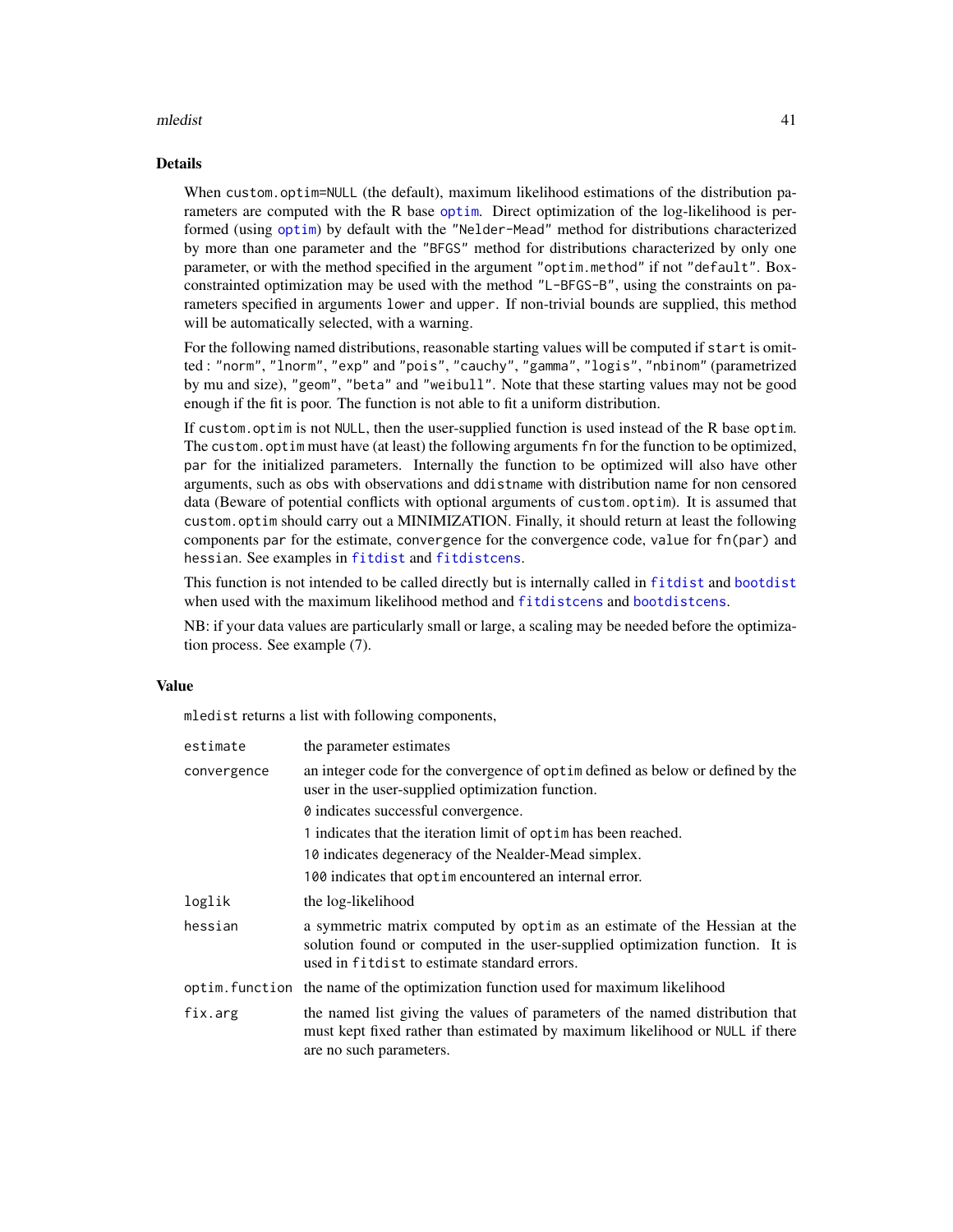#### <span id="page-41-0"></span>Author(s)

Marie-Laure Delignette-Muller <marielaure.delignettemuller@vetagro-sup.fr> and Christophe Dutang.

#### References

Venables W.N. and Ripley B.D. (2002) Modern applied statistics with S. Springer, New York, pp. 435-446.

#### See Also

[mmedist](#page-42-1), [qmedist](#page-49-1), [mgedist](#page-36-1), [fitdist](#page-13-1),[fitdistcens](#page-22-1), [optim](#page-0-0), [bootdistcens](#page-4-1) and [bootdist](#page-1-1).

```
# (1) basic fit of a normal distribution with maximum likelihood estimation
#
set.seed(1234)
x1 <- rnorm(n=100)mledist(x1,"norm")
# (2) defining your own distribution functions, here for the Gumbel distribution
# for other distributions, see the CRAN task view dedicated to probability distributions
dgumbel \le function(x,a,b) 1/b*exp((a-x)/b)*exp(-exp((a-x)/b))
mledist(x1,"gumbel",start=list(a=10,b=5))
# (3) fit of a discrete distribution (Poisson)
#
set.seed(1234)
x2 \leq - \text{rpois}(n=30, \text{lambda} = 2)mledist(x2,"pois")
# (4) fit a finite-support distribution (beta)
#
set.seed(1234)
x3 <- rbeta(n=100,shape1=5, shape2=10)
mledist(x3,"beta")
# (5) fit frequency distributions on USArrests dataset.
#
x4 <- USArrests$Assault
mledist(x4, "pois")
mledist(x4, "nbinom")
# (6) fit a continuous distribution (Gumbel) to censored data.
```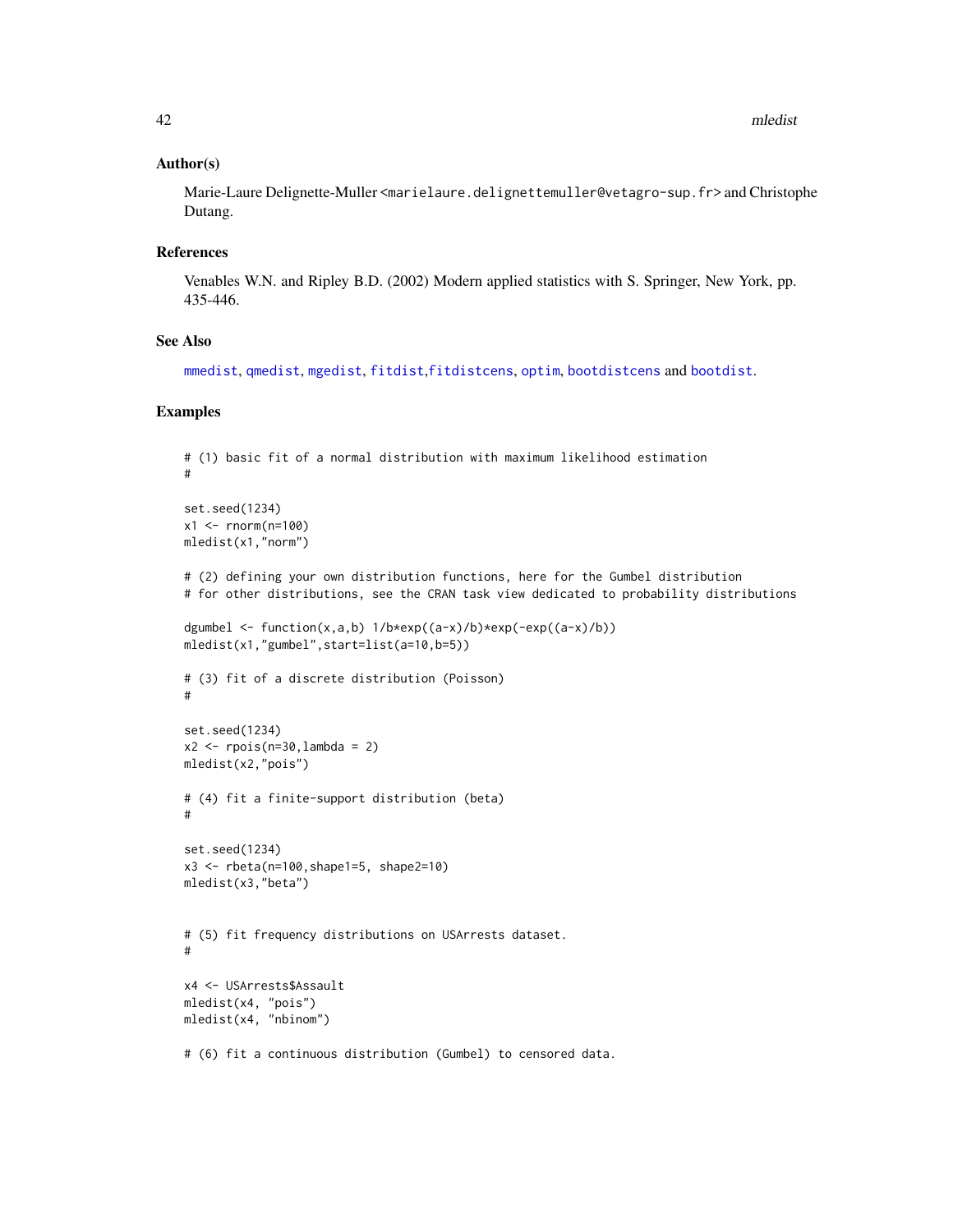<span id="page-42-0"></span>mmedist **43** 

```
#
data(fluazinam)
log10EC50 <-log10(fluazinam)
# definition of the Gumbel distribution
dgumbel <- function(x,a,b) 1/b*exp((a-x)/b)*exp(-exp((a-x)/b))
pgumbel <- function(q,a,b) exp(-exp((a-q)/b))
qgumbel \leq function(p,a,b) a-b*log(-log(p))
mledist(log10EC50,"gumbel",start=list(a=0,b=2),optim.method="Nelder-Mead")
# (7) scaling problem
# the simulated dataset (below) has particularly small values, hence without scaling (10^0),
# the optimization raises an error. The for loop shows how scaling by 10^i
# for i=1,...,6 makes the fitting procedure work correctly.
set.seed(1234)
x2 <- rnorm(100, 1e-4, 2e-4)
for(i in 6:0)
    cat(i, try(mledist(x*10^i, "cauchy")$estimate, silent=TRUE), "\n")
```
<span id="page-42-1"></span>

| mmedist | Matching moment fit of univariate distributions |  |  |
|---------|-------------------------------------------------|--|--|
|         |                                                 |  |  |

#### Description

Fit of univariate distributions by matching moments (raw or centered) for non censored data.

#### Usage

```
mmedist(data, distr, order, memp, start = NULL, fix.arg = NULL,
   optim.method = "default", lower = -Inf, upper = Inf, custom.optim = NULL, ...)
```
#### **Arguments**

| data  | A numeric vector for non censored data.                                                                                                                                                                                                                                    |
|-------|----------------------------------------------------------------------------------------------------------------------------------------------------------------------------------------------------------------------------------------------------------------------------|
| distr | A character string "name" naming a distribution (see 'details').                                                                                                                                                                                                           |
| order | A numeric vector for the moment order(s). The length of this vector must be<br>equal to the number of parameters to estimate.                                                                                                                                              |
| memp  | A function implementing empirical moments, raw or centered but has to be con-<br>sistent with distrargument. This function must have two arguments : as a<br>first one the numeric vector of the data and as a second the order of the moment<br>returned by the function. |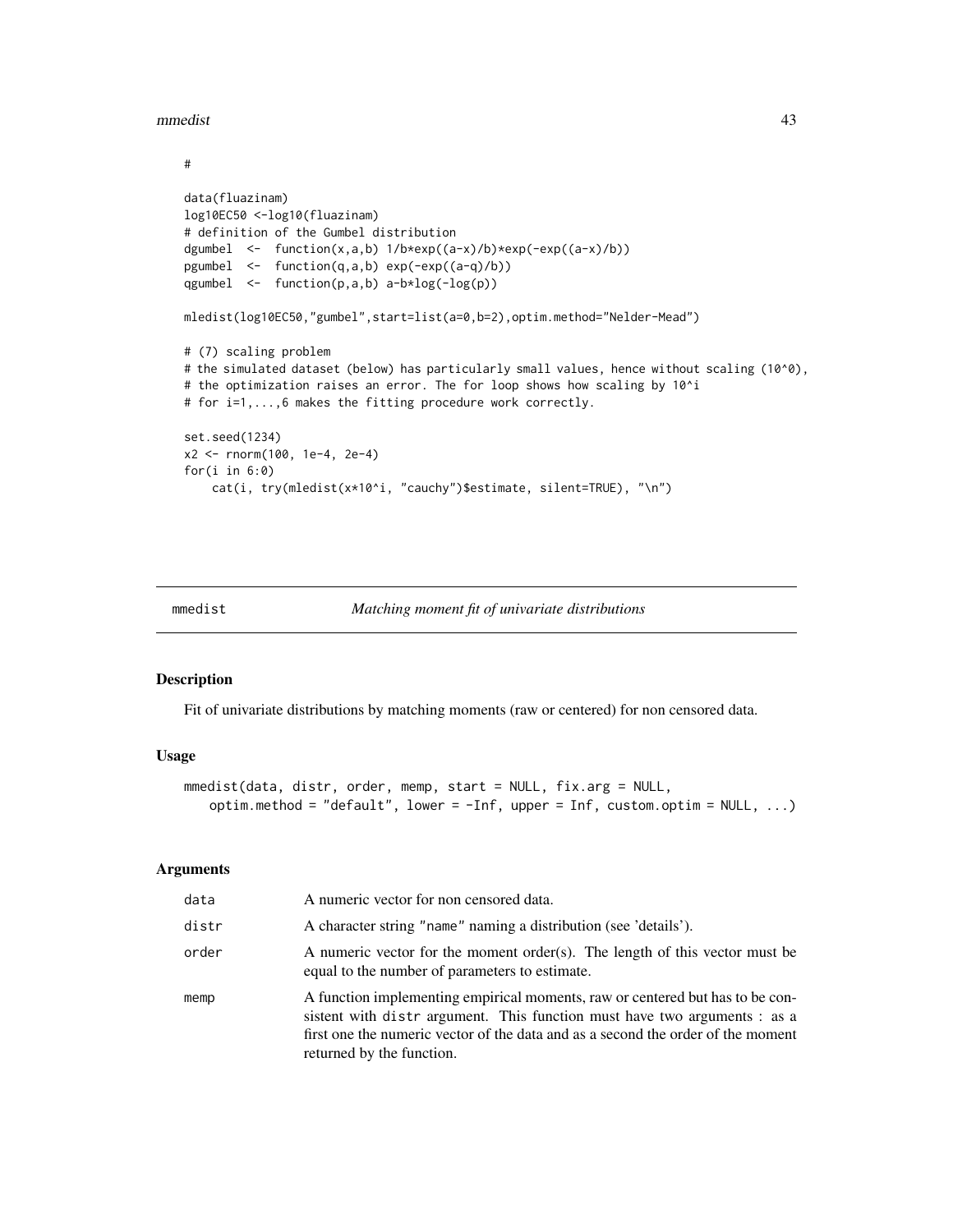<span id="page-43-0"></span>

| start        | A named list giving the initial values of parameters of the named distribution.<br>This argument may be omitted for some distributions for which reasonable start-<br>ing values are computed (see details). |
|--------------|--------------------------------------------------------------------------------------------------------------------------------------------------------------------------------------------------------------|
| fix.arg      | An optional named list giving the values of parameters of the named distribution<br>that must kept fixed rather than estimated.                                                                              |
| optim.method | "default" or optimization method to pass to optim.                                                                                                                                                           |
| lower        | Left bounds on the parameters for the "L-BFGS-B" method (see optim).                                                                                                                                         |
| upper        | Right bounds on the parameters for the "L-BFGS-B" method (see optim).                                                                                                                                        |
| custom.optim | a function carrying the optimization.                                                                                                                                                                        |
| $\ddots$     | further arguments passed to the optim or custom. optim function.                                                                                                                                             |

#### Details

The argument distr can be one of the base R distributions: "norm", "lnorm", "exp" and "pois", "gamma", "logis", "nbinom" , "geom", "beta" and "unif". In that case, no other arguments than data and distr are required, because the estimate is computed by a closed formula. For distributions characterized by one parameter ("geom", "pois" and "exp"), this parameter is simply estimated by matching theoretical and observed means, and for distributions characterized by two parameters, these parameters are estimated by matching theoretical and observed means and variances (Vose, 2000).

The argument distr can also be the distribution name as long as a corresponding mdistr function exists, e.g. "pareto" if "mpareto" exists. In that case arguments arguments order and memp have to be supplied in order to carry out the matching numerically, by minimization of the sum of squared differences between observed and theoretical moments. Optionnally other arguments can be supplied to control optimization (see the 'details' section of [mledist](#page-39-1) for details about arguments for the control of optimization).

This function is not intended to be called directly but is internally called in [fitdist](#page-13-1) and [bootdist](#page-1-1) when used with the matching moments method.

#### Value

mmedist returns a list with following components,

| estimate    | the parameter estimates.                                                                                                                                                |
|-------------|-------------------------------------------------------------------------------------------------------------------------------------------------------------------------|
| convergence | (if appropriate) an integer code for the convergence of optime defined as below<br>or defined by the user in the user-supplied optimization function.                   |
|             | 0 indicates successful convergence.                                                                                                                                     |
|             | 1 indicates that the iteration limit of optime has been reached.                                                                                                        |
|             | 10 indicates degeneracy of the Nealder-Mead simplex.                                                                                                                    |
|             | 100 indicates that optime not encountered an internal error.                                                                                                            |
| loglik      | the log-likelihood.                                                                                                                                                     |
| hessian     | (if appropriate) a symmetric matrix computed by optim as an estimate of the<br>Hessian at the solution found or computed in the user-supplied optimization<br>function. |
|             | optim. function (if appropriate) the name of the optimization function.                                                                                                 |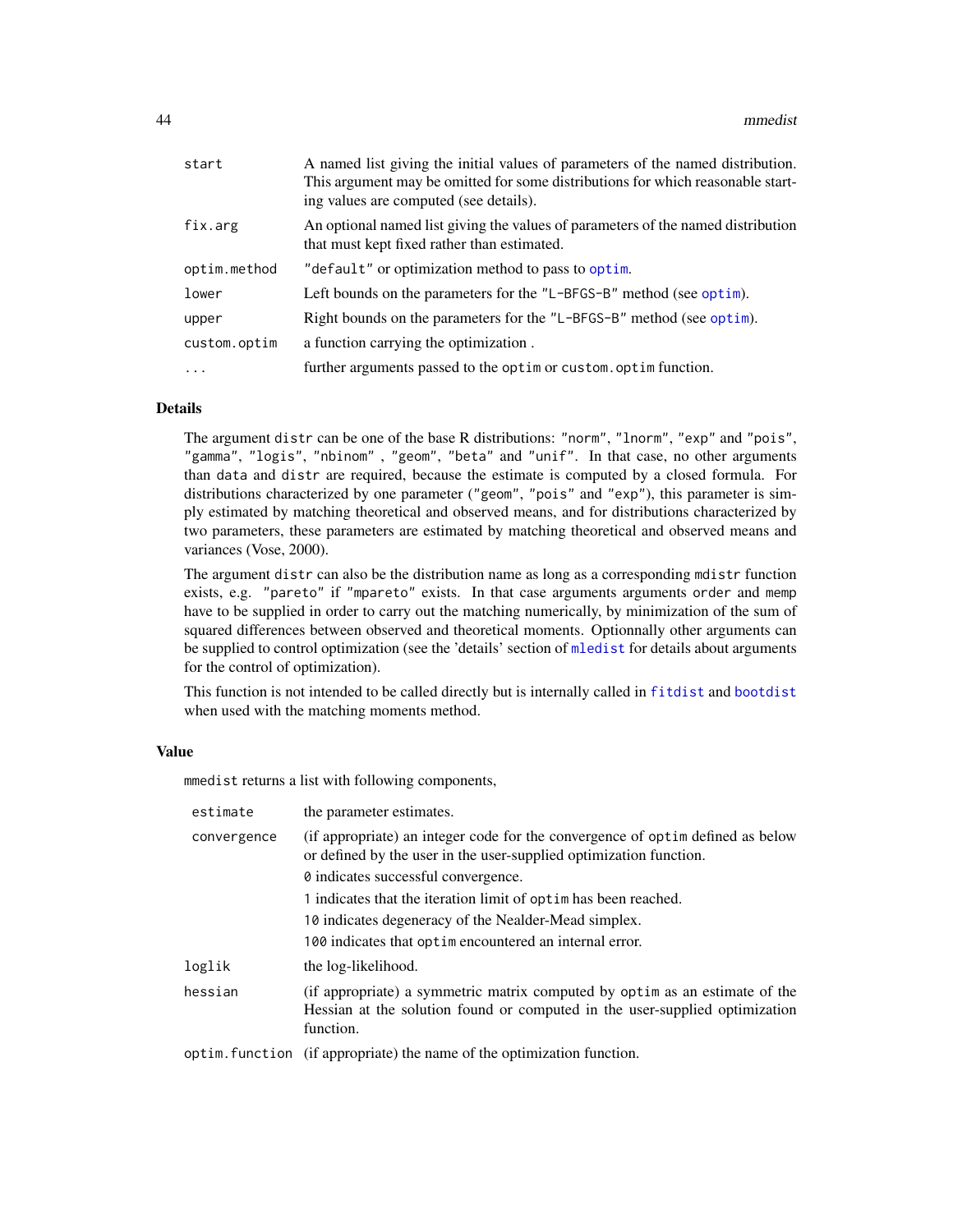#### <span id="page-44-0"></span>mmedist **45**

| memp    | (if appropriate) the empirical moment function.                                                                                                                                          |
|---------|------------------------------------------------------------------------------------------------------------------------------------------------------------------------------------------|
| order   | the order of the moment(s) matched.                                                                                                                                                      |
| method  | either "closed formula" or the name of the optimization method.                                                                                                                          |
| fix.arg | the named list giving the values of parameters of the named distribution that<br>must kept fixed rather than estimated by maximum likelihood or NULL if there<br>are no such parameters. |

#### Author(s)

Marie-Laure Delignette-Muller <marielaure.delignettemuller@vetagro-sup.fr> and Christophe Dutang.

#### References

Vose D (2000) Risk analysis, a quantitative guide. John Wiley & Sons Ltd, Chischester, England, pp. 99-143.

Evans M, Hastings N and Peacock B (2000) Statistical distributions. John Wiley and Sons Inc.

#### See Also

[mmedist](#page-42-1), [qmedist](#page-49-1), [fitdist](#page-13-1),[fitdistcens](#page-22-1), [optim](#page-0-0), [bootdistcens](#page-4-1) and [bootdist](#page-1-1).

```
# (1) basic fit of a normal distribution with moment matching estimation
#
set.seed(1234)
x1 <- rnorm(n=100)
mmedist(x1,"norm")
# (2) fit a discrete distribution (Poisson)
#
set.seed(1234)
x2 \le rpois(n=30, lambda = 2)
mmedist(x2,"pois")
# (3) fit a finite-support distribution (beta)
#
set.seed(1234)
x3 \le - \text{rbeta}(n=100, \text{shape1}=5, \text{shape2}=10)mmedist(x3,"beta")
# (4) fit a Pareto distribution
#
```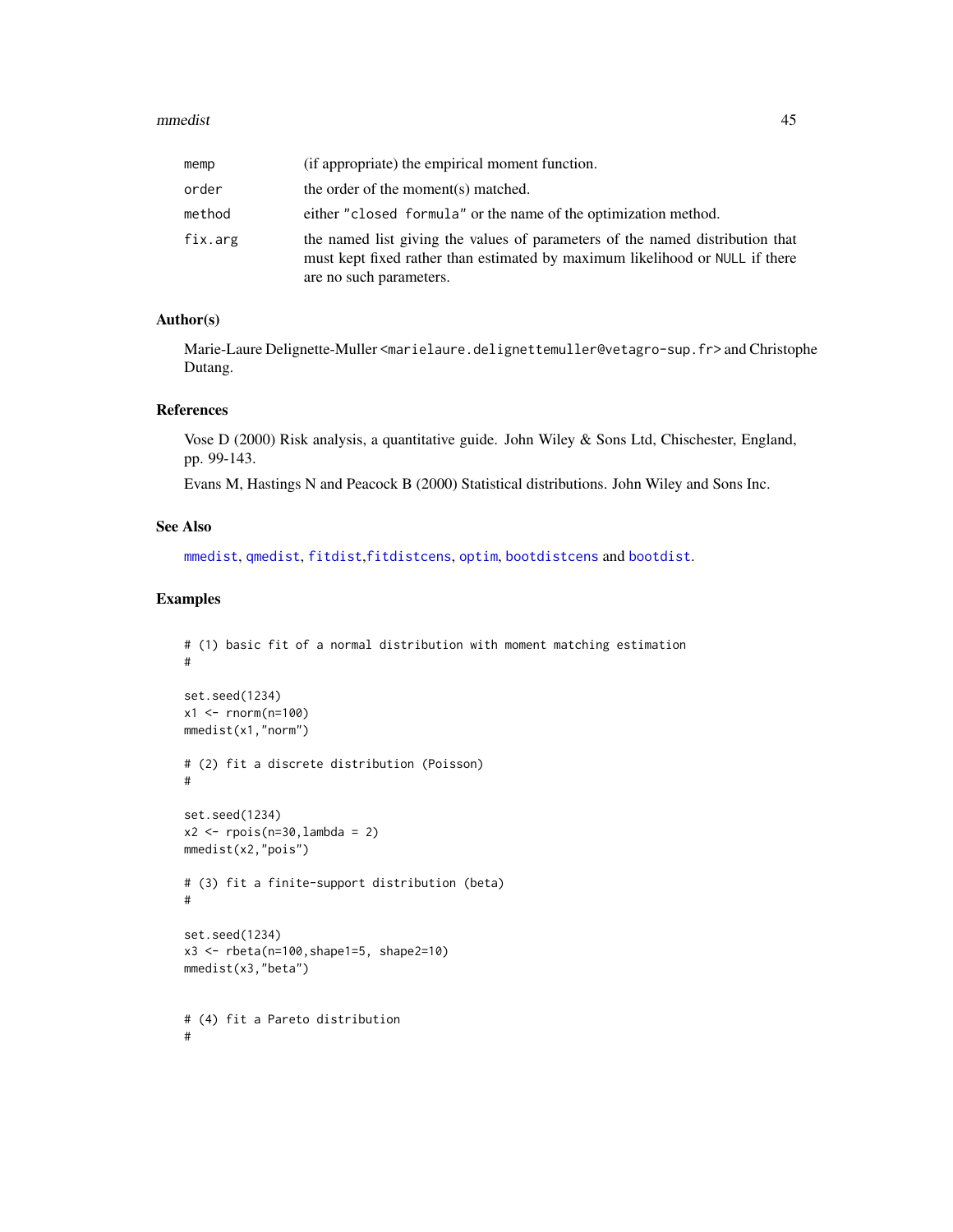#### 46 plotdist the property of the control of the plotdist probability of the plotdist  $p$

```
## Not run:
   require(actuar)
   #simulate a sample
   x4 <- rpareto(1000, 6, 2)
   #empirical raw moment
   memp \leq function(x, order)
       ifelse(order == 1, mean(x), sum(x^{\land}order)/length(x))#fit
   mmedist(x4, "pareto", order=c(1, 2), memp="memp",
       start=c(shape=10, scale=10), lower=1, upper=Inf)
```
## End(Not run)

<span id="page-45-1"></span>plotdist *Plot of empirical and theoretical distributions for non-censored data*

#### Description

Plots an empirical distribution (non-censored data) with a theoretical one if specified.

#### Usage

plotdist(data, distr, para, histo = TRUE, breaks = "default", demp = FALSE, discrete, ...)

#### Arguments

| data   | A numeric vector.                                                                                                                                                                                                                                                                                                 |
|--------|-------------------------------------------------------------------------------------------------------------------------------------------------------------------------------------------------------------------------------------------------------------------------------------------------------------------|
| distr  | A character string "name" naming a distribution for which the corresponding<br>density function dname, the corresponding distribution function pname and the<br>corresponding quantile function quame must be defined, or directly the density<br>function. This argument may be omitted only if para is omitted. |
| para   | A named list giving the parameters of the named distribution. This argument<br>may be omitted only if distr is omitted.                                                                                                                                                                                           |
| histo  | A logical to plot the histogram using the hist function.                                                                                                                                                                                                                                                          |
| breaks | If "default" the histogram is plotted with the function hist with its default<br>breaks definition. Else breaks is passed to the function hist. This argument is<br>not taken into account if discrete is TRUE.                                                                                                   |
| demp   | A logical to plot the empirical density on the first plot (alone or superimposed on<br>the histogram depending of the value of the argument histo) using the density<br>function.                                                                                                                                 |

<span id="page-45-0"></span>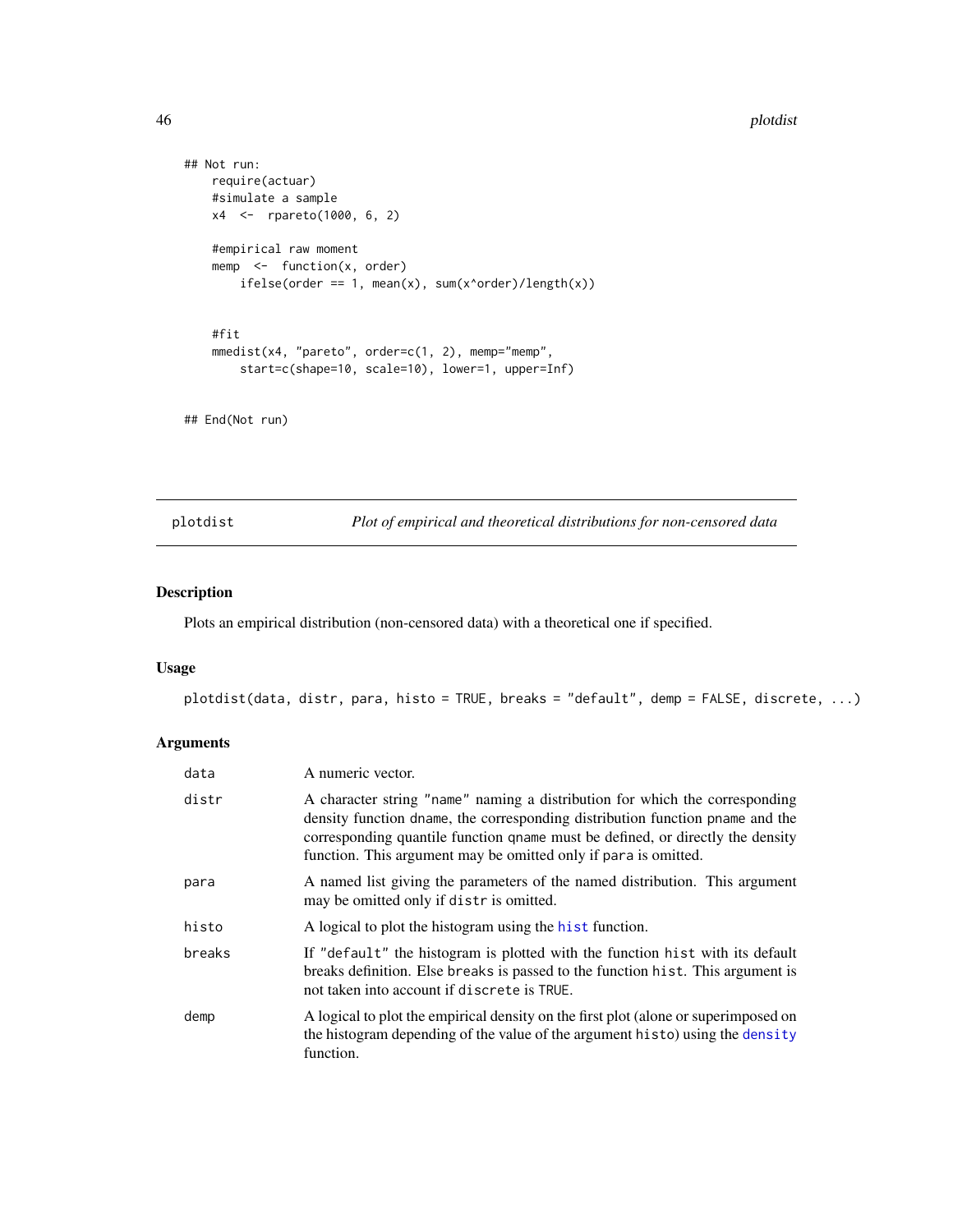#### <span id="page-46-0"></span>plotdist 47

| discrete                | If TRUE, the distribution is considered as discrete. If both distr and discrete                |
|-------------------------|------------------------------------------------------------------------------------------------|
|                         | are missing, discrete is set to FALSE. If discrete is missing but not distr.                   |
|                         | discrete is set to TRUE when distr belongs to "binom", "nbinom", "geom",<br>"hyper" or "pois". |
| $\cdot$ $\cdot$ $\cdot$ | further graphical arguments passed to graphical functions used in plotdist.                    |

#### Details

Empirical and, if specified, theoretical distributions are plotted in density and in cdf. For the plot in density, the user can use the arguments histo and demp to specify if he wants the histogram using the function [hist](#page-0-0), the density plot using the function [density](#page-0-0), or both (at least one of the two arguments must be put to "TRUE"). For continuous distributions, the function [hist](#page-0-0) is used with its default breaks definition if breaks is "default" or passing breaks as an argument if it differs from "default". For continuous distribution and when a theoretical distribution is specified by both arguments distname and para, Q-Q plot (plot of the quantiles of the theoretical fitted distribution (x-axis) against the empirical quantiles of the data) and P-P plot (i.e. for each value of the data set, plot of the cumulative density function of the fitted distribution (x-axis) against the empirical cumulative density function (y-axis)) are also given (Cullen and Frey, 1999). The function [ppoints](#page-0-0) (with default parameter for argument a) is used for the Q-Q plot, to generate the set of probabilities at which to evaluate the inverse distribution. NOTE THAT FROM VERSION 0.4-3, [ppoints](#page-0-0) is also used for P-P plot and cdf plot for continuous data. To personalize the four plots proposed for continuous data, for example to change the plotting position, we recommend the use of functions [cdfcomp](#page-31-1), [denscomp](#page-31-1), [qqcomp](#page-31-1) and [ppcomp](#page-31-1).

#### Author(s)

Marie-Laure Delignette-Muller <marielaure.delignettemuller@vetagro-sup.fr>.

#### References

Cullen AC and Frey HC (1999) Probabilistic techniques in exposure assessment. Plenum Press, USA, pp. 81-159.

#### See Also

[graphcomp](#page-31-2), [descdist](#page-9-1), [hist](#page-0-0), [plot](#page-0-0), [plotdistcens](#page-47-1) and [ppoints](#page-0-0).

```
# (1) Plot of an empirical distribution with changing
# of default line types for CDF and colors
# and optionally adding a density line
#
set.seed(1234)
x1 < - rnorm(n=30)
plotdist(x1)
plotdist(x1,demp = TRUE)plotdist(x1, histo = FALSE, demp = TRUE)plotdist(x1, col="blue", type="b", pch=16)
plotdist(x1, type="s")
```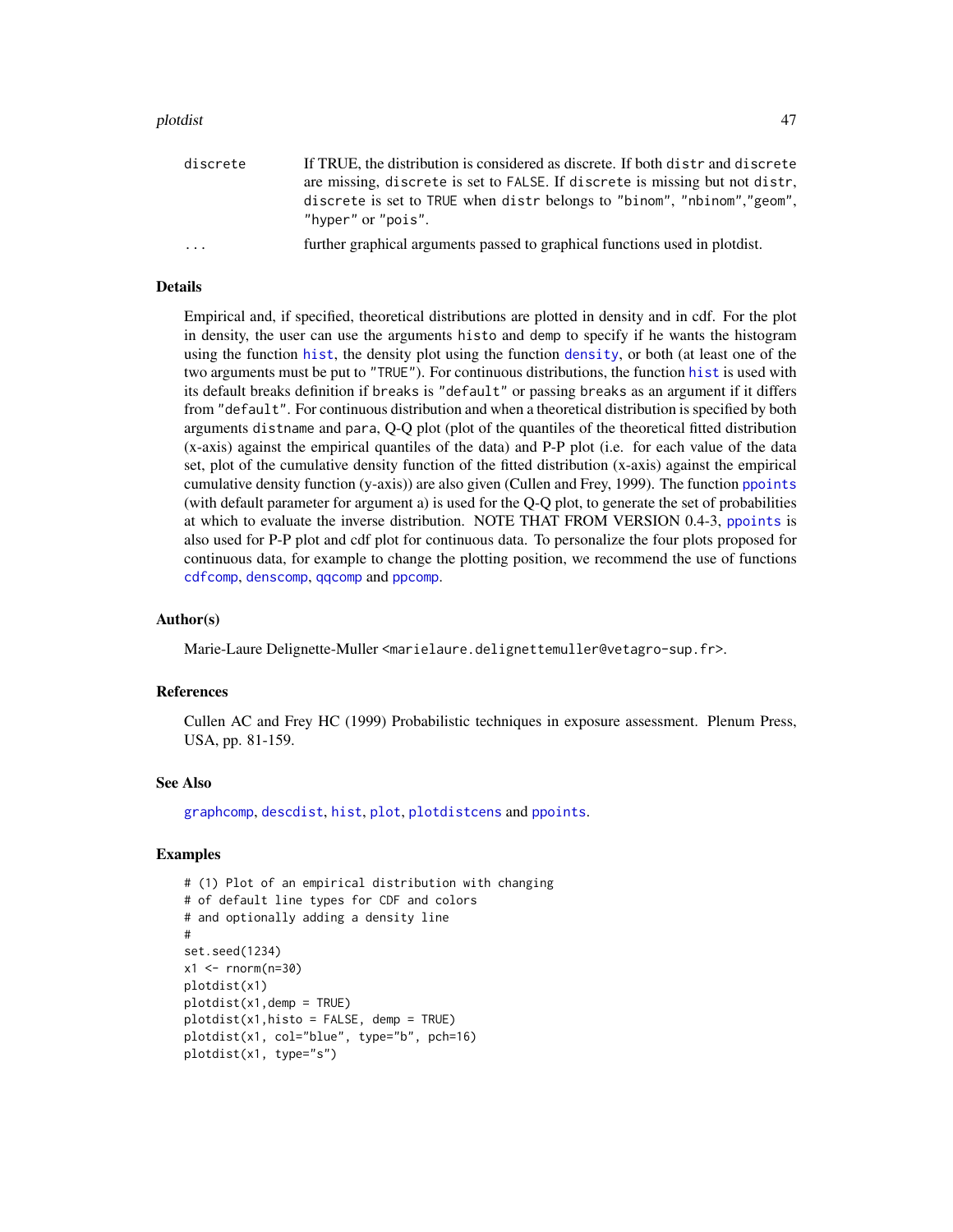```
# (2) Plot of a discrete distribution against data
#
set.seed(1234)
x2 \leq - \text{rpois}(n=30, \text{lambda} = 2)plotdist(x2, discrete=TRUE)
plotdist(x2, "pois", para=list(lambda = mean(x2)))
plotdist(x2, "pois", para=list(lambda = mean(x2)), lwd="2")
# (3) Plot of a continuous distribution against data
#
xn <- rnorm(n=100, mean=10, sd=5)
plotdist(xn, "norm", para=list(mean=mean(xn), sd=sd(xn)))
plotdist(xn, "norm", para=list(mean=mean(xn), sd=sd(xn)), pch=16)
plotdist(xn, "norm", para=list(mean=mean(xn), sd=sd(xn)), demp = TRUE)
plotdist(xn, "norm", para=list(mean=mean(xn), sd=sd(xn)),
histo = FALSE, demp = TRUE)
# (4) Plot of serving size data
#
data(groundbeef)
plotdist(groundbeef$serving, type="s")
# (5) Plot of numbers of parasites with a Poisson distribution
data(toxocara)
number <- toxocara$number
plotdist(number, discrete = TRUE)
plotdist(number,"pois",para=list(lambda=mean(number)))
```
<span id="page-47-1"></span>plotdistcens *Plot of empirical and theoretical distributions for censored data*

#### **Description**

Plots an empirical distribution for censored data with a theoretical one if specified.

#### Usage

```
plotdistcens(censdata, distr, para, leftNA = -Inf, rightNA = Inf,
   Turnbull = TRUE, Turnbull.config = FALSE, ...)
```
#### Arguments

censdata A dataframe of two columns respectively named left and right, describing each observed value as an interval. The left column contains either NA for left censored observations, the left bound of the interval for interval censored observations, or the observed value for non-censored observations. The right column contains either NA for right censored observations, the right bound of

<span id="page-47-0"></span>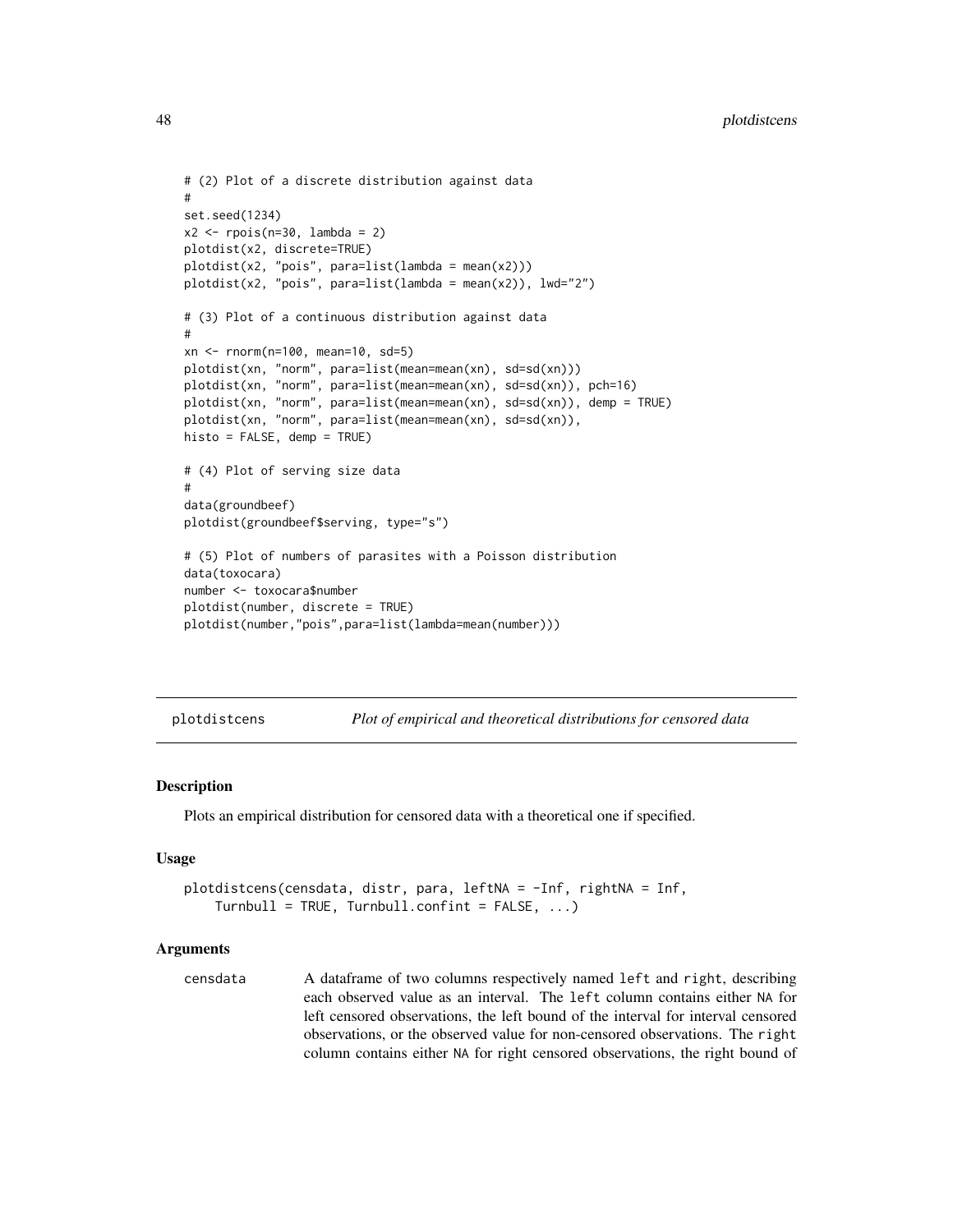<span id="page-48-0"></span>

|                  | the interval for interval censored observations, or the observed value for non-<br>censored observations.                                                                                                      |  |
|------------------|----------------------------------------------------------------------------------------------------------------------------------------------------------------------------------------------------------------|--|
| distr            | A character string "name" naming a distribution, for which the corresponding<br>density function dname and the corresponding distribution function pname must<br>be defined, or directly the density function. |  |
| para             | A named list giving the parameters of the named distribution. This argument<br>may be omitted only if distr is omitted.                                                                                        |  |
| leftNA           | the real value of the left bound of left censored observations : -Inf or a finite<br>value such as 0 for positive data for example.                                                                            |  |
| rightNA          | the real value of the right bound of right censored observations : Inf or a finite<br>value such as a realistic maximum value.                                                                                 |  |
| Turnbull         | if TRUE the Turnbull algorithm is used to estimate the cdf curve of the censored<br>data and previous arguments left NA and right NA are not used (see details)                                                |  |
| Turnbull.confint |                                                                                                                                                                                                                |  |
|                  | if TRUE confidence intervals will be added to the Turnbull plot.                                                                                                                                               |  |
| $\cdots$         | further graphical arguments passed to other methods                                                                                                                                                            |  |

#### Details

Empirical and, if specified, theoretical distributions are plotted in cdf. If Turnbull is TRUE, the EM approach of Turnbull (Turnbull, 1974) is used to compute the overall empirical cdf curve, with confidence intervals if Turnbull.confint is TRUE, by calls to functions [survfit](#page-0-0) and [plot.survfit](#page-0-0) from the survival package.

Else data are reported directly as segments for interval, left and right censored data, and as points for non-censored data. Before plotting, observations are ordered and a rank r is associated to each of them. Left censored observations are ordered first, by their right bounds. Interval censored and non censored observations are then ordered by their mid-points and, at last, right censored observations are ordered by their left bounds. If leftNA (resp. rightNA) is finite, left censored (resp. right censored) observations are considered as interval censored observations and ordered by mid-points with non-censored and interval censored data. It is sometimes necessary to fix rightNA or leftNA to a realistic extreme value, even if not exactly known, to obtain a reasonable global ranking of observations. After ranking, each of the n observations is plotted as a point (one x-value) or a segment (an interval of possible x-values), with an y-value equal to r/n, r being the rank of each observation in the global ordering previously described. This second method may be interesting but is certainly less rigorous than the Turnbull method that should be prefered.

#### Author(s)

Marie-Laure Delignette-Muller <marielaure.delignettemuller@vetagro-sup.fr>.

#### References

Turnbull BW (1974) Nonparametric estimation of a survivorship function with doubly censored data.*Journal of American Statistical Association*, 69, 169-173.

#### See Also

[plotdist](#page-45-1), [survfit.formula](#page-0-0).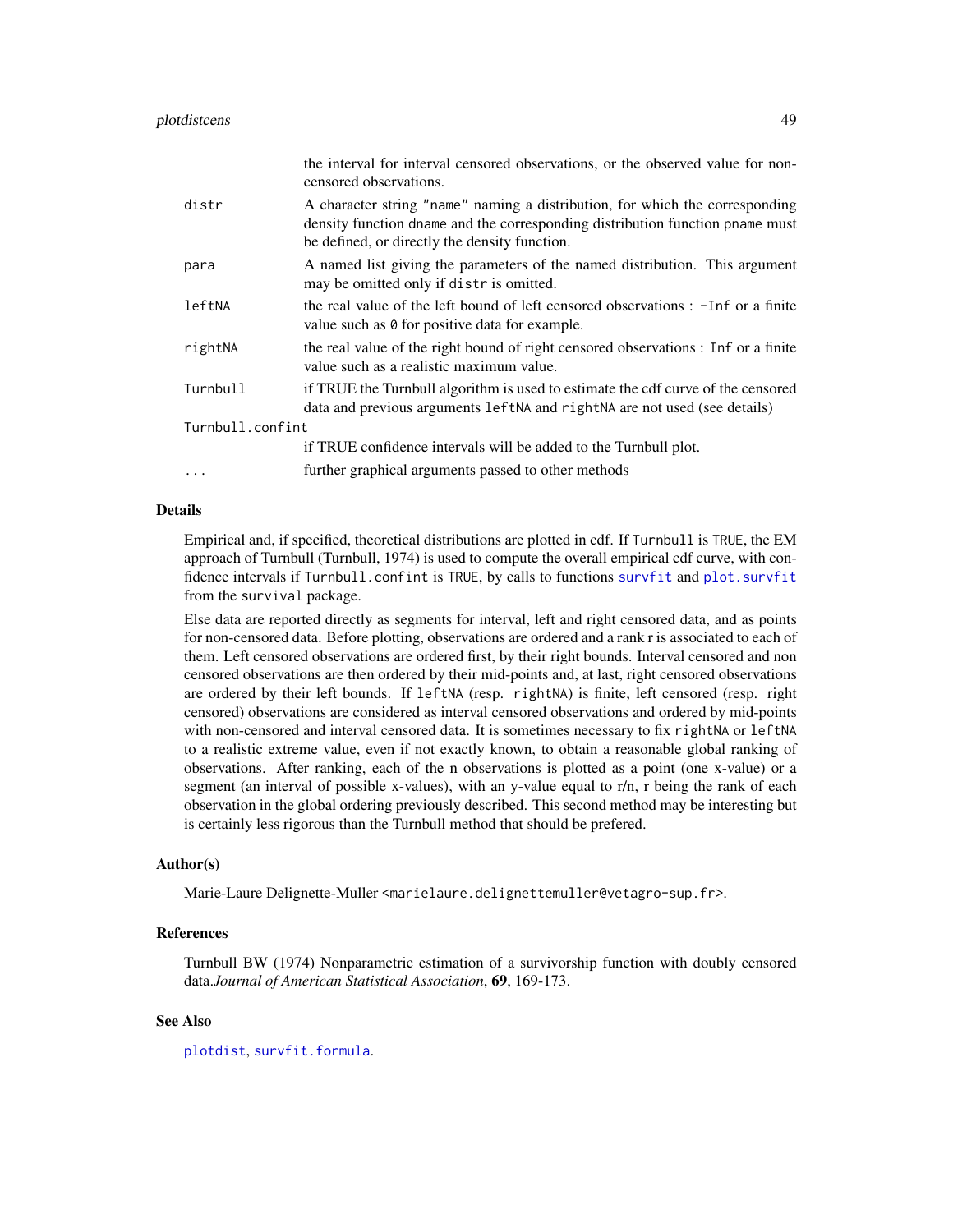#### Examples

```
# (1) Plot of an empirical censored distribution (censored data) as a CDF
# using the default Turnbull method
#
data(smokedfish)
d1 <- as.data.frame(log10(smokedfish))
plotdistcens(d1)
# (2) Add the CDF of a normal distribution
#
plotdistcens(d1,"norm",para=list(mean=-1.6,sd=1.5))
# (3) Various plots of the same empirical distribution
#
# default Turnbull plot
plotdistcens(d1,Turnbull = TRUE)
# Turnbull plot with confidence intervals
plotdistcens(d1,Turnbull = TRUE,Turnbull.confint = TRUE)
# with intervals and points
plotdistcens(d1,rightNA=3, Turnbull = FALSE)
# with intervals and points
# defining a minimum value for left censored values
plotdistcens(d1,leftNA=-3, Turnbull = FALSE)
```
<span id="page-49-1"></span>

| amedist |  |  |
|---------|--|--|
|         |  |  |

qmedist *Quantile matching fit of univariate distributions*

#### Description

Fit of univariate distribution by matching quantiles for non censored data.

#### Usage

```
qmedist(data, distr, probs, start = NULL, fix.arg = NULL, qtype = 7,
   optim.method = "default", lower = -Inf, upper = Inf, custom.optim = NULL, ...)
```
#### Arguments

| data  | A numeric vector for non censored data.                                                                                                                                                 |
|-------|-----------------------------------------------------------------------------------------------------------------------------------------------------------------------------------------|
| distr | A character string "name" naming a distribution for which the corresponding<br>quantile function qname and the corresponding density distribution dname must<br>be classically defined. |
| probs | A numeric vector of the probabilities for which the quantile matching is done.<br>The length of this vector must be equal to the number of parameters to estimate.                      |

<span id="page-49-0"></span>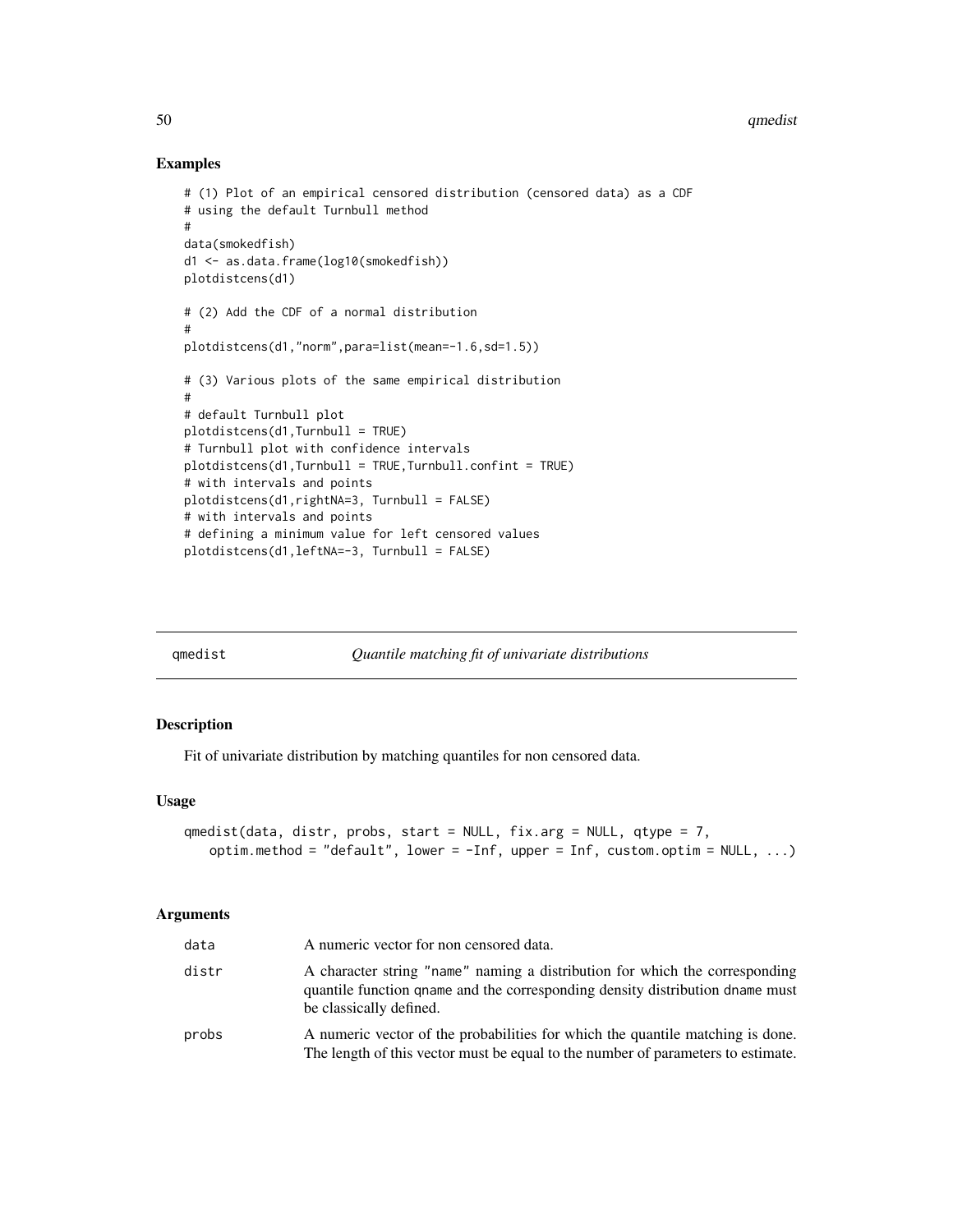#### <span id="page-50-0"></span>qmedist 51

| start        | A named list giving the initial values of parameters of the named distribution.<br>This argument may be omitted for some distributions for which reasonable start-<br>ing values are computed (see details). |
|--------------|--------------------------------------------------------------------------------------------------------------------------------------------------------------------------------------------------------------|
| fix.arg      | An optional named list giving the values of parameters of the named distribution<br>that must kept fixed rather than estimated.                                                                              |
| qtype        | The quantile type used by the R quantile function to compute the empirical<br>quantiles, (default 7 corresponds to the default quantile method in R).                                                        |
| optim.method | "default" or optimization method to pass to optim.                                                                                                                                                           |
| lower        | Left bounds on the parameters for the "L-BFGS-B" method (see optim).                                                                                                                                         |
| upper        | Right bounds on the parameters for the "L-BFGS-B" method (see optim).                                                                                                                                        |
| custom.optim | a function carrying the optimization.                                                                                                                                                                        |
| $\cdot$      | further arguments passed to the optim or custom. optim function.                                                                                                                                             |

#### Details

The qmedist function carries out the quantile matching numerically, by minimization of the sum of squared differences between observed and theoretical quantiles. The optimization process is the same as [mledist](#page-39-1), see the 'details' section of [mledist](#page-39-1).

This function is not intended to be called directly but is internally called in [fitdist](#page-13-1) and [bootdist](#page-1-1).

#### Value

qmedist returns a list with following components,

| estimate       | the parameter estimates.                                                                                                                                                                 |
|----------------|------------------------------------------------------------------------------------------------------------------------------------------------------------------------------------------|
| convergence    | an integer code for the convergence of optime defined as below or defined by the<br>user in the user-supplied optimization function.                                                     |
|                | 0 indicates successful convergence.                                                                                                                                                      |
|                | 1 indicates that the iteration limit of optimines been reached.                                                                                                                          |
|                | 10 indicates degeneracy of the Nealder-Mead simplex.                                                                                                                                     |
|                | 100 indicates that optimenrountered an internal error.                                                                                                                                   |
| value          | the value of the statistic distance corresponding to estimate.                                                                                                                           |
| hessian        | a symmetric matrix computed by optim as an estimate of the Hessian at the<br>solution found or computed in the user-supplied optimization function.                                      |
| probs          | the probability vector on which quantiles are matched.                                                                                                                                   |
| optim.function |                                                                                                                                                                                          |
|                | the name of the optimization function used.                                                                                                                                              |
| loglik         | the log-likelihood.                                                                                                                                                                      |
| fix.arg        | the named list giving the values of parameters of the named distribution that<br>must kept fixed rather than estimated by maximum likelihood or NULL if there<br>are no such parameters. |

#### Author(s)

Christophe Dutang and Marie Laure Delignette-Muller.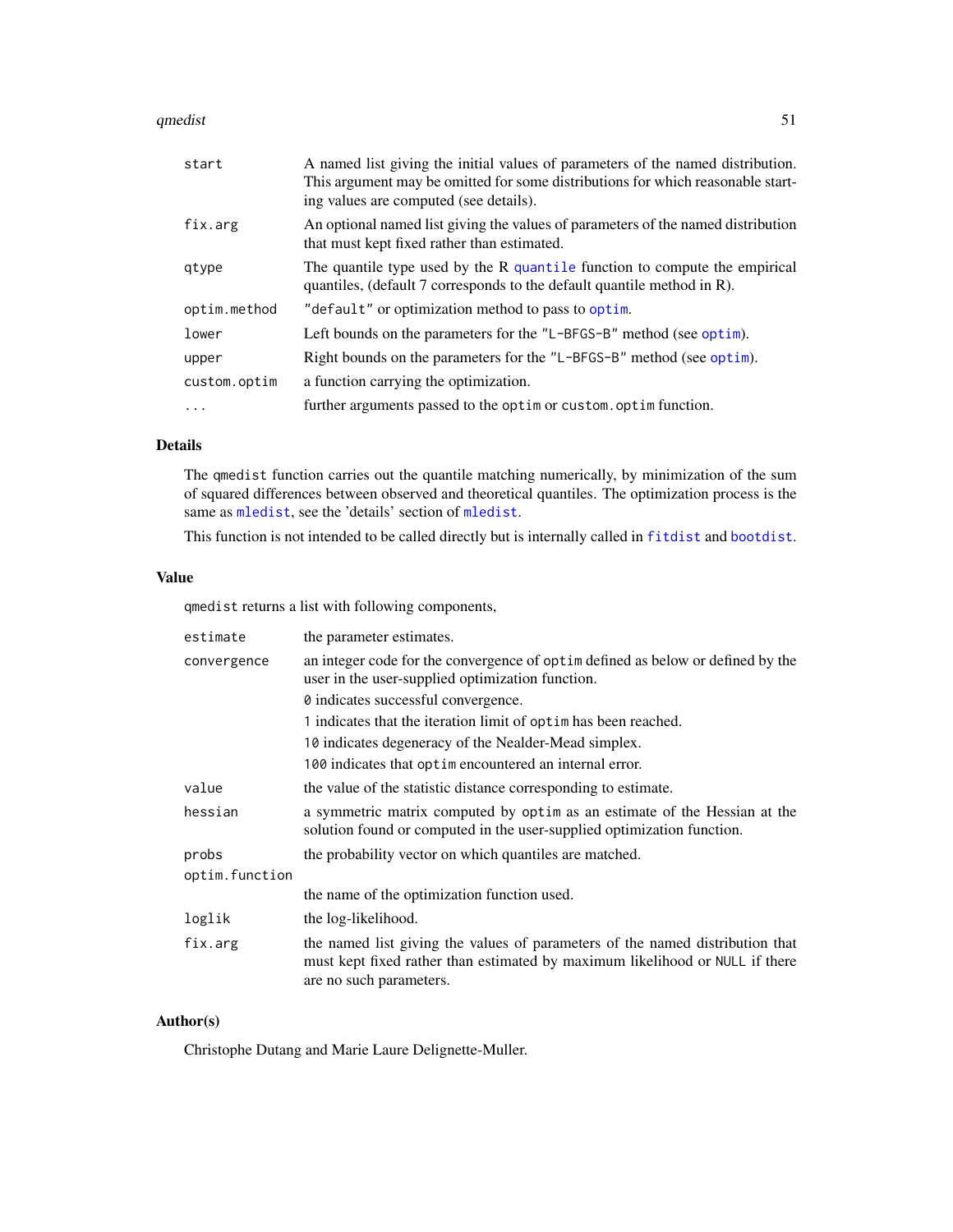#### <span id="page-51-0"></span>References

Klugman et al. (2004) Loss Models: From Data to Decisions, 2nd edition. Wiley Series in Probability and Statistics, p. 331.

#### See Also

[mmedist](#page-42-1), [mledist](#page-39-1), [fitdist](#page-13-1) for other estimation methods and [quantile](#page-0-0) for empirical quantile estimation in R.

```
# (1) basic fit of a normal distribution
#
set.seed(1234)
x1 <- rnorm(n=100)qmedist(x1, "norm", probs=c(1/3, 2/3))
# (2) defining your own distribution functions, here for the Gumbel
# distribution for other distributions, see the CRAN task view dedicated
# to probability distributions
dgumbel <- function(x, a, b) 1/b*exp((a-x)/b)*exp(-exp((a-x)/b))qgumbel \leq function(p, a, b) a - b*log(-log(p))
qmedist(x1, "gumbel", probs=c(1/3, 2/3), start=list(a=10,b=5))
# (3) fit a discrete distribution (Poisson)
#
set.seed(1234)
x2 <- rpois(n=30,lambda = 2)
qmedist(x2, "pois", probs=1/2)
# (4) fit a finite-support distribution (beta)
#
set.seed(1234)
x3 <- rbeta(n=100,shape1=5, shape2=10)
qmedist(x3, "beta", probs=c(1/3, 2/3))
# (5) fit frequency distributions on USArrests dataset.
#
x4 <- USArrests$Assault
qmedist(x4, "pois", probs=1/2)
qmedist(x4, "nbinom", probs=c(1/3, 2/3))
```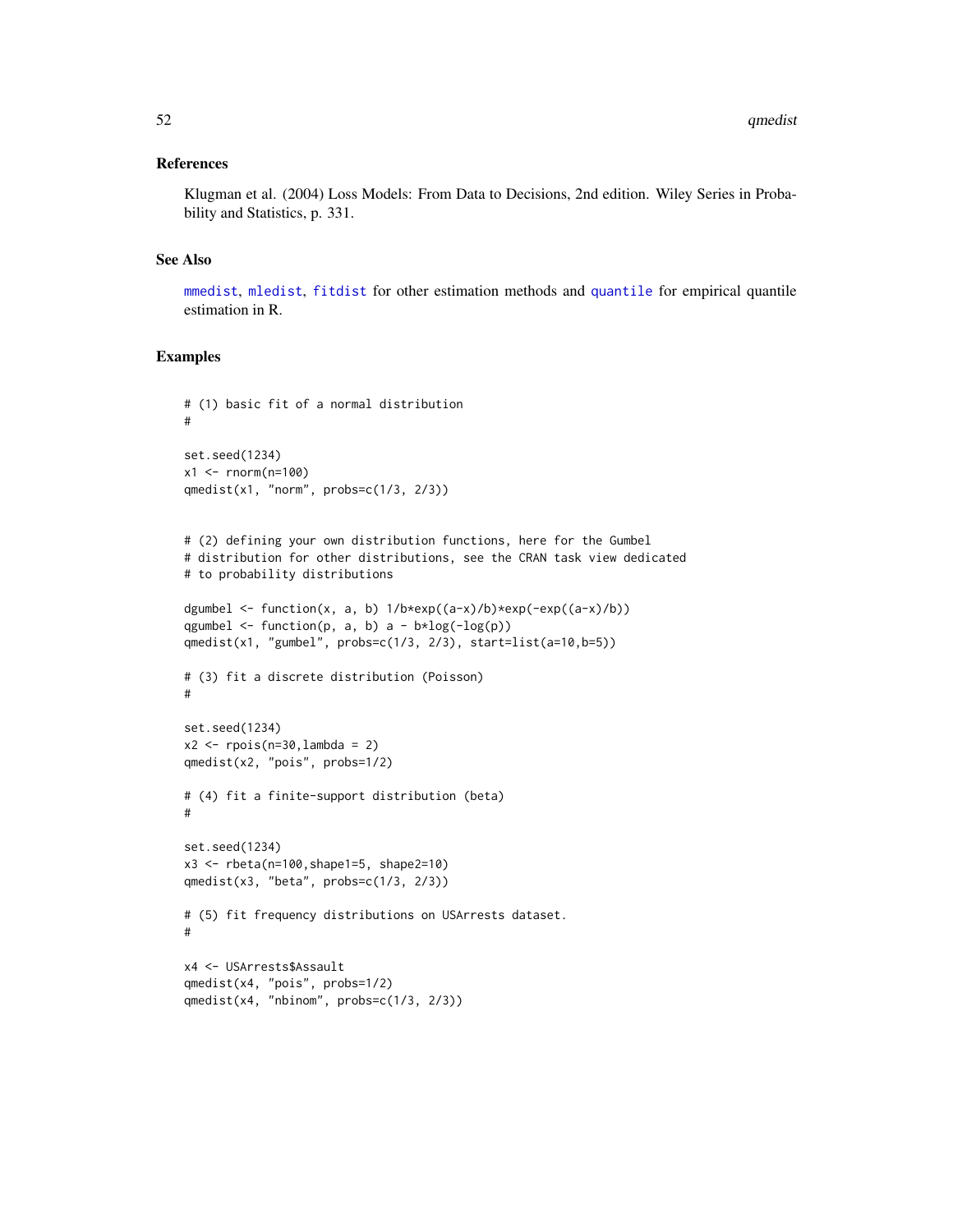#### <span id="page-52-1"></span><span id="page-52-0"></span>Description

Quantile estimation from a fitted distribution, optionally with confidence intervals calculated from the bootstrap result.

#### Usage

```
## S3 method for class 'fitdist'
quantile(x, probs = seq(0.1, 0.9, by=0.1), ...)
## S3 method for class 'fitdistcens'
quantile(x, probs = seq(0.1, 0.9, by=0.1), ...)
## S3 method for class 'bootdist'
quantile(x, probs = seq(0.1, 0.9, by=0.1), CI. type = "two. sided", CI. level = 0.95, ...)## S3 method for class 'bootdistcens'
quantile(x, probs = seq(0.1, 0.9, by=0.1), CI.type = "two.sided", CI.level = 0.95, ...)
## S3 method for class 'quantile.fitdist'
print(x, \ldots)## S3 method for class 'quantile.fitdistcens'
print(x, \ldots)## S3 method for class 'quantile.bootdist'
print(x, \ldots)## S3 method for class 'quantile.bootdistcens'
print(x, \ldots)
```
#### **Arguments**

| $\mathsf{x}$ | An object of class "fitdist", "fitdistcens", "bootdist", "bootdistcens"<br>or "quantile.fitdist", "quantile.fitdistcens", "quantile.bootdist",<br>"quantile.bootdistcens" for the print generic function. |
|--------------|-----------------------------------------------------------------------------------------------------------------------------------------------------------------------------------------------------------|
| probs        | A numeric vector of probabilities with values in $[0, 1]$ at which quantiles must<br>be calculated.                                                                                                       |
| CI.type      | Type of confidence intervals: either "two. sided" or one-sided intervals ("less"<br>or "greater").                                                                                                        |
| CI.level     | The confidence level.                                                                                                                                                                                     |
| $\ddots$     | Further arguments to be passed to generic functions.                                                                                                                                                      |

#### Details

Quantiles of the parametric distribution are calculated for each probability specified in probs, using the estimated parameters. When used with an object of class "bootdist" or "bootdistcens", percentile confidence intervals and medians etimates are also calculated from the bootstrap result. If CI.type is two.sided, the CI.level two-sided confidence intervals of quantiles are calculated.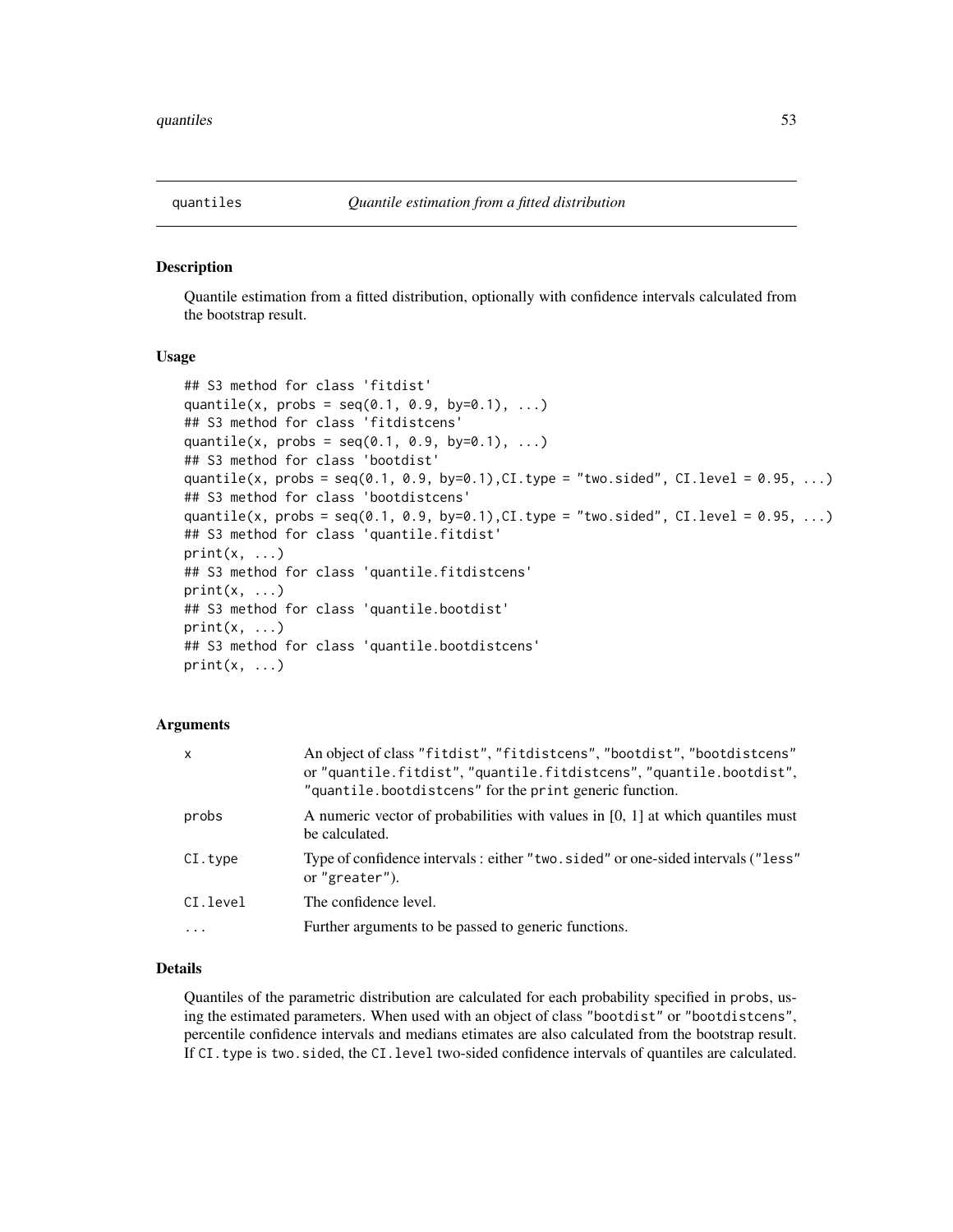<span id="page-53-0"></span>If CI.type is less or greater, the CI.level one-sided confidence intervals of quantiles are calculated. The print functions show the estimated quantiles with percentile confidence intervals and median estimates when a bootstrap resampling has been done previously, and the number of bootstrap iterations for which the estimation converges if it is inferior to the whole number of bootstrap iterations.

#### Value

quantile returns a list with 2 components (the first two described below) when called with an object of class "fitdist" or "fitdistcens" and 8 components (described below) when called with an object of class "bootdist" or "bootdistcens" :

| quantiles   | a dataframe containing the estimated quantiles for each probability value speci-<br>fied in the argument probs (one row, and as many columns as values in probs).                                                                                                                                                                                                                                                                 |
|-------------|-----------------------------------------------------------------------------------------------------------------------------------------------------------------------------------------------------------------------------------------------------------------------------------------------------------------------------------------------------------------------------------------------------------------------------------|
| probs       | the numeric vector of probabilities at which quantiles are calculated.                                                                                                                                                                                                                                                                                                                                                            |
| bootquant   | A data frame containing the bootstraped values for each quantile (many rows, as<br>specified in the call to bootdist in the argument niter, and as many columns<br>as values in probs)                                                                                                                                                                                                                                            |
| quantCI     | If CI, type is two, sided, the two bounds of the CI, level percent two, sided<br>confidence interval for each quantile (two rows and as many columns as values<br>in probs). If CI, type is less, right bound of the CI, level percent one sided<br>confidence interval for each quantile (one row). If CI, type is greater, left<br>bound of the CI. level percent one sided confidence interval for each quantile<br>(one row). |
| quantmedian | Median of bootstrap estimates (per probability).                                                                                                                                                                                                                                                                                                                                                                                  |
| CI.type     | Type of confidence interval: either "two.sided" or one-sided intervals ("less"<br>or "greater").                                                                                                                                                                                                                                                                                                                                  |
| CI.level    | The confidence level.                                                                                                                                                                                                                                                                                                                                                                                                             |
| nbboot      | The number of samples drawn by bootstrap.                                                                                                                                                                                                                                                                                                                                                                                         |
| nbconverg   | The number of iterations for which the optimization algorithm converges.                                                                                                                                                                                                                                                                                                                                                          |

#### Author(s)

Marie-Laure Delignette-Muller <marielaure.delignettemuller@vetagro-sup.fr> and Christophe Dutang.

#### See Also

[fitdist](#page-13-1), [bootdist](#page-1-1), [fitdistcens](#page-22-1) and [bootdistcens](#page-4-1).

- # (1) Fit of a normal distribution on acute toxicity log-transformed values of
- # endosulfan for nonarthropod invertebrates, using maximum likelihood estimation
- # to estimate what is called a species sensitivity distribution
- # (SSD) in ecotoxicology, followed by estimation of the 5, 10 and 20 percent quantile
- # values of the fitted distribution, which are called the 5, 10, 20 percent hazardous
- # concentrations (HC5, HC10, HC20) in ecotoxicology, followed with calculations of their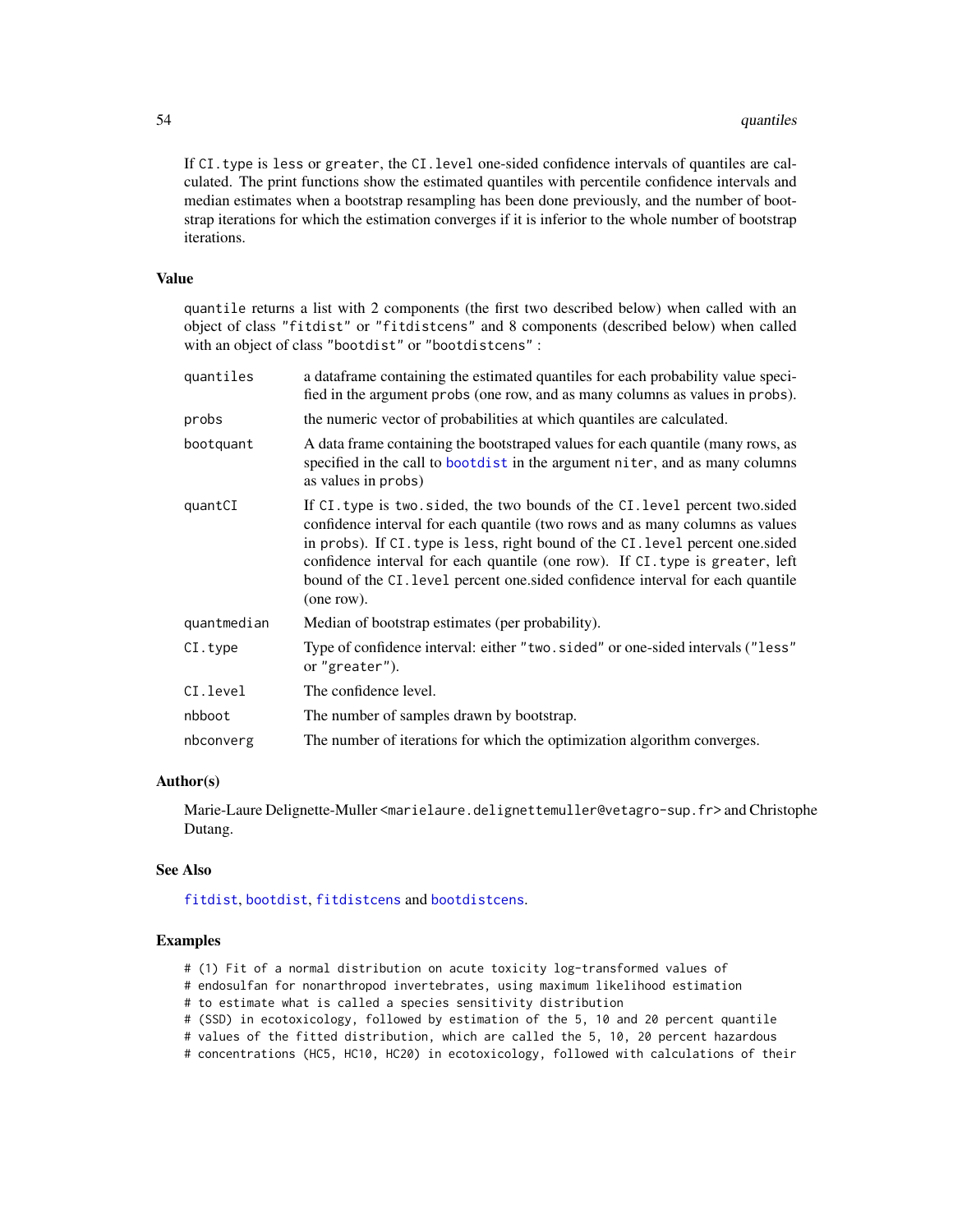#### <span id="page-54-0"></span>salinity 55

```
# confidence intervals with various definitions, from a small number of bootstrap
# iterations to satisfy CRAN running times constraint.
# For practical applications, we recommend to use at least niter=501 or niter=1001.
#
data(endosulfan)
ATV <- subset(endosulfan, group == "NonArthroInvert")$ATV
log10ATV <- log10(subset(endosulfan, group == "NonArthroInvert")$ATV)
fln <- fitdist(log10ATV, "norm")
quantile(fln, probs = c(0.05, 0.1, 0.2))
bln <- bootdist(fln, bootmethod="param", niter=101)
quantile(bln, probs = c(0.05, 0.1, 0.2))
quantile(bln, probs = c(0.05, 0.1, 0.2), CI.type = "greater")
quantile(bln, probs = c(0.05, 0.1, 0.2), CI.level = 0.9)
# (2) Draw of 95 percent confidence intervals on quantiles of the
# previously fitted distribution
#
cdfcomp(fln)
q1 \leftarrow quantile(bln, probs = seq(0,1,length=101))
points(q1$quantCI[1,],q1$probs,type="l")
points(q1$quantCI[2,],q1$probs,type="l")
# (3) Fit of a distribution on acute salinity log-transformed tolerance
# for riverine macro-invertebrates, using maximum likelihood estimation
# to estimate what is called a species sensitivity distribution
# (SSD) in ecotoxicology, followed by estimation of the 5, 10 and 20 percent quantile
# values of the fitted distribution, which are called the 5, 10, 20 percent hazardous
# concentrations (HC5, HC10, HC20) in ecotoxicology, followed with calculations of
# their confidence intervals with various definitions.
# from a small number of bootstrap iterations to satisfy CRAN running times constraint.
# For practical applications, we recommend to use at least niter=501 or niter=1001.
#
data(salinity)
log10LC50 <-log10(salinity)
flncens <- fitdistcens(log10LC50,"norm")
quantile(flncens, probs = c(0.05, 0.1, 0.2))
blncens <- bootdistcens(flncens, niter = 101)
quantile(blncens, probs = c(0.05, 0.1, 0.2))
quantile(blncens, probs = c(0.05, 0.1, 0.2), CI.type = "greater")
quantile(blncens, probs = c(0.05, 0.1, 0.2), CI.level = 0.9)
```
salinity *Species-Sensitivity Distribution (SSD) for salinity tolerance*

#### **Description**

72-hour acute salinity tolerance (LC50 values) of riverine macro-invertebrates.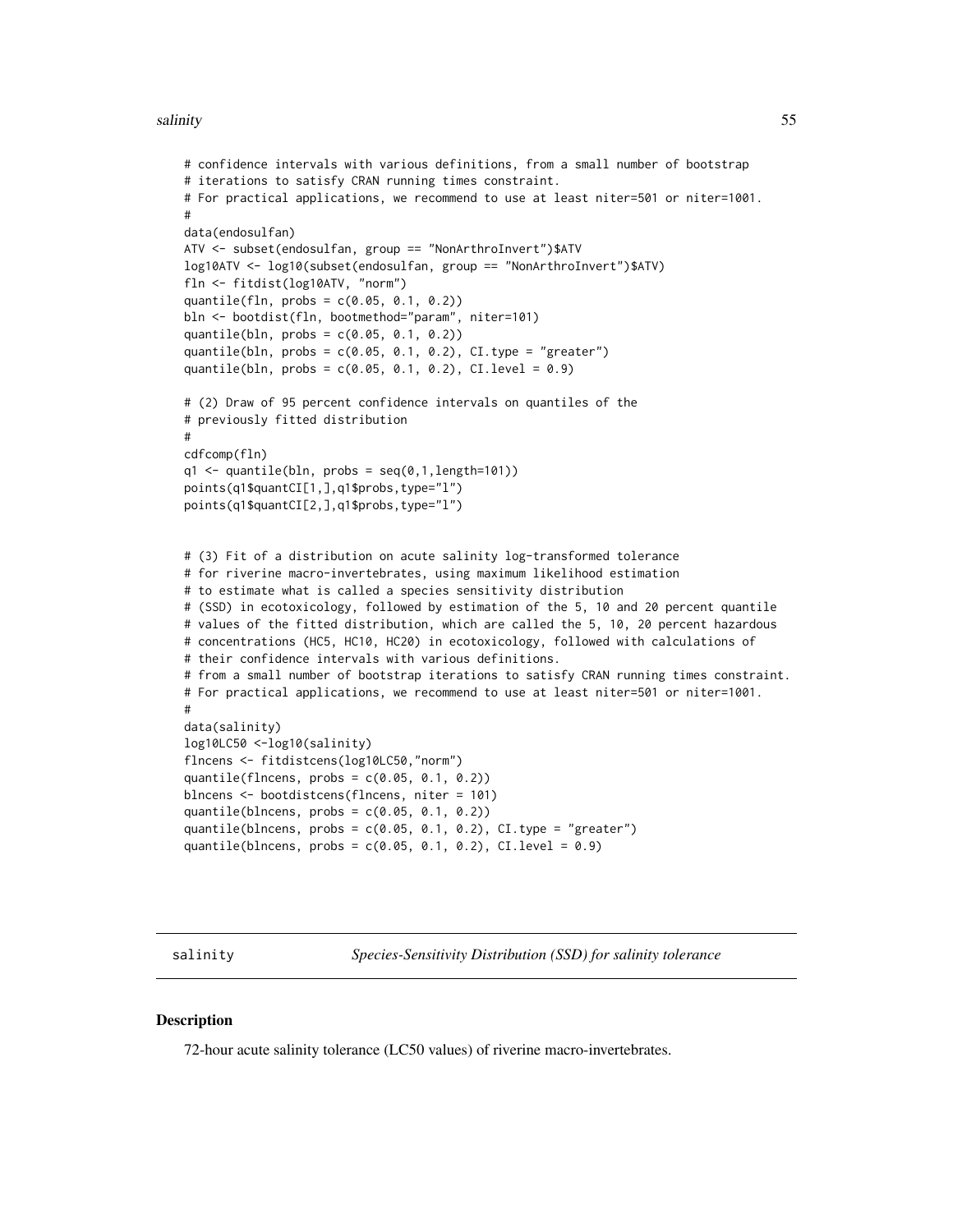#### Usage

data(salinity)

#### Format

salinity is a data frame with 2 columns named left and right, describing each observed LC50 value (in electrical condutivity, millisiemens per centimeter) as an interval. The left column contains either NA for left censored observations, the left bound of the interval for interval censored observations, or the observed value for non-censored observations. The right column contains either NA for right censored observations, the right bound of the interval for interval censored observations, or the observed value for noncensored observations.

#### Source

Kefford, B.J., Nugegoda, D., Metzeling, L., Fields, E. 2006. Validating species sensitivity distributions using salinity tolerance of riverine macroinvertebrates in the southern Murray-darling Basin (Vitoria, Australia). *Canadian Journal of Fisheries and Aquatic Science*, 63, 1865-1877.

```
# (1) load of data
#
data(salinity)
# (2) plot of data using Turnbull cdf plot
#
log10LC50 <-log10(salinity)
plotdistcens(log10LC50)
# (3) fit of a normal and a logistic distribution to data in log10
# (classical distributions used for species sensitivity
# distributions, SSD, in ecotoxicology))
# and visual comparison of the fits using Turnbull cdf plot
#
fln <- fitdistcens(log10LC50,"norm")
summary(fln)
fll <- fitdistcens(log10LC50,"logis")
summary(fll)
cdfcompcens(list(fln,fll),legendtext=c("normal","logistic"),
    xlab = "log10(LC50)",xlim=c(0.5,2),lines01 = TRUE)
# (4) estimation of the 5 percent quantile value of
# the normal fitted distribution (5 percent hazardous concentration : HC5)
# with its two-sided 95 percent confidence interval calculated by
# non parametric bootstrap
# from a small number of bootstrap iterations to satisfy CRAN running times constraint.
# For practical applications, we recommend to use at least niter=501 or niter=1001.
#
# in log10(LC50)
```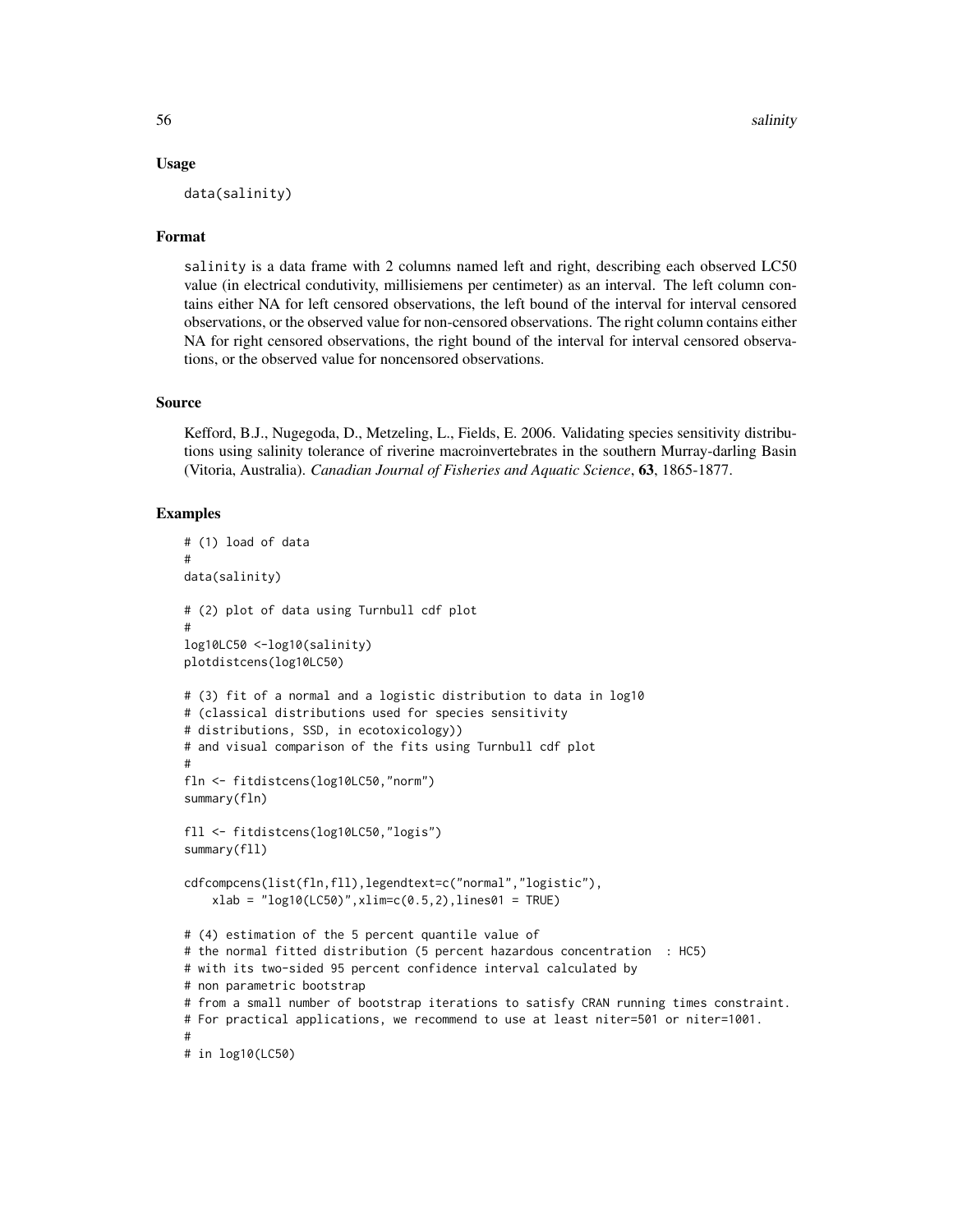#### <span id="page-56-0"></span>smokedfish 57

```
bln <- bootdistcens(fln, niter=101)
HC5ln <- quantile(bln,probs = 0.05)
# in LC50
10^(HC5ln$quantiles)
10^(HC5ln$quantCI)
# (5) estimation of the HC5 value
# with its one-sided 95 percent confidence interval (type "greater")
#
# in log10(LC50)
HC5lnb <- quantile(bln, probs = 0.05,CI.type="greater")
# in LC50
10^(HC5lnb$quantiles)
10^(HC5lnb$quantCI)
```
smokedfish *Contamination data of Listeria monocytogenes in smoked fish*

#### Description

Contamination data of *Listeria monocytogenes* in smoked fish on the Belgian market in the period 2005 to 2007.

#### Usage

data(smokedfish)

#### Format

smokedfish is a data frame with 2 columns named left and right, describing each observed value of *Listeria monocytogenes* concentration (in CFU/g) as an interval. The left column contains either NA for left censored observations, the left bound of the interval for interval censored observations, or the observed value for non-censored observations. The right column contains either NA for right censored observations, the right bound of the interval for interval censored observations, or the observed value for non-censored observations.

#### Source

Busschaert, P., Geereard, A.H., Uyttendaele, M., Van Impe, J.F., 2010. Estimating distributions out of qualitative and (semi) quantitative microbiological contamination data for use in risk assessment. *International Journal of Food Microbiology*. 138, 260-269.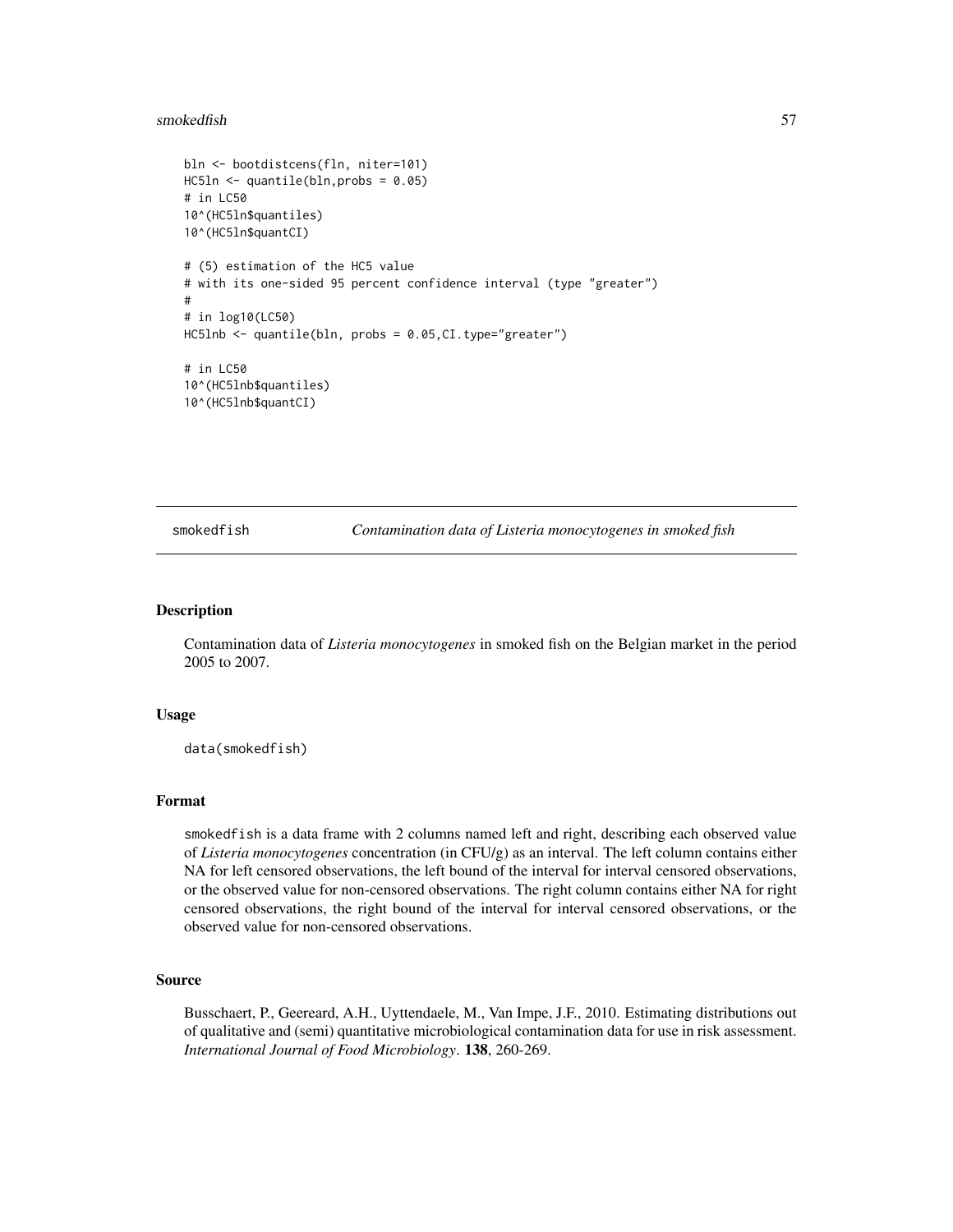<span id="page-57-0"></span>58 toxocara e a contra a contra a contra a contra a contra a contra a contra a contra a contra a contra a contra a contra a contra a contra a contra a contra a contra a contra a contra a contra a contra a contra a contra a

#### Examples

```
# (1) load of data
#
data(smokedfish)
# (2) plot of data in CFU/g
#
plotdistcens(smokedfish)
# (3) plot of transformed data in log10[CFU/g]
#
Clog10 <- log10(smokedfish)
plotdistcens(Clog10)
# (4) Fit of a normal distribution to data in log10[CFU/g]
#
fitlog10 <- fitdistcens(Clog10,"norm")
summary(fitlog10)
plot(fitlog10)
```
toxocara *Parasite abundance in insular feral cats*

#### Description

Toxocara cati abundance in feral cats living on Kerguelen island.

#### Usage

```
data(toxocara)
```
#### Format

toxocara is a data frame with 1 column (number: number of parasites in digestive tract)

#### Source

Fromont, E., Morvilliers, L., Artois, M., Pontier, D. 2001. Parasite richness and abundance in insular and mainland feral cats. *Parasitology*, 123, 143-151.

```
# (1) load of data
#
data(toxocara)
# (2) description and plot of data
#
```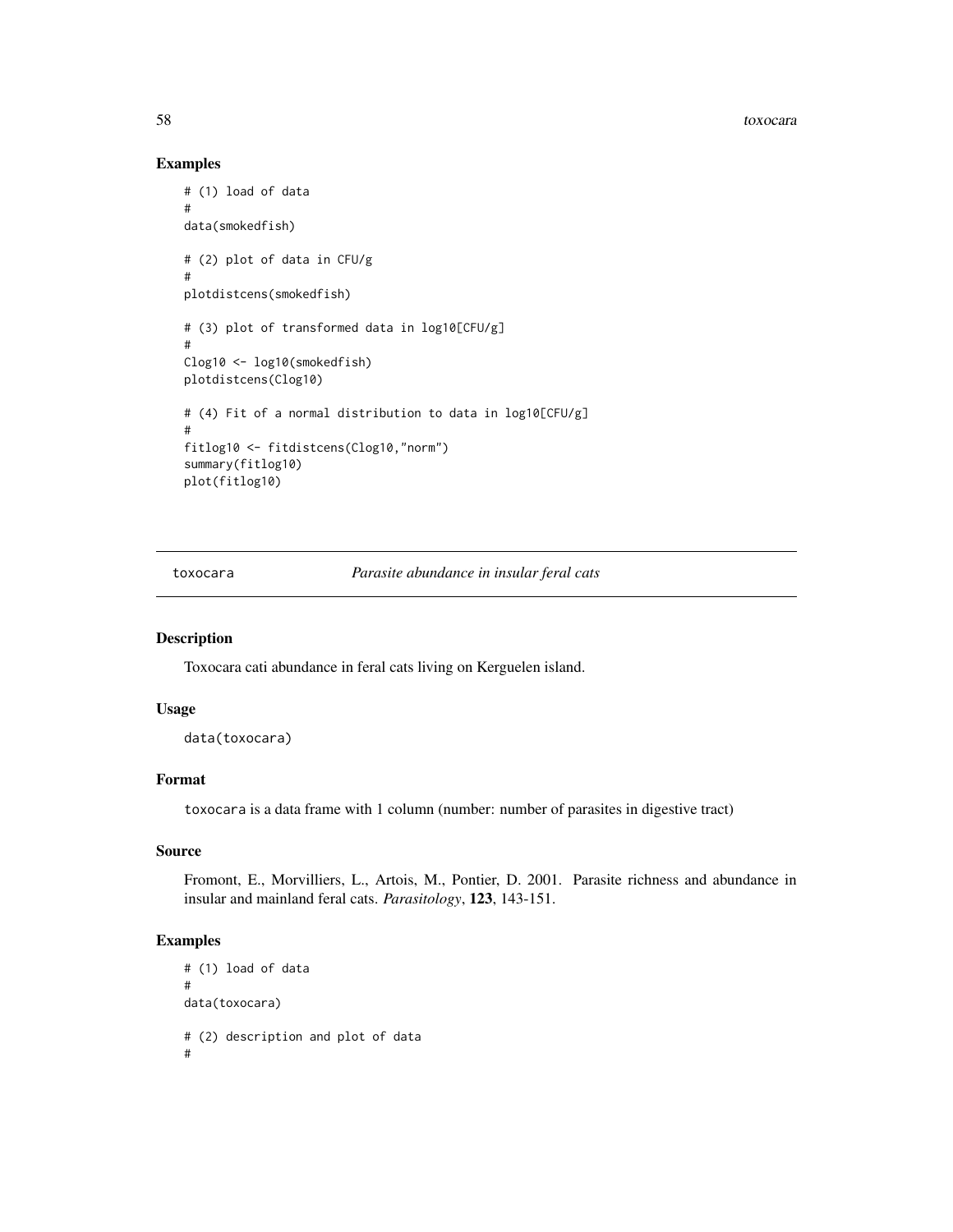#### toxocara 59

```
number <- toxocara$number
descdist(number,discrete=TRUE,boot=1000)
plotdist(number,discrete=TRUE)
# (3) fit of a Poisson distribution to data
#
fitp <- fitdist(number,"pois")
summary(fitp)
plot(fitp)
# (4) fit of a negative binomial distribution to data
#
fitnb <- fitdist(number,"nbinom")
summary(fitnb)
plot(fitnb)
```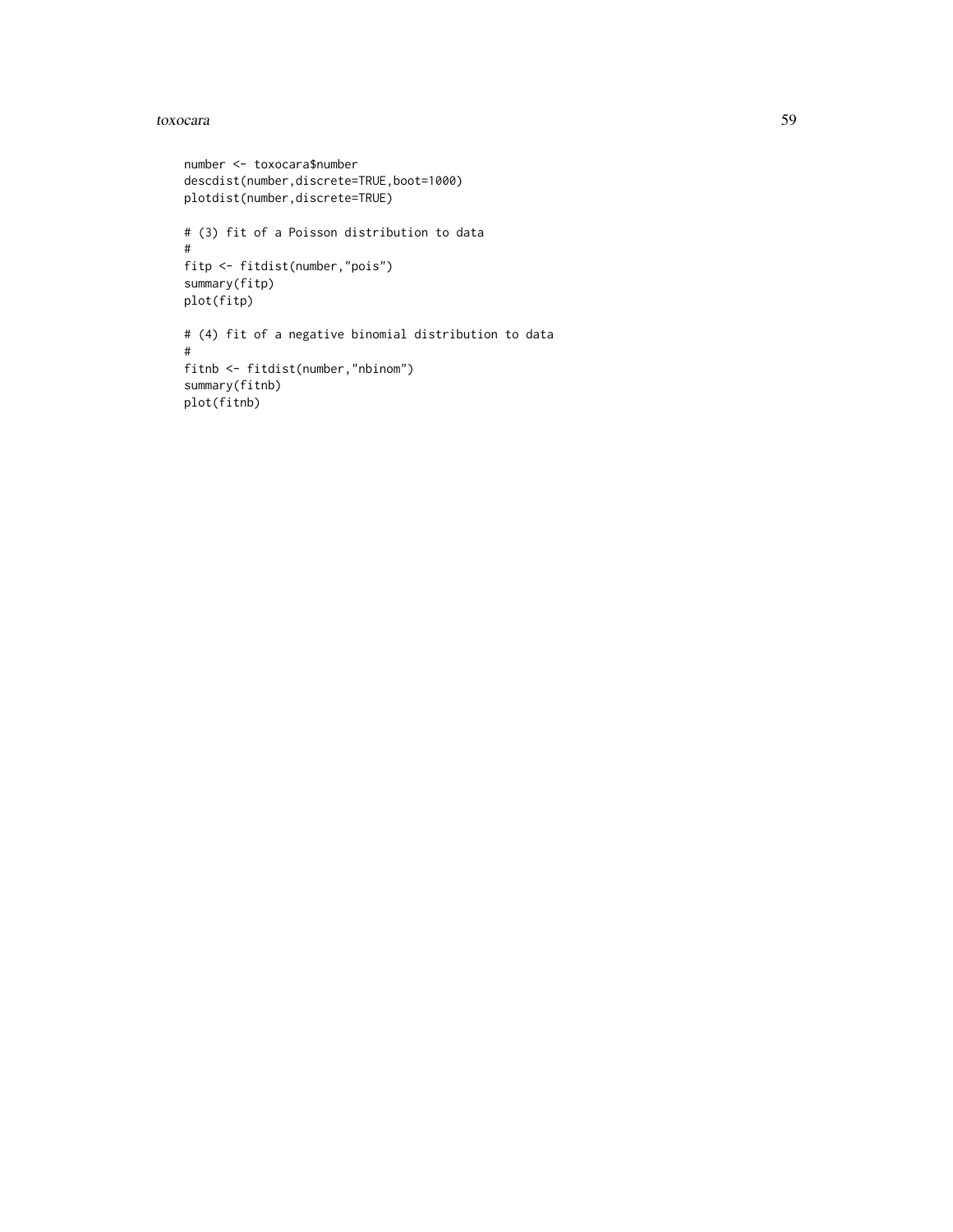# <span id="page-59-0"></span>**Index**

∗Topic datasets danish, [9](#page-8-0) endosulfan, [13](#page-12-0) fluazinam, [27](#page-26-0) groundbeef, [36](#page-35-0) salinity, [55](#page-54-0) smokedfish, [57](#page-56-0) toxocara, [58](#page-57-0) ∗Topic distribution bootdist, [2](#page-1-0) bootdistcens, [5](#page-4-0) cdfcompcens, [7](#page-6-0) descdist, [10](#page-9-0) fitdist, [14](#page-13-0) fitdistcens, [23](#page-22-0) gofstat, [29](#page-28-0) graphcomp, [32](#page-31-0) mgedist, [37](#page-36-0) mledist, [40](#page-39-0) mmedist, [43](#page-42-0) plotdist, [46](#page-45-0) plotdistcens, [48](#page-47-0) qmedist, [50](#page-49-0) quantiles, [53](#page-52-0)

bootdist, [2,](#page-1-0) *[17,](#page-16-0) [18](#page-17-0)*, *[38](#page-37-0)*, *[41,](#page-40-0) [42](#page-41-0)*, *[44,](#page-43-0) [45](#page-44-0)*, *[51](#page-50-0)*, *[54](#page-53-0)* bootdistcens, [5,](#page-4-0) *[41,](#page-40-0) [42](#page-41-0)*, *[45](#page-44-0)*, *[54](#page-53-0)*

cdfcomp, *[17](#page-16-0)*, *[47](#page-46-0)* cdfcomp *(*graphcomp*)*, [32](#page-31-0) cdfcompcens, [7,](#page-6-0) *[8](#page-7-0)*

danish, [9](#page-8-0) danishmulti *(*danish*)*, [9](#page-8-0) danishuni *(*danish*)*, [9](#page-8-0) denscomp, *[17](#page-16-0)*, *[47](#page-46-0)* denscomp *(*graphcomp*)*, [32](#page-31-0) density, *[34](#page-33-0)*, *[46,](#page-45-0) [47](#page-46-0)* descdist, [10,](#page-9-0) *[47](#page-46-0)*

endosulfan, [13](#page-12-0)

fitdist, *[3,](#page-2-0) [4](#page-3-0)*, [14,](#page-13-0) *[25](#page-24-0)*, *[31](#page-30-0)*, *[38,](#page-37-0) [39](#page-38-0)*, *[41,](#page-40-0) [42](#page-41-0)*, *[44,](#page-43-0) [45](#page-44-0)*, *[51,](#page-50-0) [52](#page-51-0)*, *[54](#page-53-0)* fitdistcens, *[5,](#page-4-0) [6](#page-5-0)*, *[18](#page-17-0)*, [23,](#page-22-0) *[41,](#page-40-0) [42](#page-41-0)*, *[45](#page-44-0)*, *[54](#page-53-0)* fitdistrplus *(*fitdist*)*, [14](#page-13-0) fluazinam, [27](#page-26-0)

gofstat, *[18](#page-17-0)*, [29](#page-28-0) graphcomp, *[18](#page-17-0)*, [32,](#page-31-0) *[47](#page-46-0)* groundbeef, [36](#page-35-0)

hist, *[34](#page-33-0)*, *[46,](#page-45-0) [47](#page-46-0)*

legend, *[8](#page-7-0)*, *[33,](#page-32-0) [34](#page-33-0)*

mge *(*mgedist*)*, [37](#page-36-0) mgedist, *[3,](#page-2-0) [4](#page-3-0)*, *[16](#page-15-0)[–18](#page-17-0)*, [37,](#page-36-0) *[42](#page-41-0)* mle *(*mledist*)*, [40](#page-39-0) mledist, *[3](#page-2-0)[–6](#page-5-0)*, *[16](#page-15-0)[–18](#page-17-0)*, *[24,](#page-23-0) [25](#page-24-0)*, *[38,](#page-37-0) [39](#page-38-0)*, [40,](#page-39-0) *[44](#page-43-0)*, *[51,](#page-50-0) [52](#page-51-0)* mme *(*mmedist*)*, [43](#page-42-0) mmedist, *[3,](#page-2-0) [4](#page-3-0)*, *[16](#page-15-0)[–18](#page-17-0)*, *[39](#page-38-0)*, *[42](#page-41-0)*, [43,](#page-42-0) *[45](#page-44-0)*, *[52](#page-51-0)*

optim, *[16](#page-15-0)*, *[18](#page-17-0)*, *[24,](#page-23-0) [25](#page-24-0)*, *[37](#page-36-0)*, *[40](#page-39-0)[–42](#page-41-0)*, *[44,](#page-43-0) [45](#page-44-0)*, *[51](#page-50-0)*

par, *[8](#page-7-0)*, *[33](#page-32-0)* plot, *[3–](#page-2-0)[6](#page-5-0)*, *[34](#page-33-0)*, *[47](#page-46-0)* plot.bootdist *(*bootdist*)*, [2](#page-1-0) plot.bootdistcens *(*bootdistcens*)*, [5](#page-4-0) plot.fitdist *(*fitdist*)*, [14](#page-13-0) plot.fitdistcens *(*fitdistcens*)*, [23](#page-22-0) plot.stepfun, *[33,](#page-32-0) [34](#page-33-0)* plot.survfit, *[8](#page-7-0)*, *[49](#page-48-0)* plotdist, *[12](#page-11-0)*, *[17,](#page-16-0) [18](#page-17-0)*, *[34](#page-33-0)*, [46,](#page-45-0) *[49](#page-48-0)* plotdistcens, *[8](#page-7-0)*, *[25](#page-24-0)*, *[47](#page-46-0)*, [48](#page-47-0) points, *[33](#page-32-0)* ppcomp, *[17](#page-16-0)*, *[47](#page-46-0)* ppcomp *(*graphcomp*)*, [32](#page-31-0) ppoints, *[34](#page-33-0)*, *[47](#page-46-0)* print.bootdist *(*bootdist*)*, [2](#page-1-0) print.bootdistcens *(*bootdistcens*)*, [5](#page-4-0) print.fitdist *(*fitdist*)*, [14](#page-13-0)